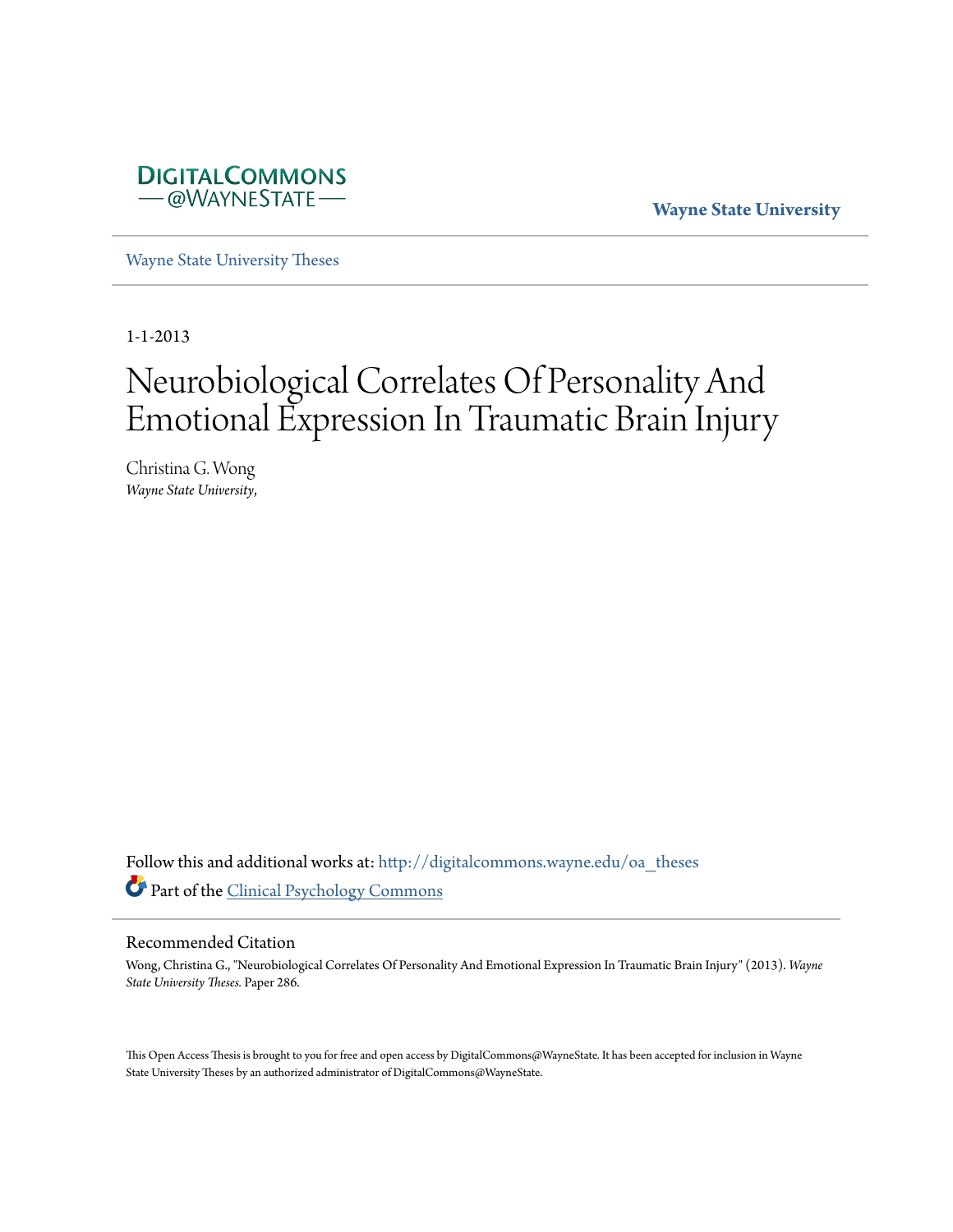# **NEUROBIOLOGICAL CORRELATES OF PERSONALITY AND EMOTIONAL EXPRESSION IN TRAUMATIC BRAIN INJURY**

by

### **CHRISTINA G. WONG**

# **THESIS**

Submitted to the Graduate School

of Wayne State University,

Detroit, Michigan

in partial fulfillment of the requirements

for the degree of

# **MASTER OF ARTS**

2013

MAJOR: PSYCHOLOGY (Clinical)

\_\_\_\_\_\_\_\_\_\_\_\_\_\_\_\_\_\_\_\_\_\_\_\_\_\_\_\_\_\_

Approved by:

Advisor Date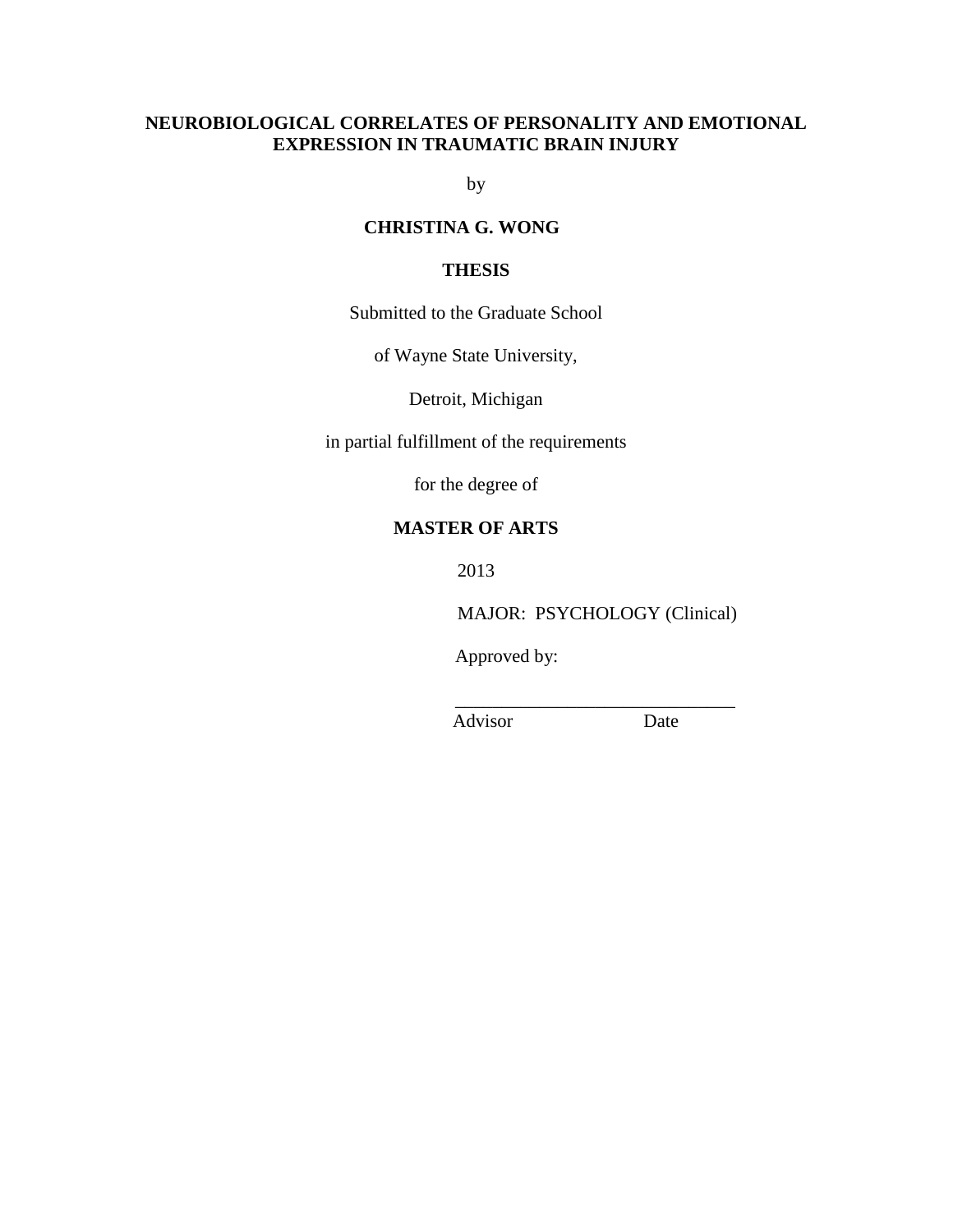#### **ACKNOWLEDGMENTS**

I would like to thank my advisor, Dr. Lisa J. Rapport, for her wisdom, guidance, and support throughout the process of this thesis project. Her dedication to mentorship and teaching has greatly enriched the Master's thesis experience on a personal and professional level. I also want to thank my other committee members, Drs. Mark Lumley and Robin Hanks, whose efforts contributed to my conceptualization of the project and its implications. Lastly, I am grateful for my colleagues, family, and friends for their endless support and encouragement.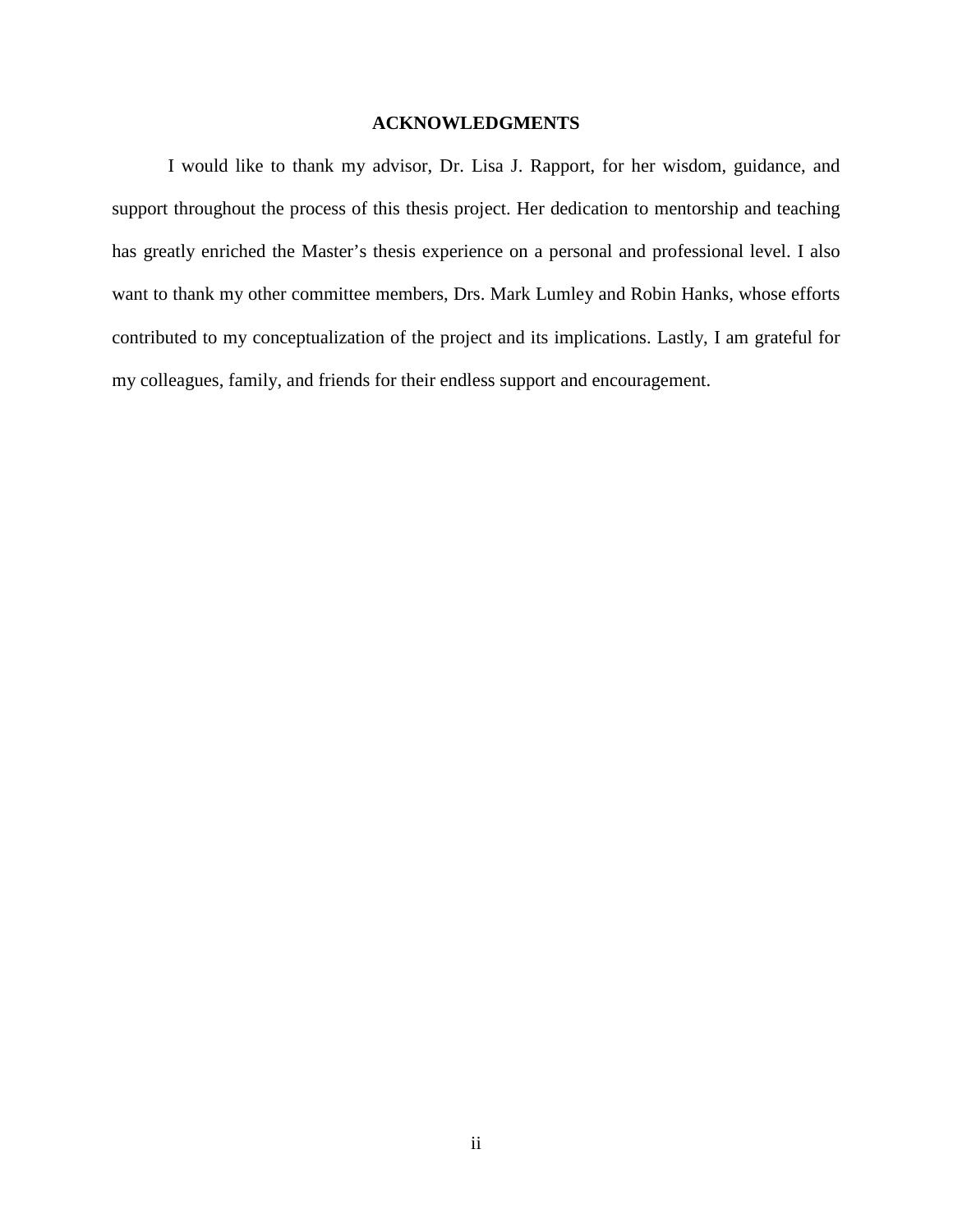|  | <b>TABLE OF CONTENTS</b> |
|--|--------------------------|
|--|--------------------------|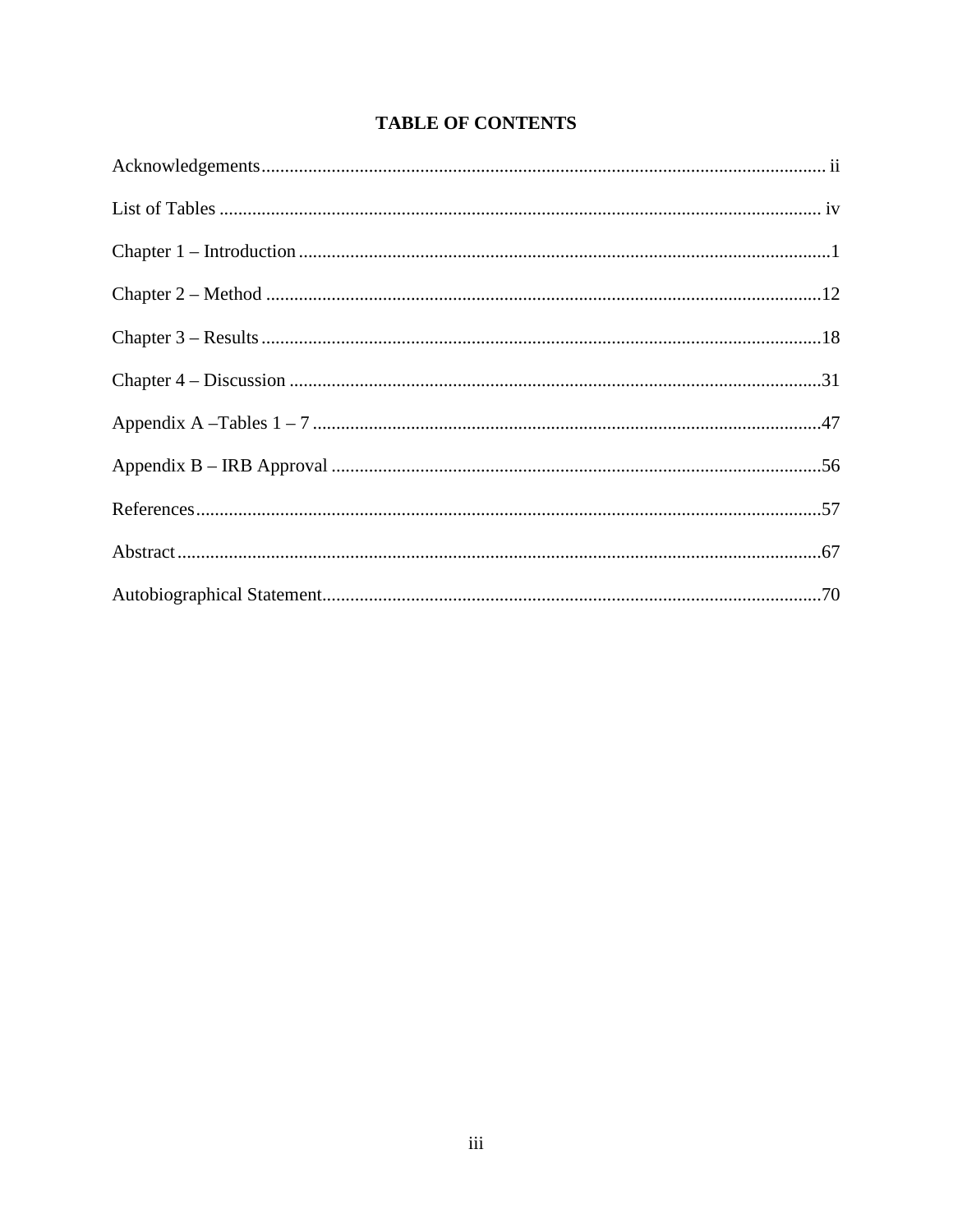# **LIST OF TABLES**

| Table 1. Descriptive Statistics for Traumatic Brain Injury (TBI) and Significant Other (SO)                                                                                            |
|----------------------------------------------------------------------------------------------------------------------------------------------------------------------------------------|
| Table 2. Descriptive Statistics and Group Comparisons of BIS/BAS, Emotional Expression, and                                                                                            |
| Table 3a. Correlations for BIS/BAS, Demographic and Personality Characteristics: Significant                                                                                           |
| Table 3b. Correlations for BIS/BAS, Demographic, Personality, and Injury-related                                                                                                       |
| Table 4. Descriptive Statistics and Group Comparisons of Emotional Observation Ratings for                                                                                             |
| Table 5. Descriptive Statistics for Traumatic Brain Injury (TBI) and Significant Other (SO)                                                                                            |
| Table 6a. Significant Other Group - BIS/BAS Correlations with Cortisol, Heart Rate, and Blood<br>Pressure Stress Reactivity: Zero-order and Partial Correlations (Controlling for      |
| Table 6b. Traumatic Brain Injury Group - BIS/BAS Correlations with Cortisol, Heart Rate, and<br>Blood Pressure Stress Reactivity: Zero-order and Partial Correlations (Controlling for |
|                                                                                                                                                                                        |

Table 7. Regression to physiological stress reactivity outcomes: Step 2 includes BIS/BAS scales55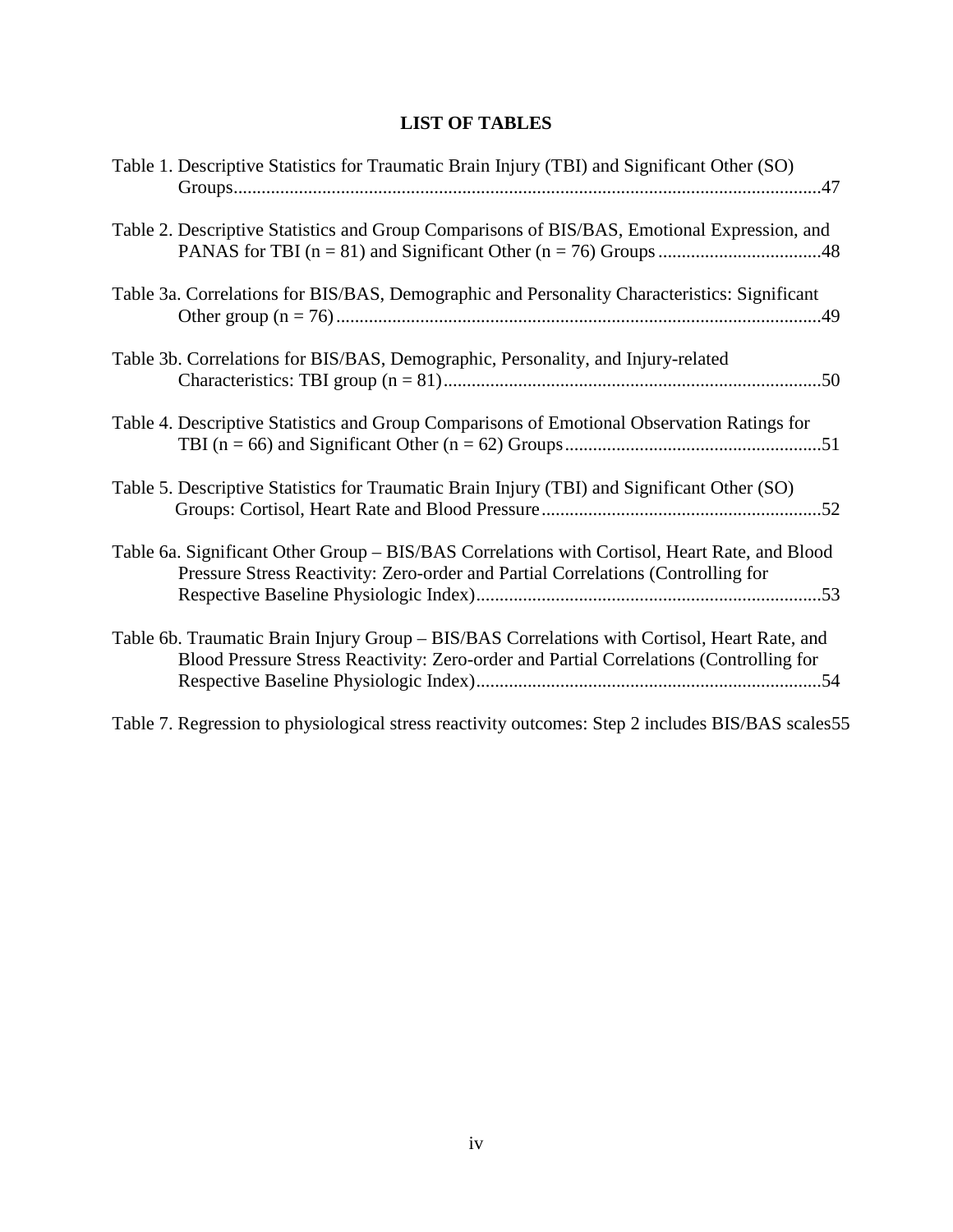#### **CHAPTER 1**

#### **INTRODUCTION**

Traumatic brain injury (TBI) is a prominent health problem, with 3 to 5 million Americans living with long-term disabilities as a result of brain injury (Zaloshnja, Miller, Langlois, & Selassie, 2008). Many TBI survivors experience cognitive, emotional, and functional deficits (Morton & Wehman, 1995), all of which can contribute to chronic stress. Previous research has demonstrated that difficulties related to coping with stress predict worse rehabilitation outcomes in TBI (Kervick & Kaemingk, 2005), and that individuals with TBI tend to engage in less effective coping strategies than individuals without TBI (Krpan, Stuss, & Anderson, 2011). Deficits in appraisal of stressful stimuli or lack of awareness of problems as a result of brain injury may also contribute to ineffective coping and reactivity to stress (Prigatano & Schacter, 1991). Further, as disclosure about traumatic events can lead to positive health outcomes (Frattaroli, 2006; Pennebaker, Kiecolt-Glaser, & Glaser, 1988), impaired emotional expression in TBI is likely to impede coping with stress during recovery.

Differences in personality traits have been linked to individual differences in cognitive appraisal (Gunthert, Cohen, & Armeli, 1999), coping styles (DeLongis & Holtzman, 2005; Suls, David, & Harvey, 1996), neuroendocrine stress reactivity (Pruessner et al., 1997), emotional disclosure (Zakowski, Herzer, Barrett, Milligan, & Beckman, 2011), and health outcomes (Turiano et al., 2012). To date, few studies have examined the relationship between personality and coping with stress among TBI survivors. Information about personality differences as predictors of coping after TBI could help identify individuals who typically face increased challenges in daily living. Interventions targeting coping skills and emotional disclosure for these individuals may lead to improved long-term outcomes and quality of life.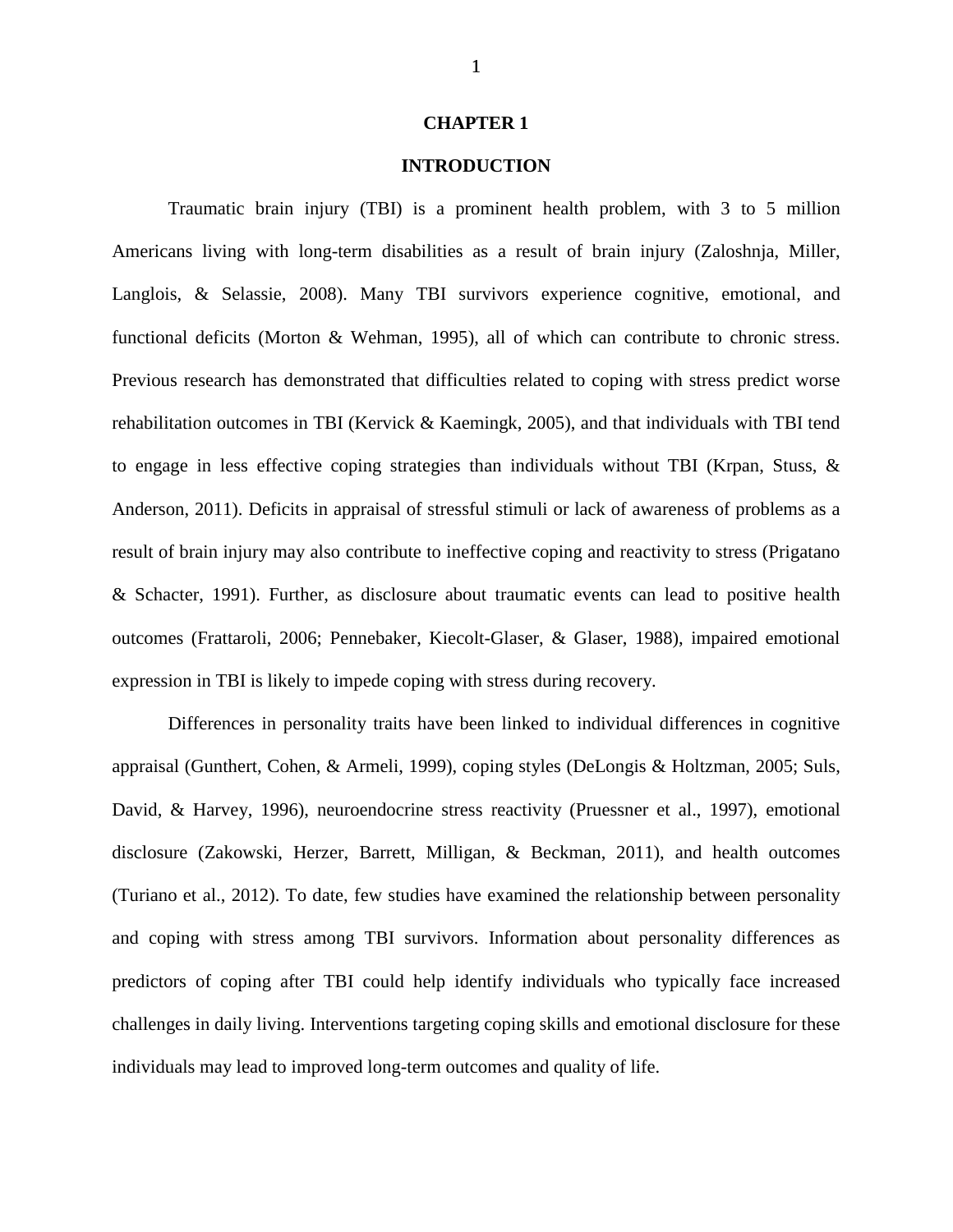#### *Chronic Stress and Health*

 Chronic psychological stress has been associated with increased risk of numerous health problems such as cardiovascular disease, autoimmune diseases, and impaired wound healing (Cohen, Janicki-Deverts, & Miller, 2007; Maggio, Guralnik, Longo, & Ferrucci, 2006). The neuroendocrine response to stress involves the hypothalamic-pituitary-adrenal (HPA) axis, which is primarily indexed by cortisol, and the sympathetic adrenal-medullary (SA) axis, which is indexed by various measures such as heart rate and blood pressure (for a review see Herman & Cullinan, 1997). Individuals under chronic stress are subjected to increased HPA activation, and in turn, increased cortisol exposure, which suppresses immune function (McEwen, 2000). Additionally, as the prefrontal cortex and the hippocampus are involved in inhibition of the HPA axis, damage to these structures during brain injury may result in amplified dysregulation of this stress response pathway, putting individuals with TBI at risk of higher exposure to cortisol.

 HPA dysregulation, along with environmental and genetic factors, has also been linked to mental health disorders, such as depression (Bosch, Seifritz, & Wetter, 2012). In individuals with TBI, stress and poor coping responses have been found to contribute to psychosocial and emotional difficulties following injury (Bay, Hagerty, Williams, Kirsch, & Gillespie, 2002). Bay et al. (2002) found that perceived post-brain injury stress alone explained the majority of variability in depressive symptoms, whereas cognitive abilities, such as directed attention and memory, were not meaningfully related to depressive symptoms. As strong immune functioning and optimal mental health is crucial for recovery from any injury, studying how HPA activation is affected by stress and coping is of significant importance in TBI.

#### *Cognitive Appraisal and Stress*

Whether a person perceives a stimulus as stressful or threatening depends on his or her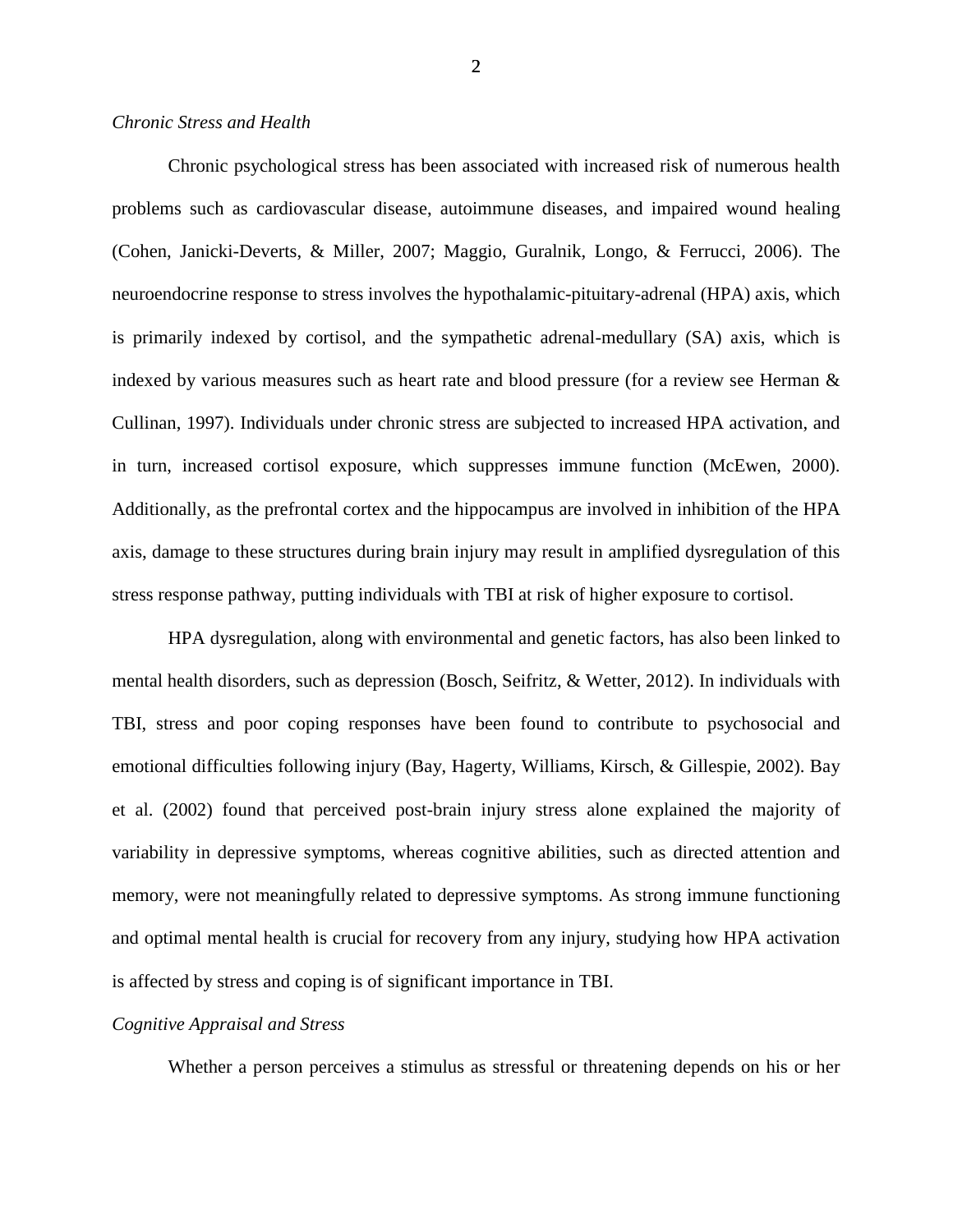cognitive appraisal of the stimulus. According to Lazarus (1985), "all emotions, including stress emotions, depend on cognitive appraisals and reappraisals of the immediate and potential significance of a person's adaptive transactions with the environment for her or his well-being" (p. 400). Making evaluative judgments about environmental stimuli serves an adaptive purpose, as being able to distinguish between benign and harmful stimuli is essential for survival. The same stimulus can elicit different responses in different individuals, depending on their experiential history and innate characteristics, providing evidence of the important role of appraisal.

Research has demonstrated that accurate cognitive appraisal and awareness of deficits in TBI lead to improved compensation of deficits, and, therefore, improved functional outcomes (Kervick & Kaemingk, 2005). Unfortunately, TBI survivors often have impaired cognitive appraisal abilities, which can negatively affect rehabilitation and outcomes. Research suggests that severity of injury is related to perception of cognitive difficulties after TBI, with individuals with mild or moderate injury perceiving greater impairment and survivors with severe injury perceiving less impairment than reported by family members (Kervick & Kaemingk, 2005).

#### *Emotional Expression and Health*

Inhibiting emotional expression about a negative or traumatic topic has been linked to poor health outcomes (Pennebaker & Beall, 1986). Research has demonstrated both short-term (e.g., increased autonomic activity) and long-term (e.g., heart disease) negative health consequences of expending effort to avoid disclosing about emotional topics. Researchers have also examined whether talking or writing about traumas can improve mental or physical health in different patient populations (Lumley et al., 2011; Pennebaker, 1993; Petrie, Fontanilla, Thomas, Booth, & Pennebaker, 2004; Zakowski et al., 2011). Beneficial effects, such as decreased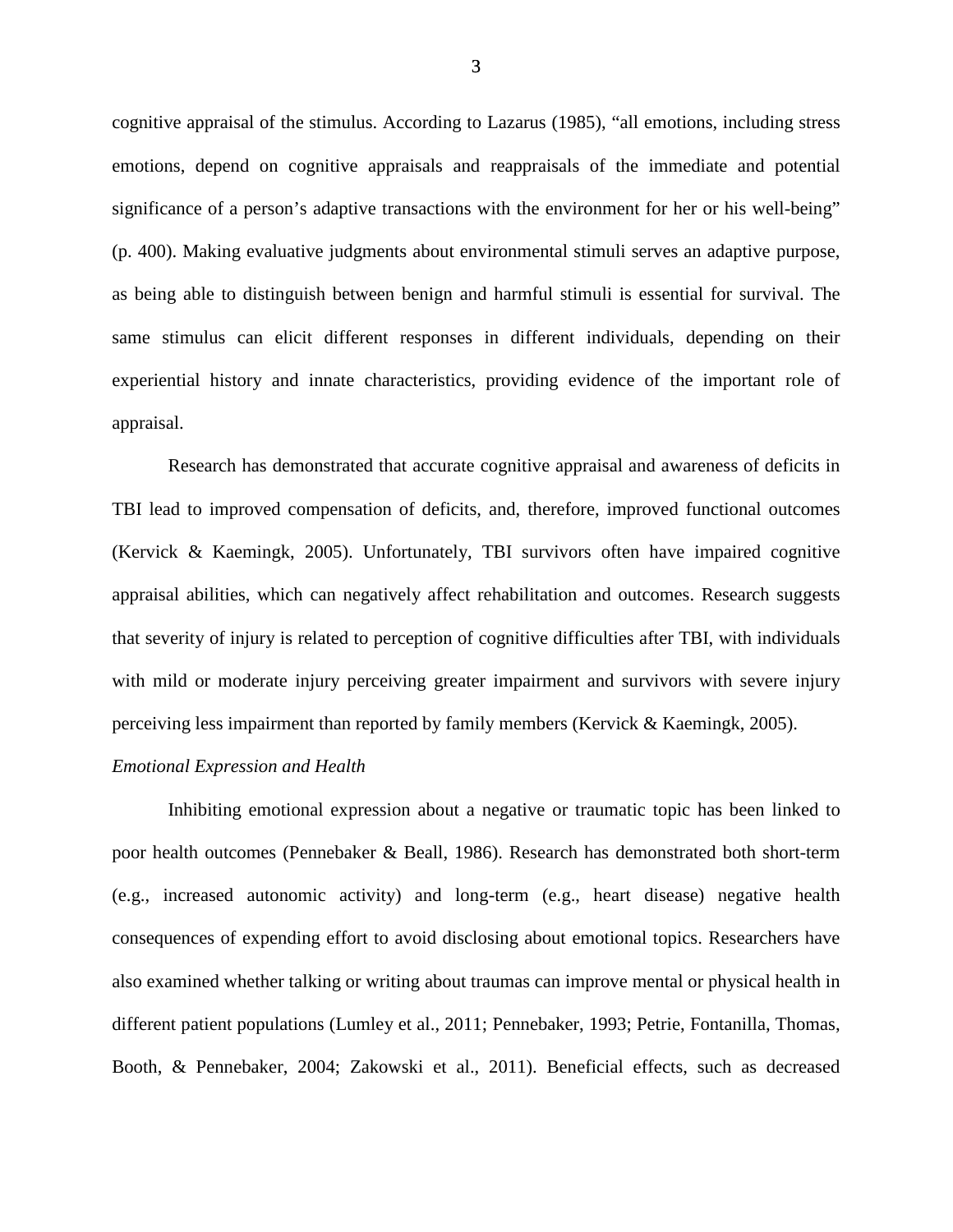physician visits, increased T-helper cell growth, and long-term mood improvement, have been found when individuals write about emotional topics compared to superficial control topics (Pennebaker & Seagal, 1999). Studies of talking about emotional experiences found comparable effects (Pennebaker & Seagal, 1999). Conversely, other studies have found that disclosure of emotions does not have significant positive effects on health (Meads & Nouwen, 2005). These discrepancies in the emotional disclosure literature demonstrate the importance of further research in this area.

As TBI survivors often have cognitive and language impairments (Marini et al., 2011), they may have differences in their ability to express themselves about emotional or stressful topics compared to non-brain injured individuals. Additionally, impaired cognitive appraisal of stressful stimuli after TBI frequently results in impaired awareness of deficits (Prigatano, 2005a), which, in turn, could disrupt addressing stress through emotional disclosure and other forms of coping. Limitations in emotional expression may put individuals with TBI at higher risk of worse mental and physical health outcomes.

#### *Emotional Expression after TBI*

 Deficits in emotion perception and recognition in individuals with TBI may lead to inaccurate cognitive appraisal of emotions, and, in turn, differences in reactivity to emotional stimuli and expression. The right hemisphere has been identified as being particularly important for emotion processing (Starkstein & Tranel, 2012). Damage to the somatosensory cortex in the right hemisphere is associated with impaired recognition of emotions in other people (Adolphs, Damasio, Tranel, Cooper, & Damasio, 2000). The amygdala is another key structure involved in affective processing. It has bidirectional connections with multiple brain structures necessary for emotional functioning such as the orbitofrontal cortices, hippocampus, and basal ganglia. Due to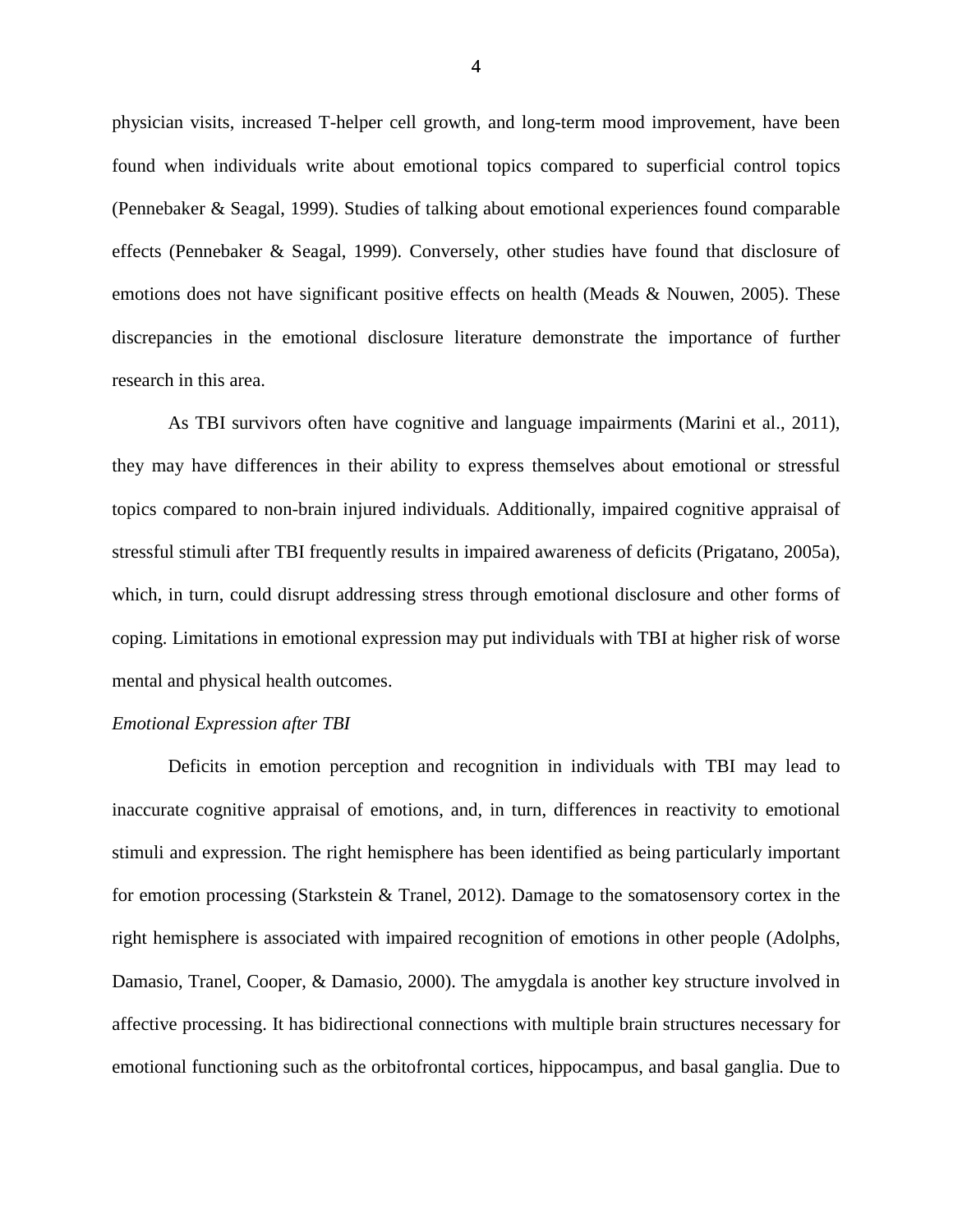the highly connected nature of these structures, it is likely that damage to any parts of the system as a result of brain injury would potentially impair emotion processing. Also, the frontal lobe is often damaged in TBI, leading to emotion-processing deficits, including notable differences in emotion recognition (Spikman, Timmerman, Milders, Veenstra, & van der Naalt, 2012).

Other impairments seen in individuals with TBI, such as anosodiaphoria (reduced concern about deficits), and anosognosia (loss of insight about deficits), may also contribute to differences in emotional expression via impaired reactivity to emotional stimuli. If individuals with TBI do not care about their deficits or are not aware of their deficits, the stressful aspects of recovery would not be readily apparent. Inability to recognize stressful stimuli or situations as stressful undoubtedly reduces the ability to cope with stress. Additionally, individuals with TBI have often been found to have alexithymia, meaning that they have difficulty identifying and describing their emotions (Becerra, Amos, & Jongenelis, 2002). Considering the large body of literature supporting deficits in emotion processing in TBI, the use of emotional expression as a coping strategy is likely to be impaired.

 Research on emotional functioning after TBI has focused primarily on deficits in emotional perception and processing, rather than on changes in the expression of emotions following a brain injury. Further, no studies of persons with TBI have examined both verbal and nonverbal emotional expression in relation to personality. According to Berry and Pennebaker (1993), verbal and nonverbal emotional communication styles should be considered individual differences, which are probably related to temperament. They describe two types of nonverbal emotional expression: symbolic communication, which is partially under conscious control, and spontaneous communication, which is automatic and more difficult to suppress than symbolic emotional expression (Berry & Pennebaker, 1993; Buck, 1984). Trying to hide that you are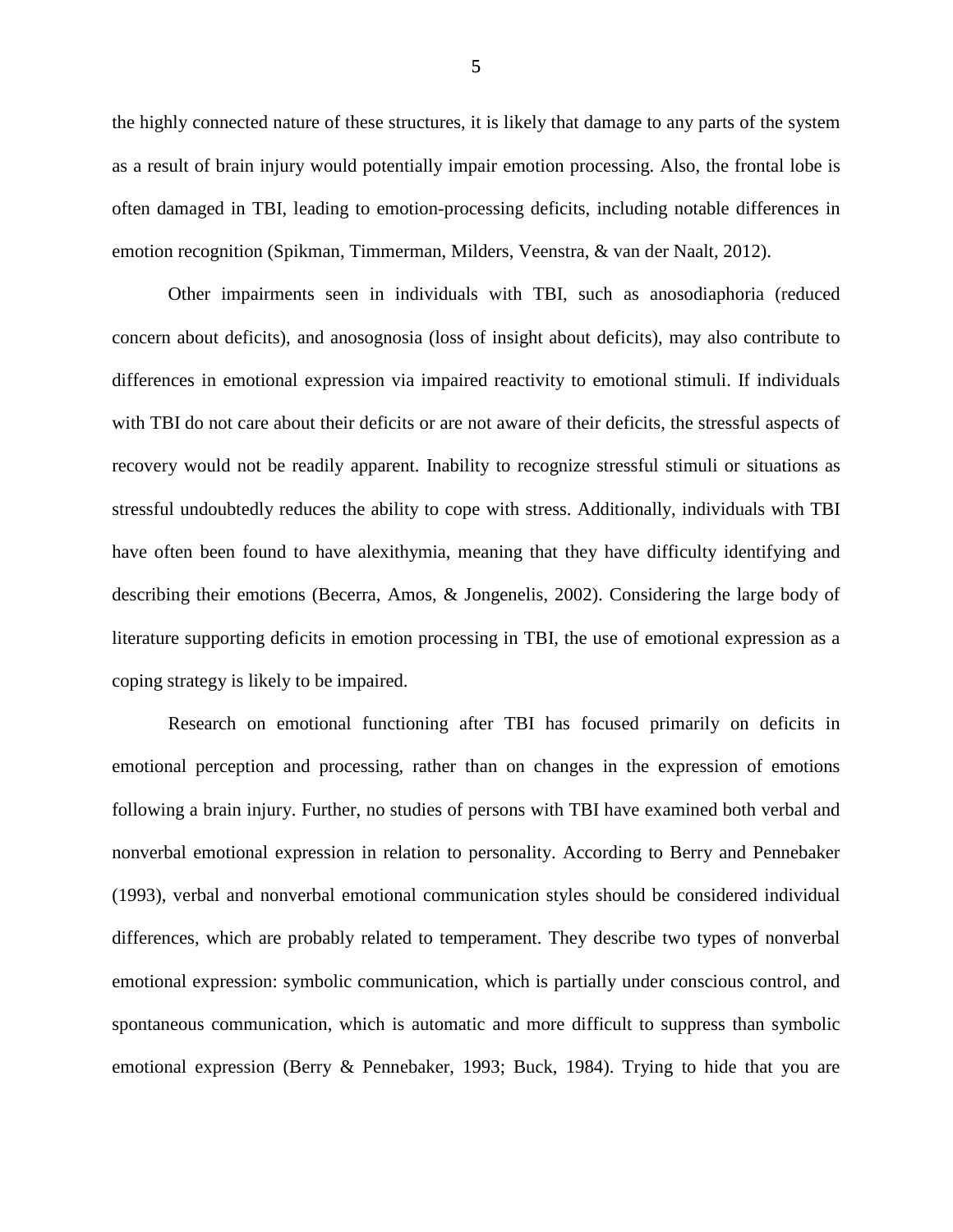feeling upset by modifying facial behaviors is an example of symbolic communication, whereas flinching in pain due to injury is an example of spontaneous communication. Because spontaneous nonverbal expression occurs automatically (which is likely to have an adaptive purpose), inhibition of this type of emotional expression takes work and causes changes to the autonomic system. Verbal emotional expression is similar to symbolic nonverbal expression, as they are under conscious control. As seen with suppression of spontaneous communication, suppression of verbal and symbolic nonverbal communication is linked to poor health outcomes (Berry & Pennebaker, 1993). Furthermore, these authors posit that verbal expression allows for the organization of emotions stemming from stress or trauma into words, possibly creating a coherent story. Putting feelings or thoughts into words may turn abstract concepts into concrete concepts, which a person can easily review and contemplate. Therefore, verbal emotional expression is likely to facilitate coping with stress.

#### *Neurobiological Theories of Personality*

Neurobiological theories of personality (Gray, 1981; Rothbart, Ahadi, & Evans, 2000) have been proposed as alternatives to lexically-based theories of personality, such as the Five Factor model (McCrae & Costa, 1987). Rothbart et al. (2000) define temperament as "individual differences in reactivity and self-regulation assumed to have a constitutional basis" (p. 123). Assuming that temperament has a constitutional basis means temperament is viewed as a product of biological makeup, influenced by heredity, development, and experience. This definition of temperament emphasizes reactivity (responsivity of behavioral and physiological systems to internal and external change) and self-regulation (neurobiological processes that modulate reactivity). This view of temperament incorporates genetic and biological influences, the functioning and control of physiological arousal and inhibition systems, and environmental

6 6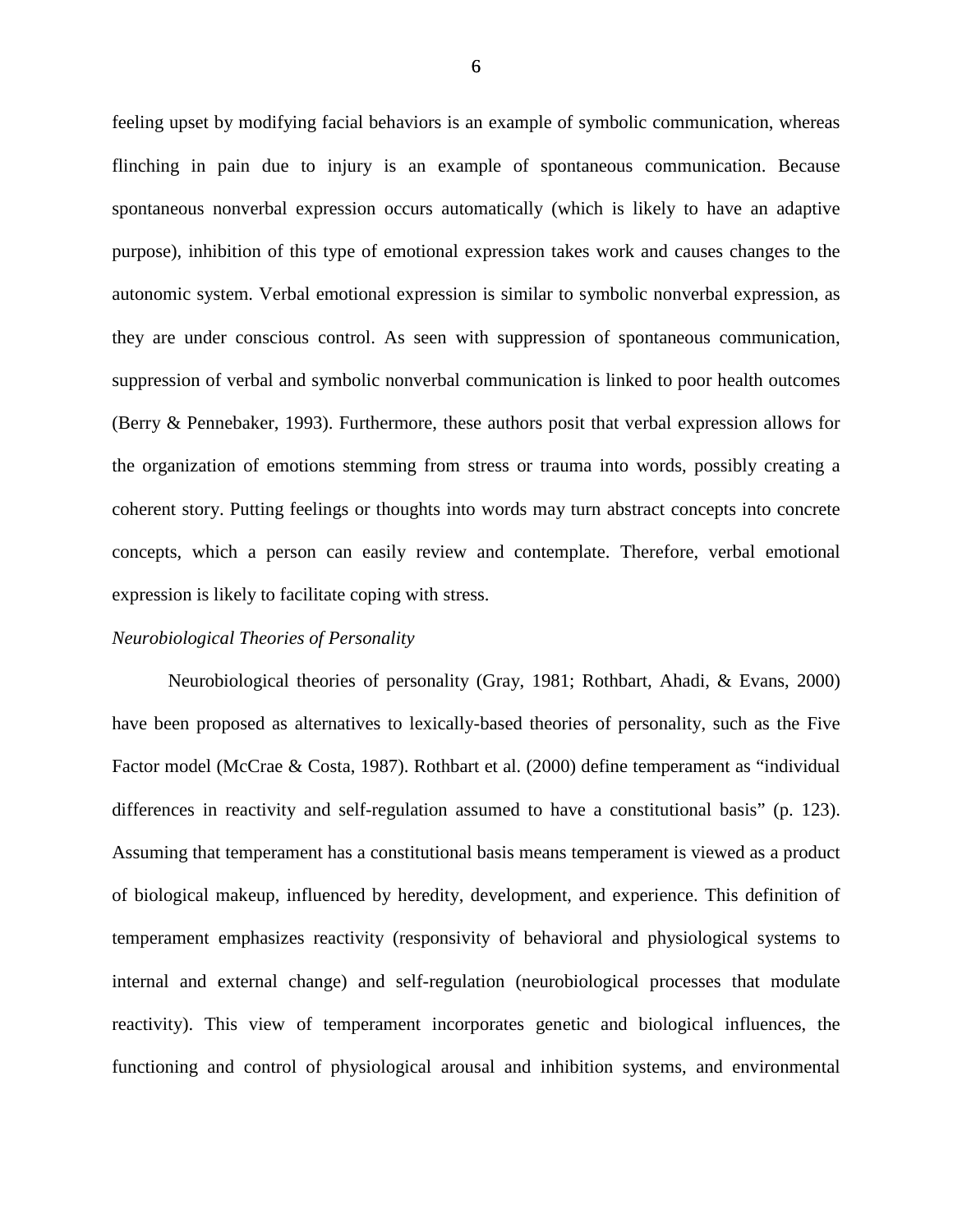influences over time.

Gray (1972) proposed a psychophysiological approach to explaining behavior and personality. Gray's theory consists of two systems: the *Behavioral Inhibition System* (BIS), relating to avoidance behavior, and the *Behavioral Approach System* (BAS) related to approach behavior, (BAS). The BIS has been linked to trait anxiety and is considered the system responsible for stopping behavior that could potentially lead to punishment or loss of reward (Gray, 1990). The BAS is described as being activated by reward stimuli or by opportunities to eliminate punishment. Therefore, whereas activation of the BIS causes inhibition of movement toward goals, activation of the BAS causes initiation of or increased movement toward goals. In terms of affect, the BIS is assumed to be related to the broad dimension of negative affect and the BAS to positive affect. Gray's theory is unique in that it proposes that stable individual differences in the responsiveness of these two systems can be used to explain and predict reactivity to stimuli. Accordingly, this theory of personality would appear to be an appropriate explanatory mechanism for differences in the way individuals perceive stressful stimuli, react to those stimuli, express emotions, and cope overall.

Carver and White (1994) created a scale to examine BIS/BAS sensitivity and assess Gray's theorized dimensions of personality. To generate the scale, Carver and White generated a pool of items that were intended to tap the overall conceptualization of BIS and BAS functioning. They considered the role of the BIS and BAS systems in generating emotional reactions and wrote the items accordingly. Items designed to assess BIS sensitivity included statements that reflect concern about negative events ("I worry about making mistakes") or reactions to such events ("Criticism or scolding hurts me quite a bit"). Items aimed at addressing BAS sensitivity reflected strong pursuit of goals ("I go out of my way to get things I want"),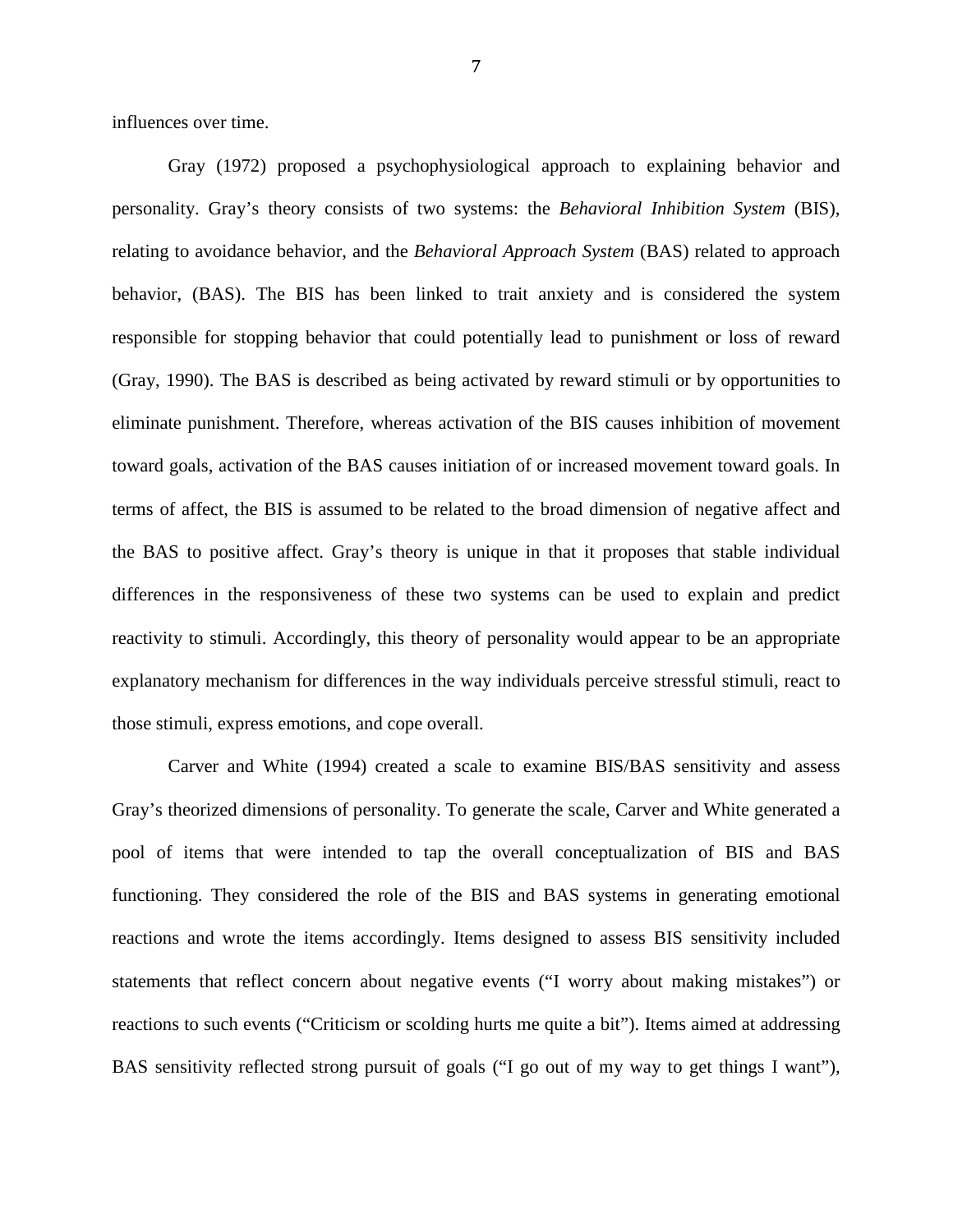responsiveness to reward ("When I get something I want I feel excited and energized"), the tendency to seek rewards ("I'm always willing to try something new if I think it will be fun"), or a tendency to act quickly in pursuit of rewards ("I often act on the spur of the moment"). A factor analysis supported one BIS scale and three BAS subscales: BAS-Reward Responsiveness, BAS-Drive, and BAS-Fun Seeking.

 The Carver and White BIS/BAS scale has been compared to the Five Factor Model of personality. Smits and Boeck (2006) reported that the BIS is positively correlated with Neuroticism, and the three BAS scales are positively correlated with Extraversion. Agreeableness was also positively related to the BIS and negatively related to one of the BAS scales (BAS-Drive). Conscientiousness had a negative correlation with the BAS-Fun Seeking scale. There was not strong evidence for a relationship between the BIS/BAS and Openness.

Although the BIS/BAS scale has not been specifically studied in people with TBI, other measures of personality have been examined, yielding mixed findings. Evidence from one study examining pre-injury and post-injury personality in TBI patients found small but significant increases in neuroticism, addiction, and criminality (Tate, 2003). In contrast, other studies have reported that post-injury personality profiles of individuals with TBI are similar to those of healthy adults and that personality remains stable in brain injury survivors over a 6-month period (Kurtz, Putnam, & Stone, 1998). As there is much to learn about personality in TBI survivors, and even more about how personality is related to stress reactivity and emotional expression in this population, the importance of studies on such topics is evident. Increased knowledge about reactivity to stress in patients with TBI has the potential to aid in predicting vulnerability to stress-related health problems. Identifying and intervening with individuals who may have more difficulties coping after TBI may lead to better functional outcomes and improved quality of life.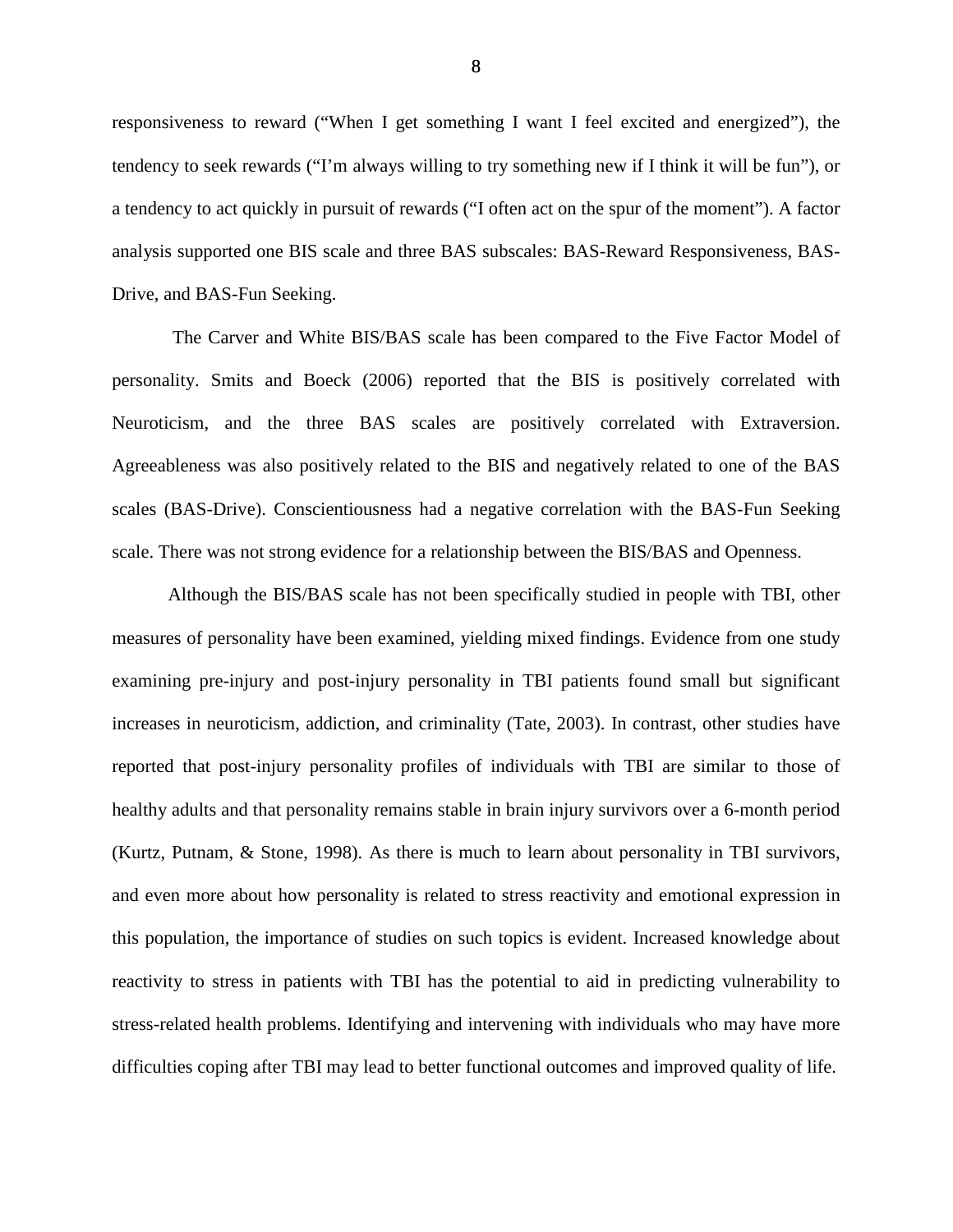#### **Aims and Hypotheses**

#### *Overview*

The primary purpose of the current research project was to examine the relation between the BIS/BAS theory of personality and stress coping among adults with TBI. To accomplish this broad aim, the study examined the extent to which the BIS/BAS scales are associated with measures of physiological reactivity to stress and emotional expression as reflected in verbal and nonverbal output as well as self-reported emotional experience among adults with TBI compared to adults without TBI. Further, the study was conducted to provide support for the validity of using the BIS/BAS scale, as well as to enhance knowledge about personality and stress, among persons with TBI.

#### *Specific Aims and Associated Hypotheses:*

- (1) **Aim:** The first aim was to examine the absolute levels of BIS/BAS scores between individuals with and without TBI.
- o **Hypotheses:** Given that TBI survivors often have impaired awareness of deficits and may not accurately appraise stressful stimuli (Spikman et al., 2012), it was expected that the TBI group would have a lower average BIS score and a higher average BAS score compared to individuals without brain injury.
- (2) **Aim:** The second aim was to examine the relation of BIS/BAS to demographic and injuryrelated characteristics among adults with TBI.
- o **Hypothesis:** To date, no study has examined theoretical or psychometric issues related to the BIS/BAS model among people with TBI. An important initial step is to evaluate the extent to which injury severity characteristics and demographics relate to BIS/BAS. It was hypothesized that modest relationships among these characteristics would be observed.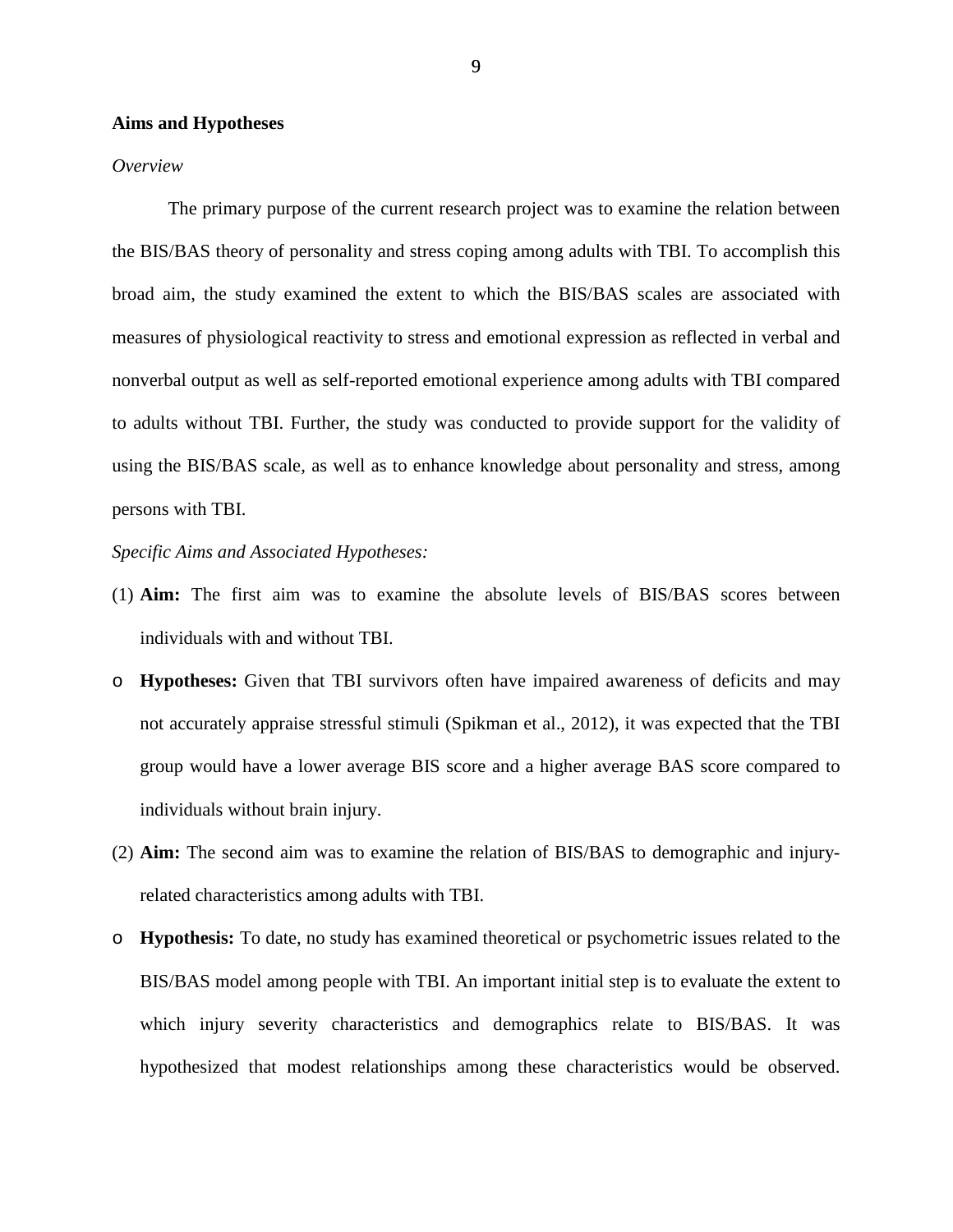Specifically, consistent with Hypothesis 1, it was expected that TBI severity would show positive relation to BAS and inverse relation to BIS. Moreover, because time since injury, education and IQ are positively associated with functioning after TBI, it was expected that that these characteristics would show inverse relation to BAS and positive relation to BIS.

- (3) **Aim:** The third aim of this study was to examine the personality correlates of the BIS/BAS, including (a) self-report of affectivity, (b) content of verbal emotional expression and (c) nonverbal emotional expression.
- o **Hypothesis 3(a): Self-report of affectivity.** For the non-TBI group, it was expected that BIS scores would be positively related to negative affect and inversely related to positive affect. Relationships in the opposite directions were expected between BAS scores and affectivity (BAS scores would be inversely related to negative affect and positively related to positive affect). It was expected that the TBI group would not show the same pattern of correlations between the BIS/BAS scale and self-reported affect.
- o **Hypothesis 3(b): Verbal emotional expression.** For the non-TBI group, BIS scores were expected to be positively related to negative emotion words and inversely related to positive emotion words. The converse was expected between BAS scores and emotion words in the non-TBI group (i.e., BAS would be inversely related to expression of negative emotion words and positively related to expression of positive emotion words). These relationships were expected to differ in the TBI group. For example, because cognitive appraisal and expression of emotions are frequently impaired after TBI, it was thought that a nonspecific pattern would emerge.
- o **Hypothesis 3(c): Nonverbal emotional expression.** Among adults without history of TBI, it was hypothesized that BIS scores would be inversely related to average intensity of positive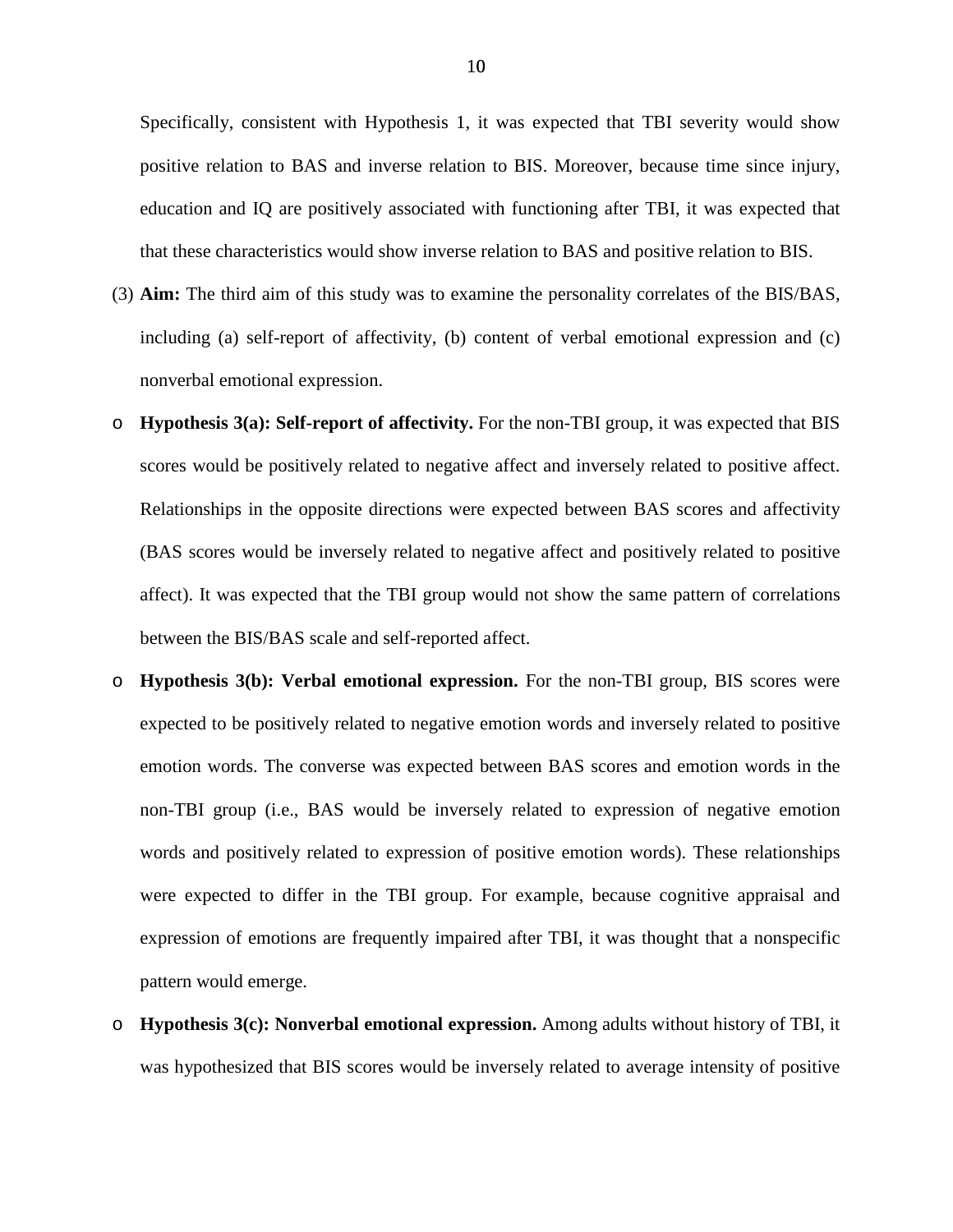emotions (Happiness), and positively related to average intensity of negative emotions (Anxiety, Sadness, Anger, and Helplessness). The converse was expected between BAS scores and emotion intensity in the non-TBI group (i.e., BAS scores would be inversely related to average intensity of negative emotions, and positively related to average intensity of positive emotions). As per Hypotheses 3a and 3b, the pattern of relations for the TBI group were expected to be different than those observed for their healthy counterparts, because they are known to misperceive emotional input, and these types of deficits may adversely affect experience and expression of emotion when stressed.

- (4) **Aim.** The final aim was to examine the extent to which the BIS/BAS systems are associated with physiological reactivity to stress in individuals with and without TBI.
- o **Hypotheses 4(a):** For the non-TBI group, it was expected that the BIS would be positively related to physiological reactivity to stress, whereas the BAS would be inversely related to physiological stress reactivity. In contrast, this pattern of relations between the BIS and BAS scale with physiological stress reactivity was not expected in the TBI group, given frequent deficits of awareness and appraisal of stress observed among individuals with TBI.
- o **Hypothesis 4(b):** Prior research has indicated that post-TBI impairments in social cognition and affect recognition are not caused solely by general cognitive deficits (Spikman et al., 2012); therefore, it was hypothesized that personality characteristics would be uniquely related to stress coping after TBI, beyond that explained by severity of injury and demographics.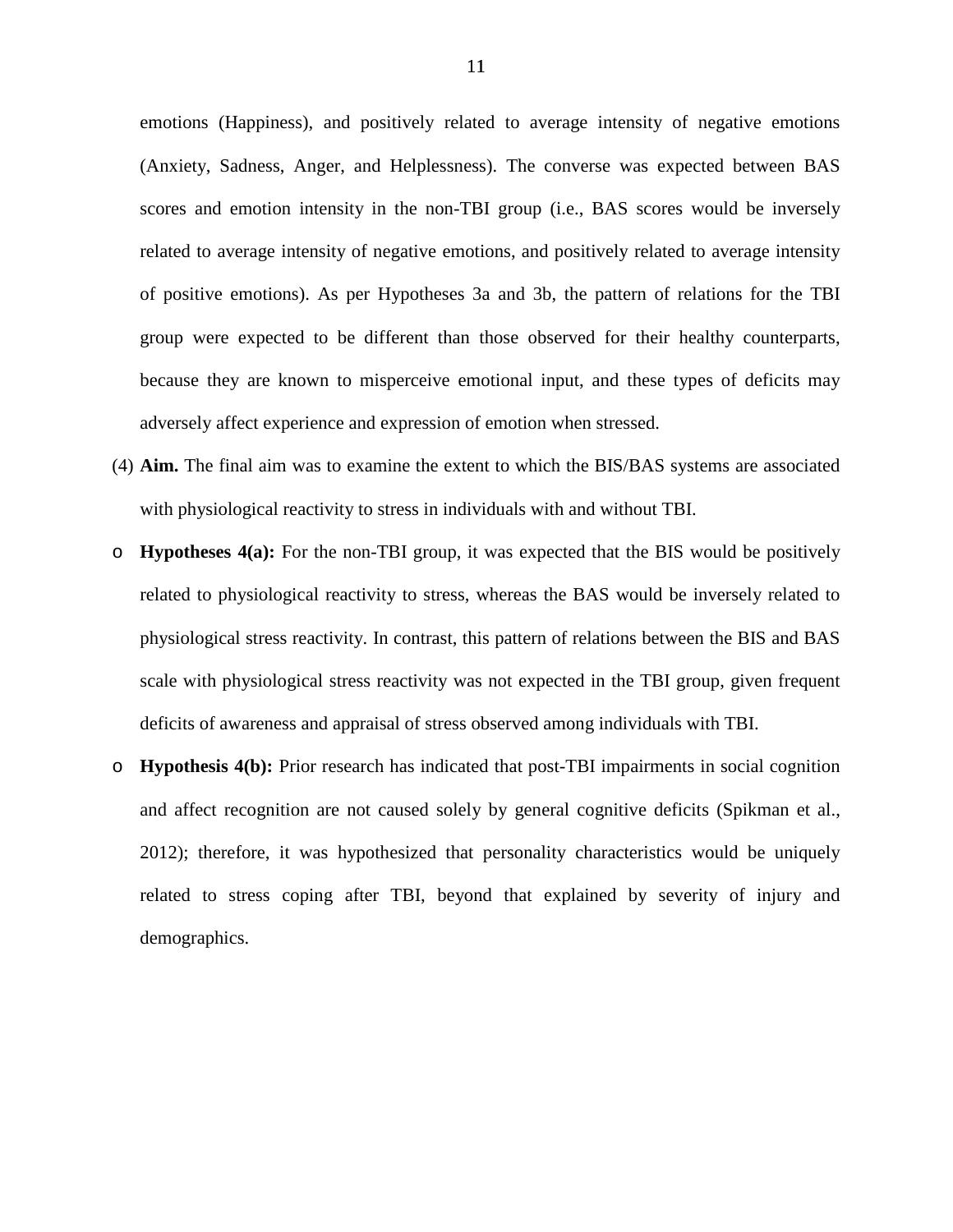#### **CHAPTER 2**

#### **METHOD**

#### *Participants*

The sample included 81 adults who sustained moderate to severe TBI and 76 adults identified as significant others of the individuals with TBI ( $N = 157$ ). People with TBI were recruited for this independent study from the participant pool of the Southeastern Michigan Traumatic Brain Injury System (SEMTBIS), which is affiliated with the national collaborative Traumatic Brain Injury Model Systems (TBIMS) project. Each participant with TBI identified a significant other (e.g., a relative or close friend) who knew them well before the injury and provided support during their recovery to participate in the study.

Inclusion criteria for TBI participants were as follows: (1) medically documented moderate to severe TBI; (2) treatment at an affiliated Level-I trauma center within 24 hours of injury; (3) receipt of inpatient rehabilitation within the model system; (4) admission to inpatient rehabilitation within 72 hours of discharge from acute care; (5) at least 18 years of age at the time of injury; and (6) provision of informed consent by the person with injury or a legal proxy. TBI participants were excluded if they were (1) non-English speaking; (2) individuals with mild injuries who discharged from the Emergency Department without requiring inpatient rehabilitation (e.g., lacerations and/or bruises of the scalp or forehead who do not meet criteria for medically documented TBI); (3) persons with primary injuries due to anoxic encephalopathy (loss of oxygen); (4) individuals with injuries so severe that they could not tolerate or benefit from inpatient rehabilitation.

#### **General Procedure**

Participants completed questionnaires and provided demographic information. A subset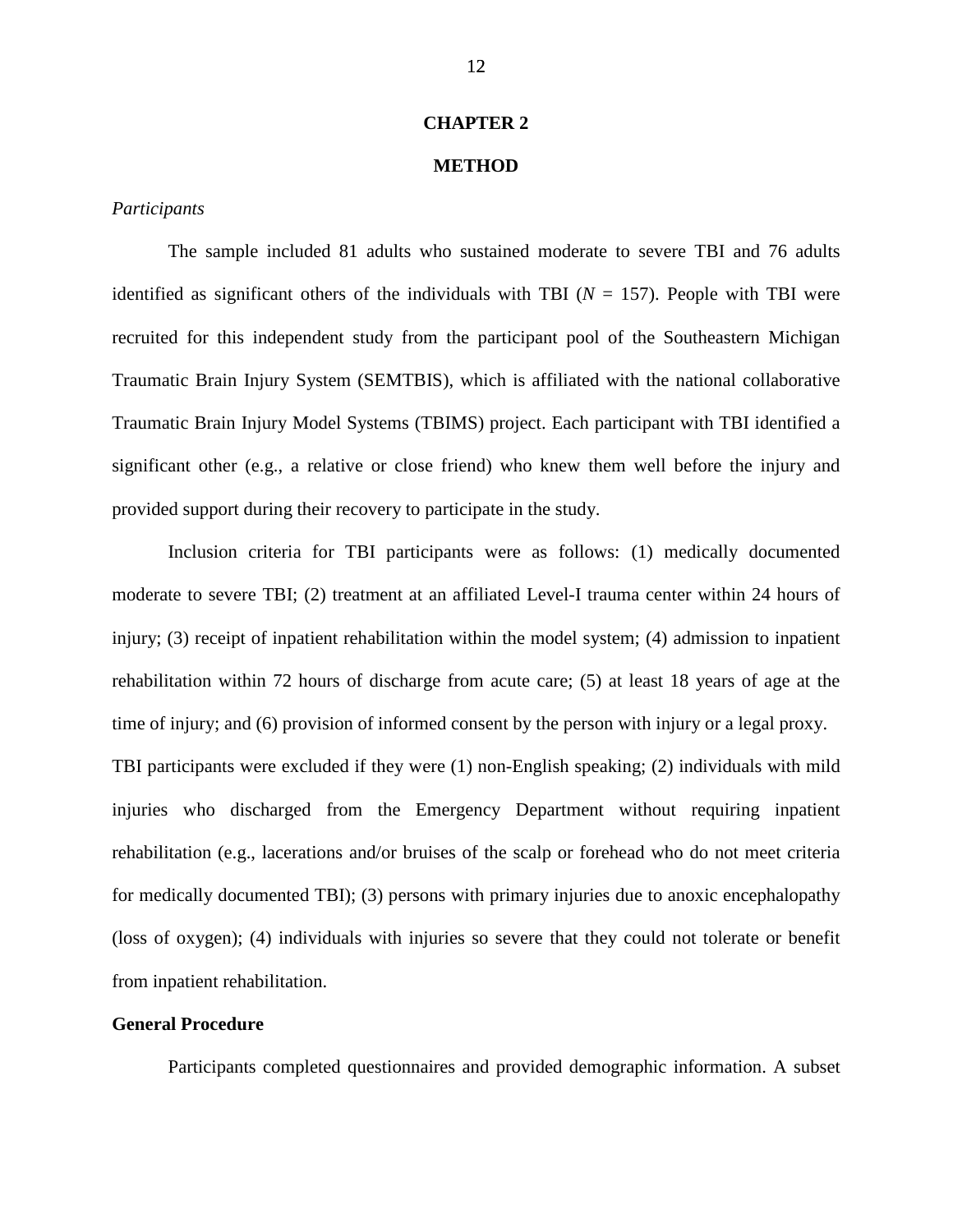of the two groups completed the Stressful Speech Task (see Measures). For this behavioral sample, TBI survivors were asked to prepare and deliver a 3-minute speech about the most stressful aspects of their recovery from brain injury. Significant others were asked to prepare and deliver a 3-minute speech about the most stressful aspects of the survivor's recovery. Speeches were videotaped, coded for nonverbal emotional expression by independent raters, and analyzed for verbal emotional expression. Physiological measures of stress were collected before (baseline), during, and after the speech task (the stressor). Participants with TBI and their significant others provided informed consent for the SEMTBIS study and were compensated monetarily for their time.

#### **Measures**

Demographic and injury-related characteristics included age, gender, and years of education. For TBI participants, injury severity was measured via the Glasgow Coma Scale (Teasdale & Jennett, 1974) at the time of injury.

#### *Personality and Affect*

Behavioral Inhibition System/Behavioral Approach System (BIS/BAS) Scale (Carver & White, 1994). Participants completed the Behavioral Inhibition System/Behavioral Approach System (BIS/BAS) scale, which is a 24-item self-report personality measure developed by Carver and White (1994) on the basis of Gray's physiological model of temperament. It can be examined as a two-factor model (BIS and BAS) or as a four-factor model (BIS and three BAS scales: Drive, Fun Seeking, and Reward Responsiveness). The test authors recommend interpreting the scale in its four-factor model. The BIS/BAS scales have been used widely in personality research with healthy adults (Erdle & Rushton, 2010; Smits & Boeck, 2006).

Positive and Negative Affect Schedule (PANAS; Watson, Clark, & Tellegen, 1988). The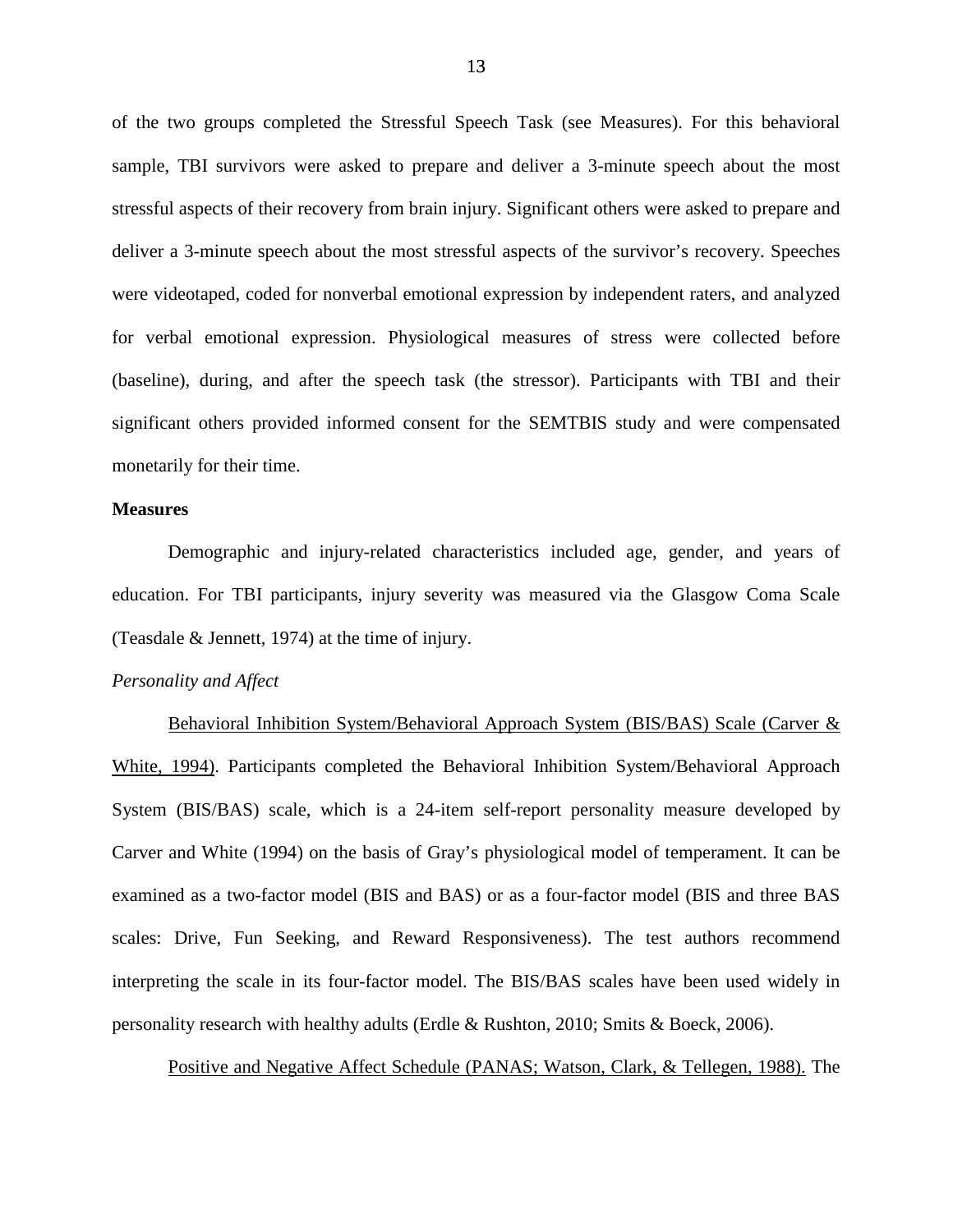PANAS is a 20-item self-report of current positive and negative affect. Positive affect and negative affect represent dispositional dimensions, with individuals high in positive affect being more content, secure, and less anxious, whereas individuals high in negative affect are characterized as being more distressed, upset, and as having a negative view of the world. High internal consistency has been found for the positive affect scale ( $\alpha = .89$ ) and the negative affect scale ( $\alpha$  = .85) of the PANAS (Crawford & Henry, 2004). The PANAS is widely used in research, and has been successfully used with TBI populations (Paradee et al., 2008; Rapport, Bryer, & Hanks, 2008).

#### *Stressful Speech Task*

 Acute stress was elicited using a paradigm based in part on the Trier Social Stress Test (TSST; Kirschbaum, Pirke, & Hellhammer, 1993): Both groups completed a 3-minute speech task. TBI participants were instructed to prepare and present a 3-minute speech about the most stressful aspects of their recovery and non-TBI participants were to talk about the most stressful aspects about caring for the TBI survivor during his or her recovery. After 5 minutes of preparation, participants were asked to give the speech to the examiner who was video recording the session. The examiner stood facing the participant, maintaining eye contact, holding a stopwatch in an obvious fashion, and prompted the participant to continue speaking if they stopped before the 3 minutes were complete. Multiple measures were associated with the speech task, including physiological indices of stress, as well as indices gleaned from verbal and nonverbal content produced during the speech task.

*Verbal Emotional Expression.* The Linguistic Inquiry and Word Count (LIWC; Pennebaker, Francis, & Booth, 2001) program was used to examine emotional verbal content from verbatim transcripts of the 3-minute videotaped speeches by participants. The LIWC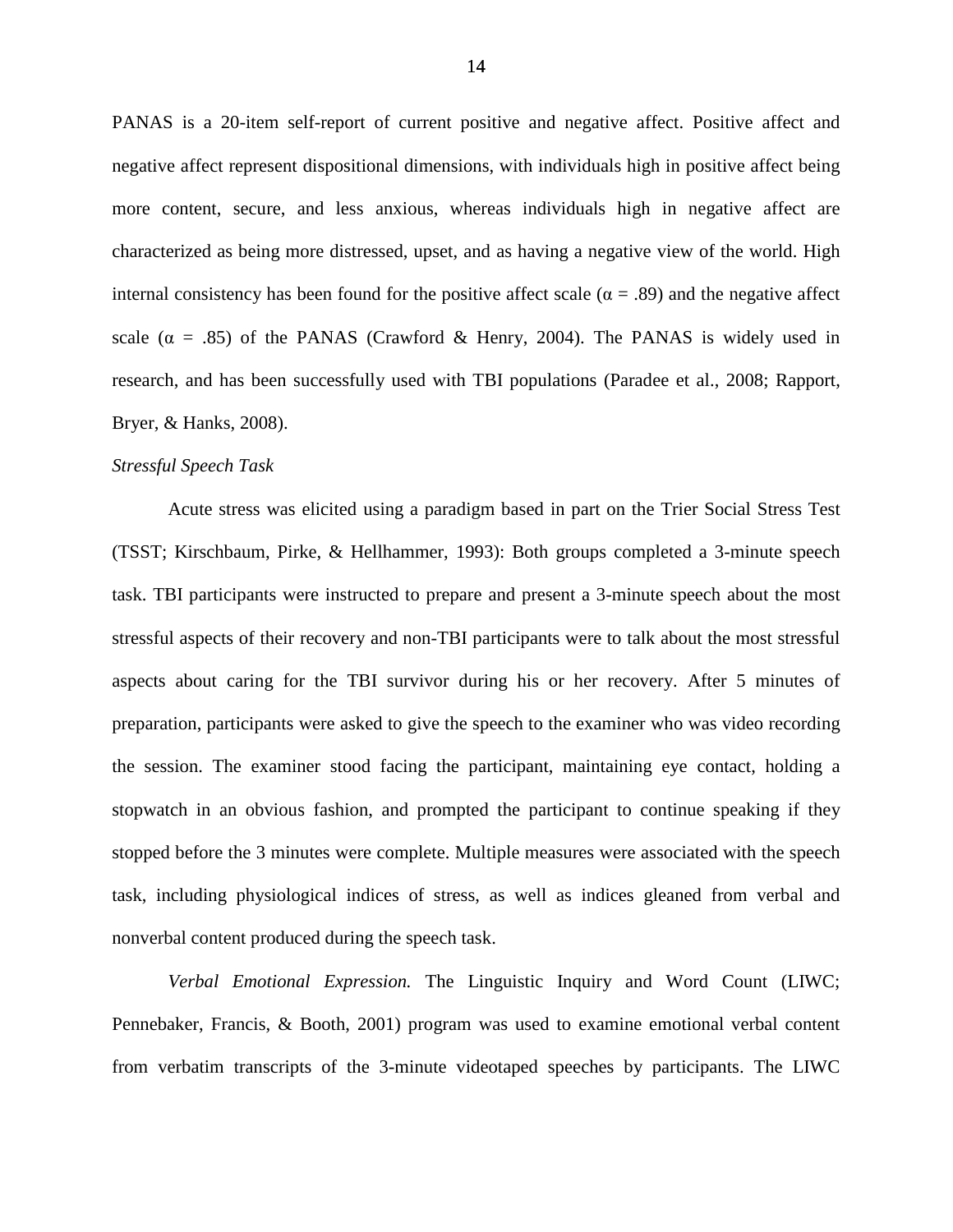program calculates the proportion of words and word stems in several lexical categories that reflect emotional, cognitive, structural and process characteristics of speech. Specifically, the percentages of positive and negative emotion words were examined for the proposed study.

*Nonverbal Emotional Expression.* Independent raters made observational ratings of emotional expression during the speeches. The videos were coded for intensity of nonverbal emotional expression (based on facial expressions, gestures, tone, affect, volume and rate of speech, etc.) in several categories of positive (Happiness, Excitement) and negative (Anxiety, Fear, Sadness, Anger, Helplessness, Guilt) emotions. The intensity of the Emotional Observation ratings were on a scale from 0 to 3 with 0 being not observed/very low intensity and 3 being very high intensity. Inter-rater reliability of the observations was conducted.

*Physiological Measures of Stress.* Systolic and diastolic blood pressure (BP) were assessed using a blood pressure monitor with the occluding cuff placed on the participant's left arm; heart rate (HR) was simultaneously estimated.

Salivary cortisol samples were collected using the Salimetrics Oral Swab (SOS). Participants were asked to refrain from smoking, vigorous exercise, and caffeine and alcohol intake the day of the assessment. Ten minutes before the collection, participants thoroughly rinsed their mouths with water to minimize risk of contaminating the samples. The SOS was placed on a participant's tongue for 1 to 2 minutes until the swab became saturated with saliva. Cortisol samples were frozen then shipped on dry ice to Salimetrics Labs in Pennsylvania to be analyzed. Salimetrics used an Enzyme-Linked Immunosorbent Assay (ELISA) cortisol kit with a reported sensitivity of 12 micrograms per 100mL (12 µg/dL) and a mean intra-assay coefficient of variation of 4.8% (van Eck, Berkhof, Nicolson, & Sulon, 1996). All samples were assayed in duplicate and the mean value was used for the study.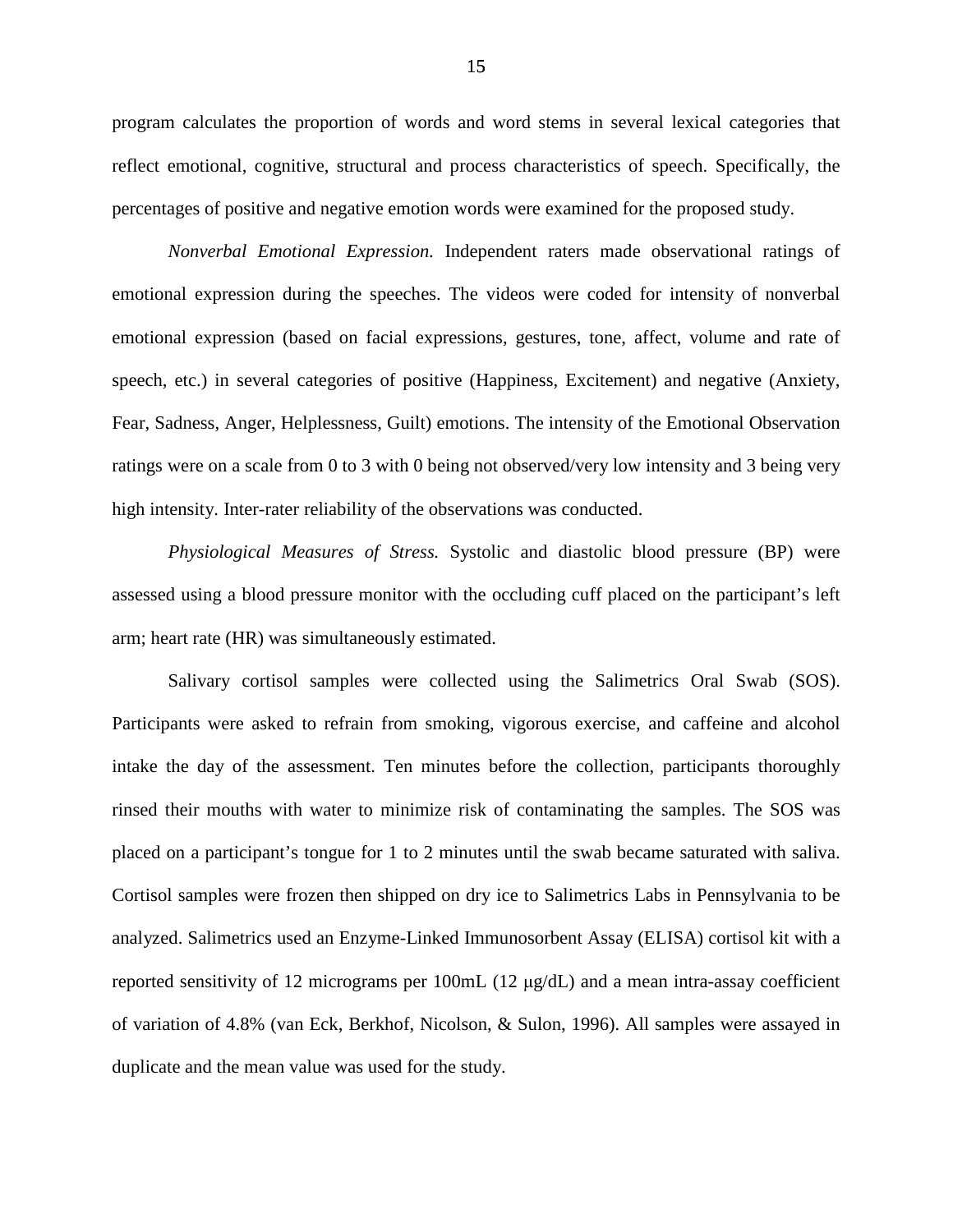The examiners adhered to the same timing procedures as closely as possible for cortisol, HR, and BP measurements. The first measurements were taken immediately after consent to acclimate the participants to the procedures for collecting the physiological data. As first BP measurements taken by a health professional are often higher than those taken at a later time, these measurements were not included in analyses. Baseline measurements were taken 20 minutes into the procedure. HR and BP were taken after a preparation period, immediately before the speech task, and immediately after the speech was delivered. The measurement point after the speech task was considered the High Stress measurement for BP and HR. Baseline cortisol measurements were taken at the same time as baseline HR and BP. High Stress cortisol measurements were taken 12 minutes after the speech and Recovery measurements were taken 22 minutes after participants completed the speech task.

#### **Statistical Analyses**

Independent t tests were conducted to compare individuals with and without TBI on each of the BIS/BAS scales. Effect sizes in Cohen's d were also calculated. Correlation analyses examined the extent to which BIS/BAS is related to demographic characteristics in both groups. Correlations between BIS/BAS and injury-related characteristics were also conducted within the TBI group. Hierarchical multiple regressions examined whether personality characteristics as assessed via the BIS/BAS are uniquely related to stress coping after TBI, beyond that explained by severity of injury and demographics.

Correlation analyses were conducted between the BIS/BAS and PANAS scores to assess the relationship of *BIS/BAS to self-report of affect* in individuals with and without TBI. The relationship of *BIS/BAS to verbal emotional expression* was assessed with correlations conducted between BIS/BAS scores and the LIWC indices for percentages of positive and negative emotion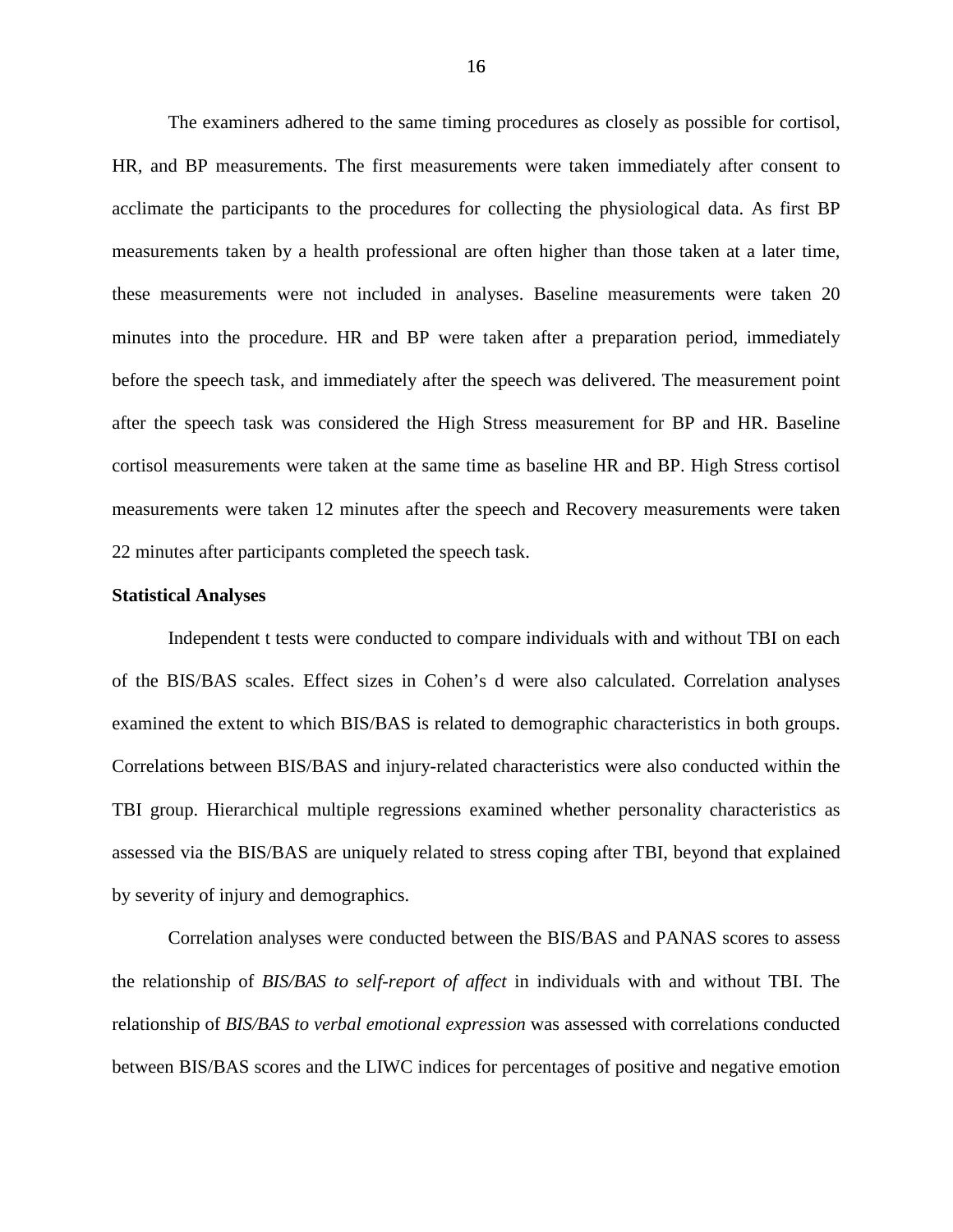words used in the speech task. Similarly, *BIS/BAS and nonverbal emotional expression* was assessed using correlations conducted between BIS/BAS scores and average intensity for positive (Happiness) and negative (Anxiety, Sadness, Anger, Helplessness) emotions, based on observational ratings of the speech task. Correlation analyses were also used to examine the extent to which the *BIS/BAS systems are associated with physiological reactivity to stress* for cortisol, heart rate, and blood pressure indices. Analyses of stress reactivity included partial correlations adjusting for baseline physiologic indices. By request, as a learning exercise, these analyses explored various metrics of the physiological indices, including raw scores, percent change scores, and regression-based scores (i.e., accounting for baseline levels).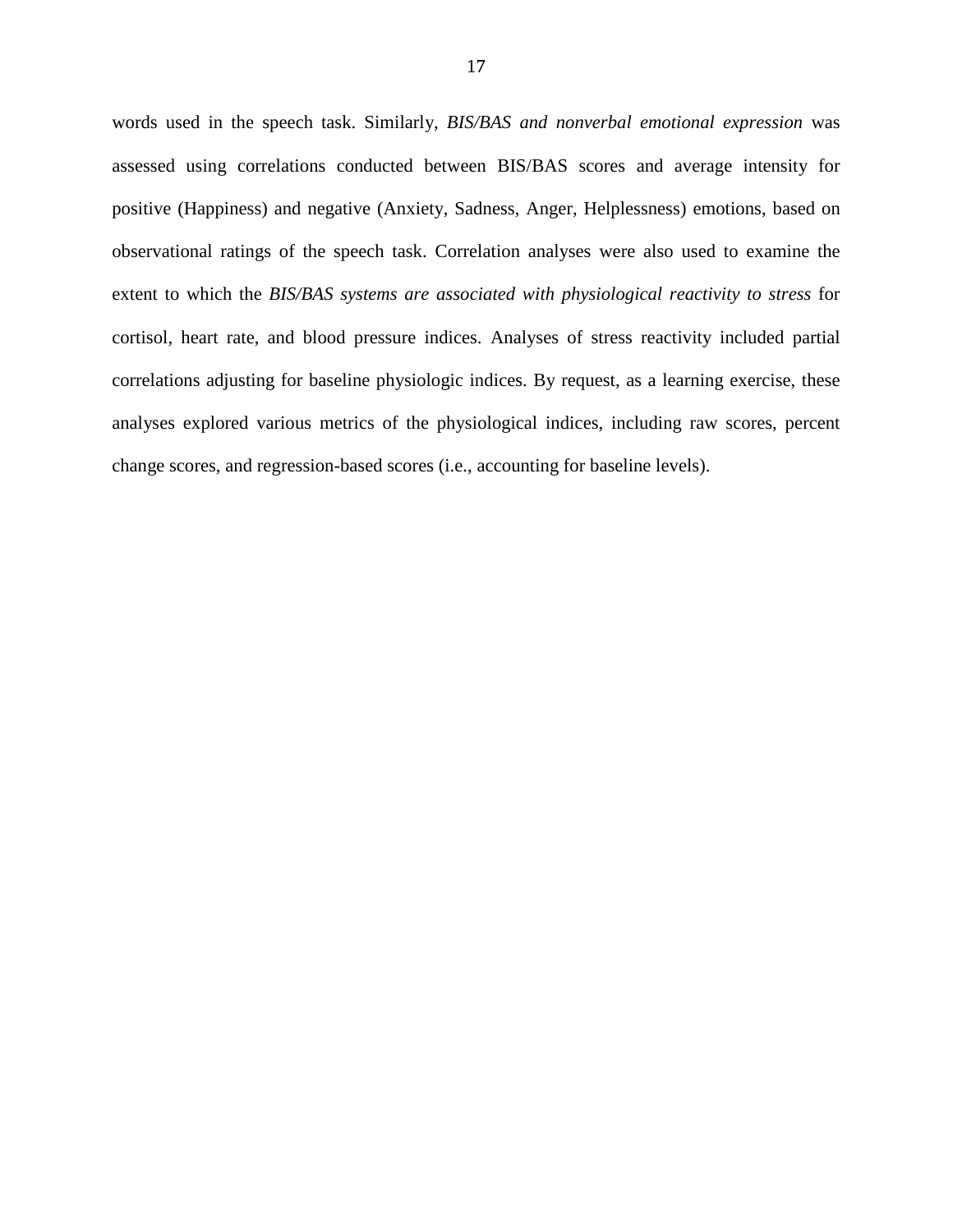#### **CHAPTER 3**

#### **RESULTS**

#### **Preliminary Analyses**

 The data were screened for violations of univariate and multivariate assumptions as recommended by (Tabachnick & Fidell, 2007). Cortisol values were winsorized to reduce the influence of outliers. No variables were transformed to revise skewness or kurtosis.

#### **Description of Sample**

Eighty-one individuals with a history of moderate or severe TBI from the SEMTBIS research pool and 76 of their significant others were included in the present study. The entire sample completed the BIS/BAS, WTAR and PANAS. Physiological data were collected during the Stressful Speech Task for 75 participants in the TBI group and 70 SOs; of these participants, audio-visual data were available for subset of the sample  $(n = 66 \text{ TBI group}, n = 62 \text{ SO group})$  to evaluate verbal emotional expression (speech content using the LIWC) and nonverbal emotional expression (observational ratings).

**Demographic Characteristics.** Descriptive statistics for the TBI and SO groups are summarized in Table 1. The sample ranged in age from 20 to 82 years ( $M = 47.1$ ,  $SD = 13.6$ ) and ranged in education from 7 to 19 years ( $M = 12.4$ ,  $SD = 2.1$ ). The majority of the sample identified themselves as African American (74.5%), whereas 22.3% identified as white and 1.9% as other ethnicities. There were significantly more men (75.3%) in the TBI group than in the significant other (SO) group (30.3%;  $\chi^2(1) = 31.98$ ,  $p < .001$ ). On average, significant others had approximately 8 months more education  $(F(1, 155) = 5.76, p = .018)$  and scored 4 points higher on the WTAR (estimated full-scale IQ;  $F(1, 148) = 5.72$ ,  $p = .018$ ) than did individuals with TBI.

**Injury Characteristics.** Individuals with TBI took an average of 6.5 days  $(SD = 8.6,$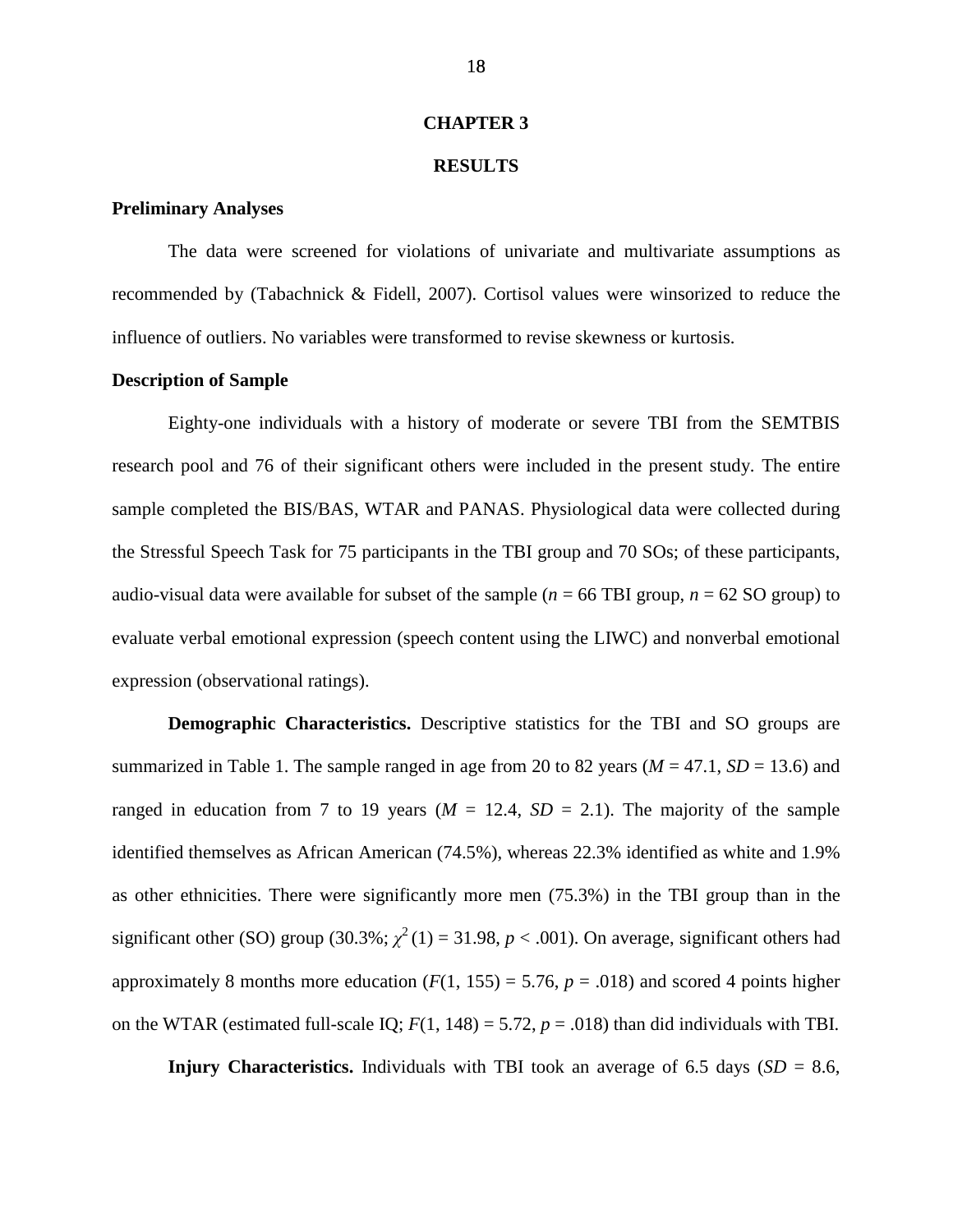range  $= 0.5 - 37$ ) to obtain a motor score of 6 or greater on the Glasgow Coma Motor Scale (i.e., obey commands for movement) and 26.1 days  $(SD = 19.7, \text{ range} = 0 - 76)$  to clear posttraumatic confusion. They participated in the study an average of 117.4 months  $(SD = 66.1)$  after injury.

TBI participants were classified as severe (either  $> 24$  hours to follow commands or  $> 7$ days of post-traumatic confusion), moderate  $(1 - 24$  hours to follow commands or  $1 - 7$  days of post-traumatic confusion), or mild complicated (time to follow commands  $< 1$  hour and  $< 1$  day of post-traumatic confusion, but acute intracranial pathology on neuroimaging). Eighty-three percent were classified as severe TBI, 10% as moderate and 7% as mild complicated.

#### **BIS/BAS and TBI**

Descriptive statistics for personality questionnaires, including BIS/BAS and PANAS, are summarized as a function of group membership (TBI and SO) in Table 2. On the BIS/BAS, the present sample produced scores generally similar to those provided by Carver and White (1994) in their original description of the scales. As compared to the original normative sample (college students), both the TBI and SO groups scored within a standard deviation of each scale mean, ranging from BAS Drive (SO group,  $z = -0.82$ ) to BAS Reward Responsiveness (SO group  $z =$ 0.00).

As shown in Table 2, the Cronbach's alpha reliability of BAS Drive was good (.80 for both groups); however, reliabilities for the Fun Seeking and Reward responsiveness scales were fairly low (alphas  $\langle$  .70 among people with TBI). Item analyses indicated that the low reliabilities did not result from specific poorly fitting items in the separate BAS scales; rather, the low reliabilities appear to reflect the brevity of the scales. BIS as calculated according to the manual showed low reliability in both groups  $(< .60)$ ; however removal of two poorly fitting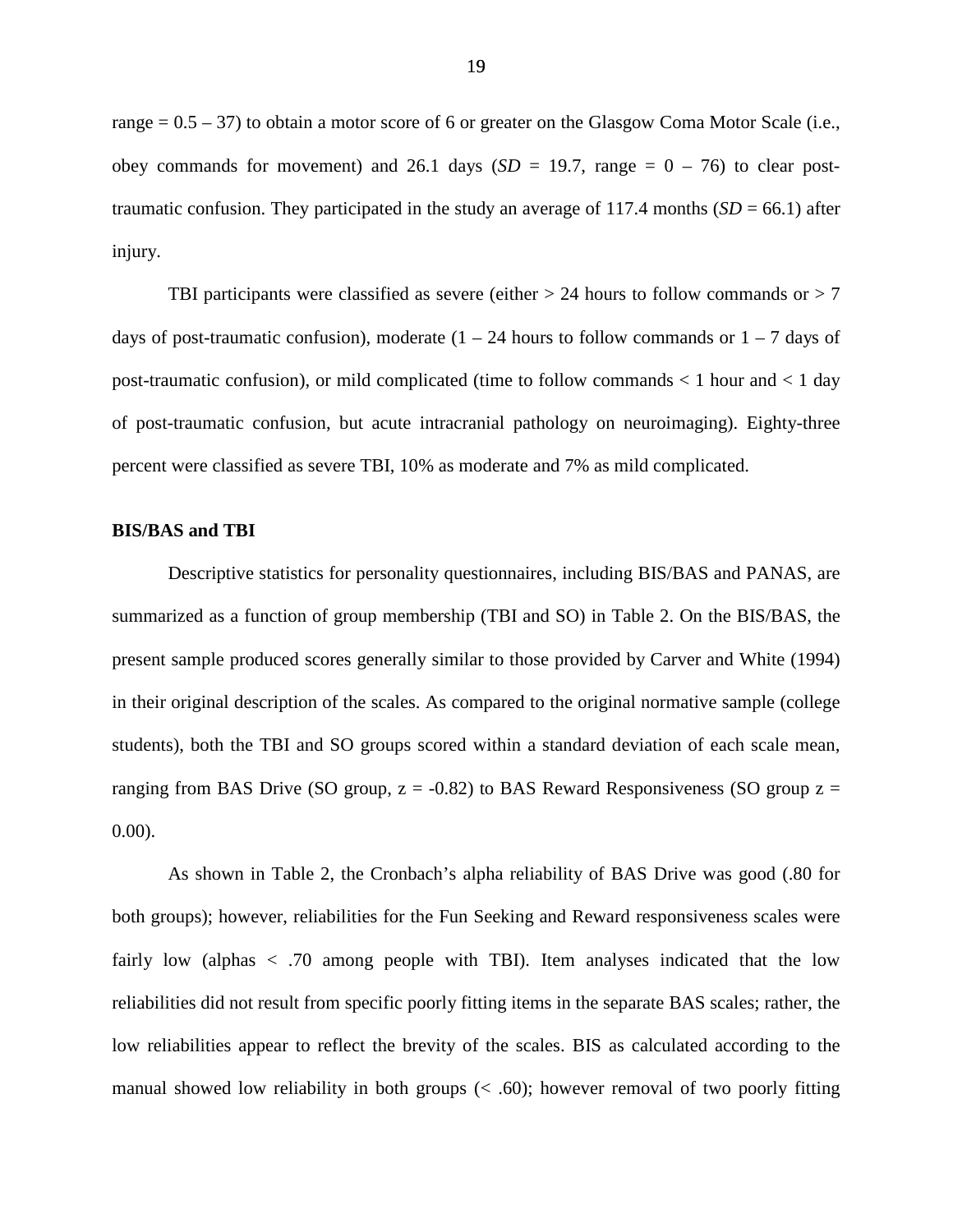items in both groups improved the reliabilities to acceptable levels for research (.70).

#### **Hypothesis 1: Levels of BIS/BAS and TBI**

Independent t tests compared individuals with and without TBI on each of the BIS/BAS scales. Results are presented in Table 2, including t statistics, 95% confidence intervals, and effect sizes in Cohen's d (Cohen, 1966). As shown in Table 2, the TBI group endorsed significantly higher levels ( $p < .05$ ) of BAS Drive ( $d = 0.38$ ) and BAS Fun Seeking ( $d = 0.27$ ) than did the SO group. The two groups did not differ significantly on the BAS Reward Responsiveness or BIS scales.

# **Hypothesis 2: Examine the Relation of BIS/BAS to Demographic and Injury-Related Characteristics Among Adults with TBI**

 Correlations among BIS/BAS scales and demographic characteristics are presented in Tables 3a (Significant Other group) and 3b (TBI group). Table 3b also presents correlations between BIS/BAS and TBI injury-related characteristics. As seen in Table 3a, the three BAS scales show modest to strong correlations (*rs* .40 to .57) among the significant others as expected. The BIS scale was also correlated with the BAS Fun Seeking (*r* = .30) and Reward Responsiveness (*r* = .28). Among the SO group, age was inversely related to BAS scales (*rs* -.11 to -.29). Education showed small to medium inverse relationship with the BIS (*r* = -.32) as did estimated IQ  $(r = -0.21)$  but both were unrelated to BAS scales  $(rs \cdot .06$  to  $-0.13)$ .

The correlations between the BAS scales in the TBI group were similar to those seen in the SO group (i.e., the three BAS scales were intercorrelated, *rs* .40 to .58). The BIS scale also showed small to moderate relation to the BAS scales (*rs* .23 to .42) in the TBI group. In contrast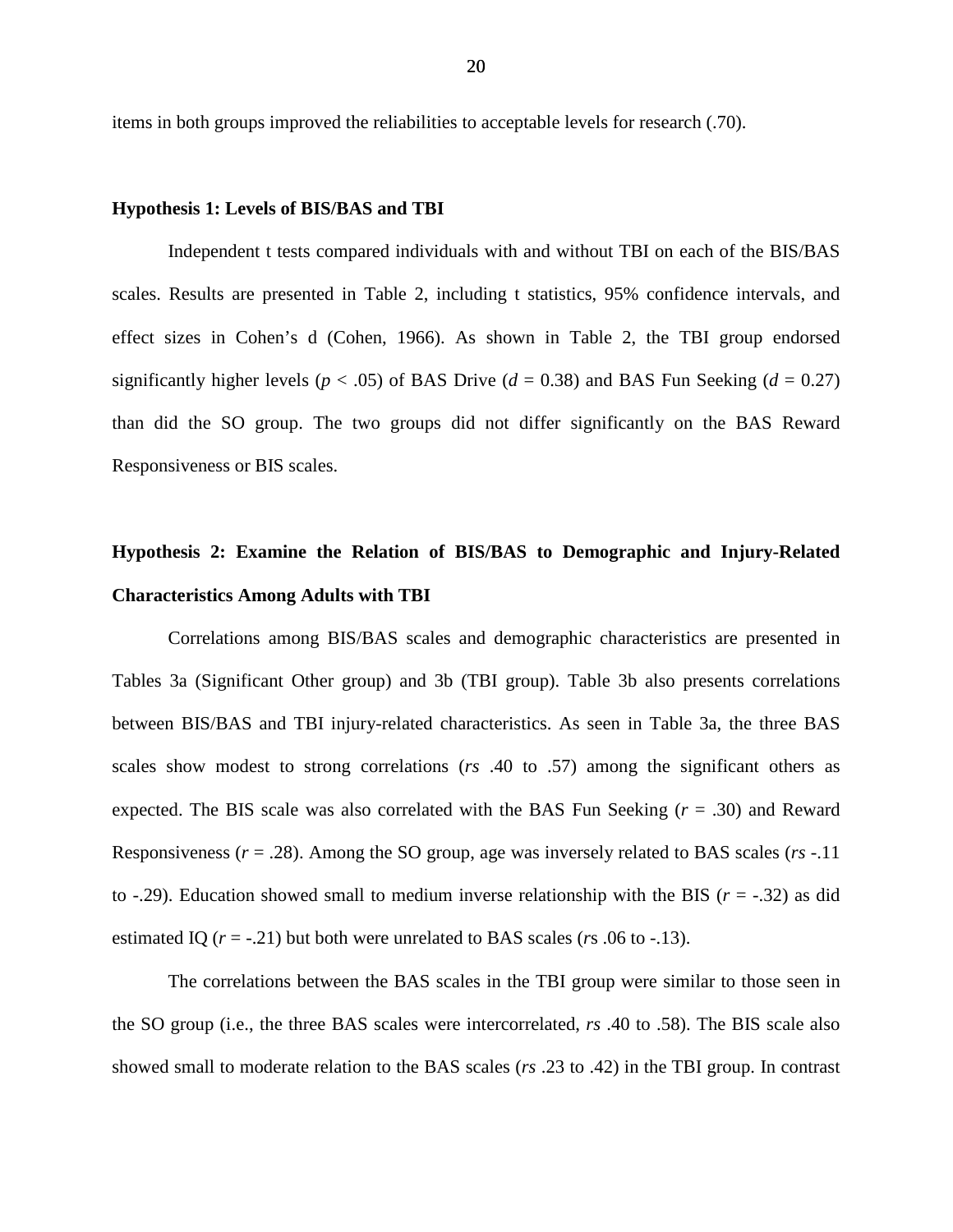to the significant others, age was not related to the BIS/BAS scales for individuals with TBI. The TBI group also had a different pattern of relations between the personality scales and education. Education showed small to medium inverse correlations with the BAS scales (*rs* -.24 to -.30) but was unrelated to BIS ( $rs$  -.03).

 Injury severity showed moderate positive correlation to BAS scales (*r*s .25 to .35) but was unrelated to BIS  $(r = .02)$ . Individual indices of severity such as days in post-traumatic confusion showed modest relation to BAS Drive (*r* = .21) and Fun Seeking (*r* = .21) but was not related to Reward Responsiveness ( $r = .09$ ) or BIS ( $r = -.06$ ). Neither days to follow commands (*r*s .03 to .16) nor time since injury (*r*s -.01 to .12) were related to the BIS/BAS scales.

#### **Hypothesis 3: Personality Correlates of the BIS/BAS**

**Hypothesis 3a – Self-Report of Affectivity (PANAS).** Table 2 presents descriptive statistics and t-test results for the PANAS, and Tables 3a and 3b present correlations between BIS/BAS and the PANAS for the two groups. As can be seen in Table 2, the TBI group and the SO group did not differ significantly on the PANAS Positive Affect (PA) scale, *t*(1, 154) = 0.40,  $p = .70$ ,  $d = 0.06$ . Scores were also not significantly different between the TBI group and the SO group on the PANAS Negative Affect (NA) scale,  $t(154) = 1.37$ ,  $p = .17$ ,  $d = 0.22$ . Additionally, compared to normative data for nonclinical populations on the PANAS (Watson et al., 1988) both groups scored within the normal range on PA (TBI  $z = 0.10$ ; SO  $z = 0.04$ ) and NA (TBI  $z =$  $-0.61$ ; SO z = 0.80).

*Hypothesis 3a – Significant Other Group.* As presented in Table 3a, Pearson correlations were used to examine the relationships between the BIS/BAS scales and self-report of affectivity as measured by the PANAS. Consistent with hypotheses, the relation between BAS Drive and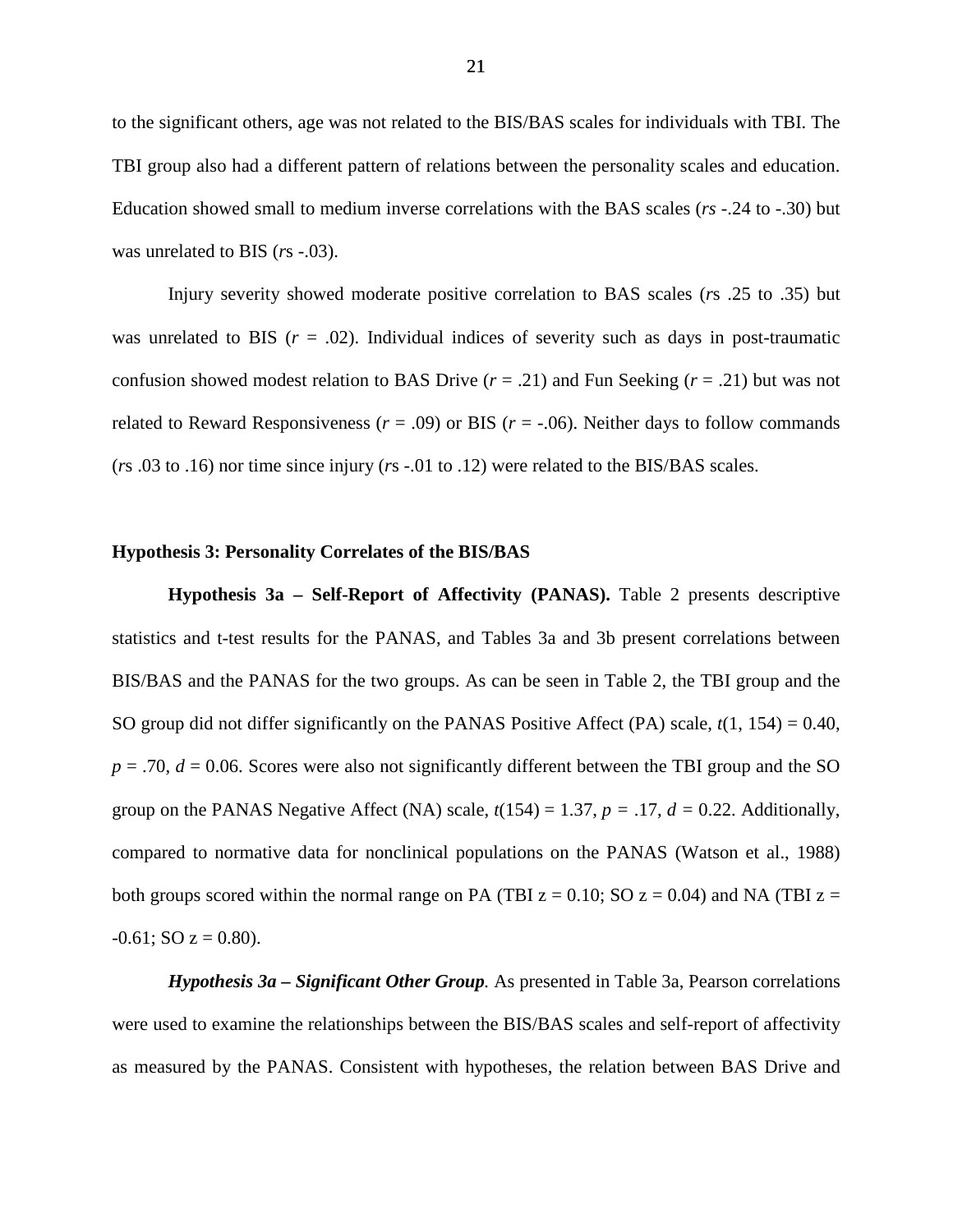Positive Affect was significant (*p* < .05) and positive (*r =* .24). Also, BAS Reward Responsiveness showed a significantly positive correlation with Positive Affect, (*r* = .22). The relations between the BIS scale and Positive and Negative Affect were also as hypothesized. BIS was inversely correlated with Positive Affect  $(r = -.31)$  and positively correlated with Negative Affect  $(r = .41)$ .

*Hypothesis 3a – Traumatic Brain Injury Group.* As can be seen in Table 3b, BAS Drive was significantly related to both Positive Affect  $(r = .19)$  and Negative Affect  $(r = .24)$ , though both correlations were small. BAS Fun Seeking was positively related to Negative Affect (*r* = .37), which was not an expected pattern as the BAS scales tend to be associated with positive affect. There was a significant positive relation between BAS Reward Responsiveness and Positive Affect  $(r = .27)$ . As seen in the SO group, the BIS scale was significantly related to Negative Affect in the TBI group  $(r = .29)$ , though the correlation was weaker for the TBI group.

**Hypothesis 3b – Verbal Emotional Expression.** Table 2 summarizes means and standard deviations for Linguistic Inquiry and Word Count (LIWC) index z scores for each group. Individuals in the SO group generated significantly more words during the speech task than individuals in the TBI group,  $t(126) = -3.38$ ,  $p = .001$ ,  $d = 0.59$ . The groups did not differ on the proportions of Positive Emotion or Negative Emotion words used during their speeches (i.e., accounting for total word count).

*Hypothesis 3b – Significant Other Group.* The relationship between the BIS/BAS scales and the LIWC indices was examined using Pearson correlations. As can be seen in Table 3a, the BIS scale was positively correlated with the LIWC Negative Emotion index (*r =* .23). The three BAS scales were not significantly related to either of the LIWC indices in the SO group.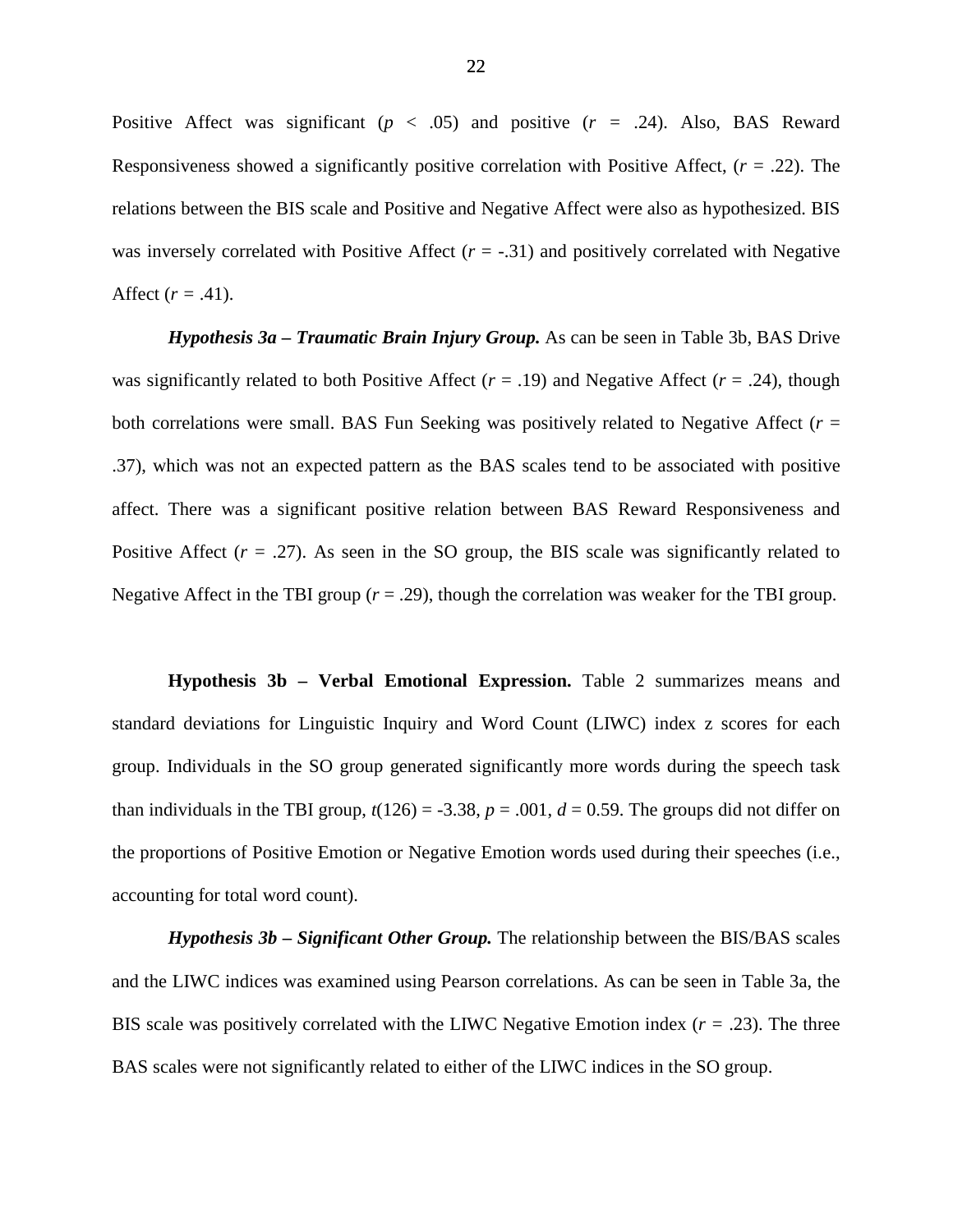*Hypothesis 3b –Traumatic Brain Injury Group.* Table 3b shows a different pattern of correlations between the BIS/BAS and the LIWC indices for the TBI group than that observed in the SO group. The relationship between BAS Drive and LIWC Negative Emotion was positive (*r =* .24), whereas BIS was not significantly related to LIWC Negative Emotion. One of the largest correlations between the BIS/BAS scales and LIWC indices was between BAS Reward Responsiveness and LIWC Negative Emotion (*r =* .32).

**Hypothesis 3c – Nonverbal Emotional Expression.** The video taped speeches were coded for intensity (0-3) of several Emotional Observation variables including Happiness, Excitement, Anxiety, Fear, Sadness, Anger, Guilt, and Helplessness. Excitement, Fear, and Guilt were very rarely observed, and therefore, were dropped from subsequent analyses.

As independent raters rated the Emotional Observation variables, interrater reliability analyses were completed. Table 4 presents the average intraclass correlation coefficients (ICC) for each group. ICCs were calculated using a two-way mixed effects model yielding the average measure of the raters. This model is appropriate when each case is assessed by each rater, and the reliability of the specific raters employed in a specific context is of interest (i.e., these are the only raters of interest, not generalized to a larger population of raters). The ICC reflects the average of the raters' measurements. Guidelines by (Cicchetti & Sparrow, 1981) were used to interpret the reliability coefficients. According to these guidelines, a reliability coefficient below .40 is poor; .40 to .59 is fair; .60 to .74 is good; and .75 to 1.00 is excellent in terms of clinical significance (Cicchetti  $\&$  Sparrow, 1981) In the TBI group, the interrater reliability coefficients for all of the Emotional Observation variables were at levels of clinical significance in the good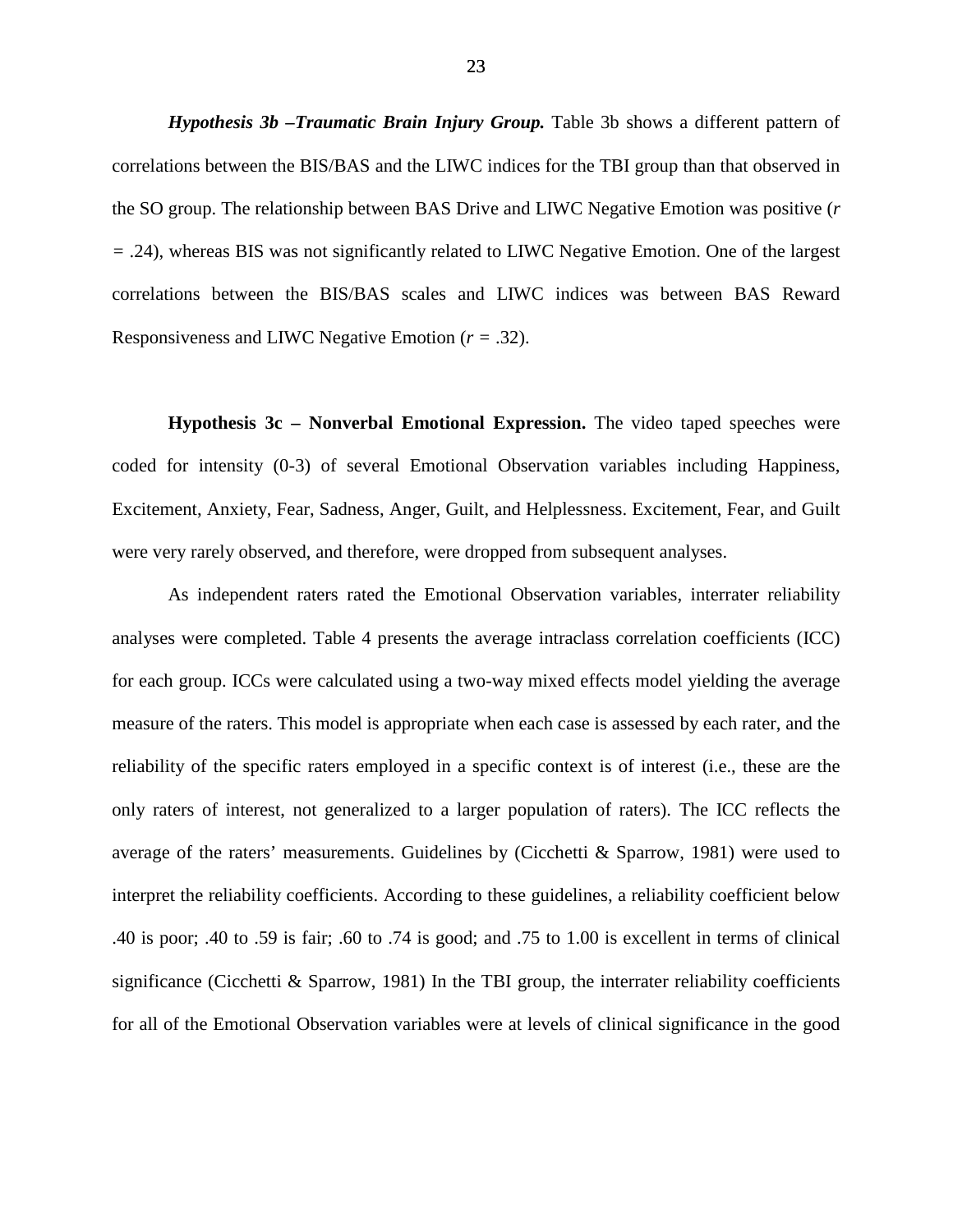to excellent range (*ICC* 0.68 to 0.93). Reliability analyses showed similar results for the SO group with reliability coefficients in the good to excellent range as well (*ICC* 0.64 to 0.91).

Table 4 also summarizes means and standard deviations for the observer ratings of emotions for each group. Because the data were skewed, nonparametric Mann-Whitney tests were conducted to compare the groups. On average, individuals in the TBI group displayed more Happiness ( $U(126) = 1403.0$ ,  $Z = -3.33$ ,  $p = .001$ ,  $d = 0.62$ ) and less Anxiety ( $U(126) = 1565.5$ ,  $Z = 0.62$ )  $= -2.47$ ,  $p = .01$ ,  $d = 0.45$ ) than the individuals in the SO group. The TBI group also showed slightly less Helplessness ( $U(126) = 1696.5$ ,  $Z = -1.88$ ,  $p = .06$ ,  $d = 0.34$ ) than the SO group. The groups did not significantly differ on the variables Sadness and Anger.

#### *Hypothesis 3c – Significant Other Group.*

The relationship between the BIS/BAS scales and the Emotional Observations was examined using Spearman correlations as much of the data were markedly skewed. As can be seen in Table 3a, BAS Drive was inversely correlated with Sadness (*r<sup>s</sup>* = -.23) whereas the relationship between BAS Fun Seeking and Anxiety was positive  $(r_s = .23)$  in the SO group. Anger showed stronger correlations with the BIS/BAS; it was positively related to both BAS Reward Responsiveness ( $r_s$  = .31) and the BIS scale ( $r_s$  = .38). The BIS scale also was positively correlated with Helplessness among significant others  $(r_s = .22)$ .

#### *Hypothesis 3c – Traumatic Brain Injury Group.*

Spearman correlations between the BIS/BAS scales and Emotional Observations are presented in Table 3b for the TBI group. Fewer Observation variables were significantly related to the BIS/BAS compared to the SO group. Only Anxiety had a positive relationship with BAS Fun Seeking ( $r_s$  = .26) and BAS Reward Responsiveness ( $r_s$  = .31) among participants with TBI.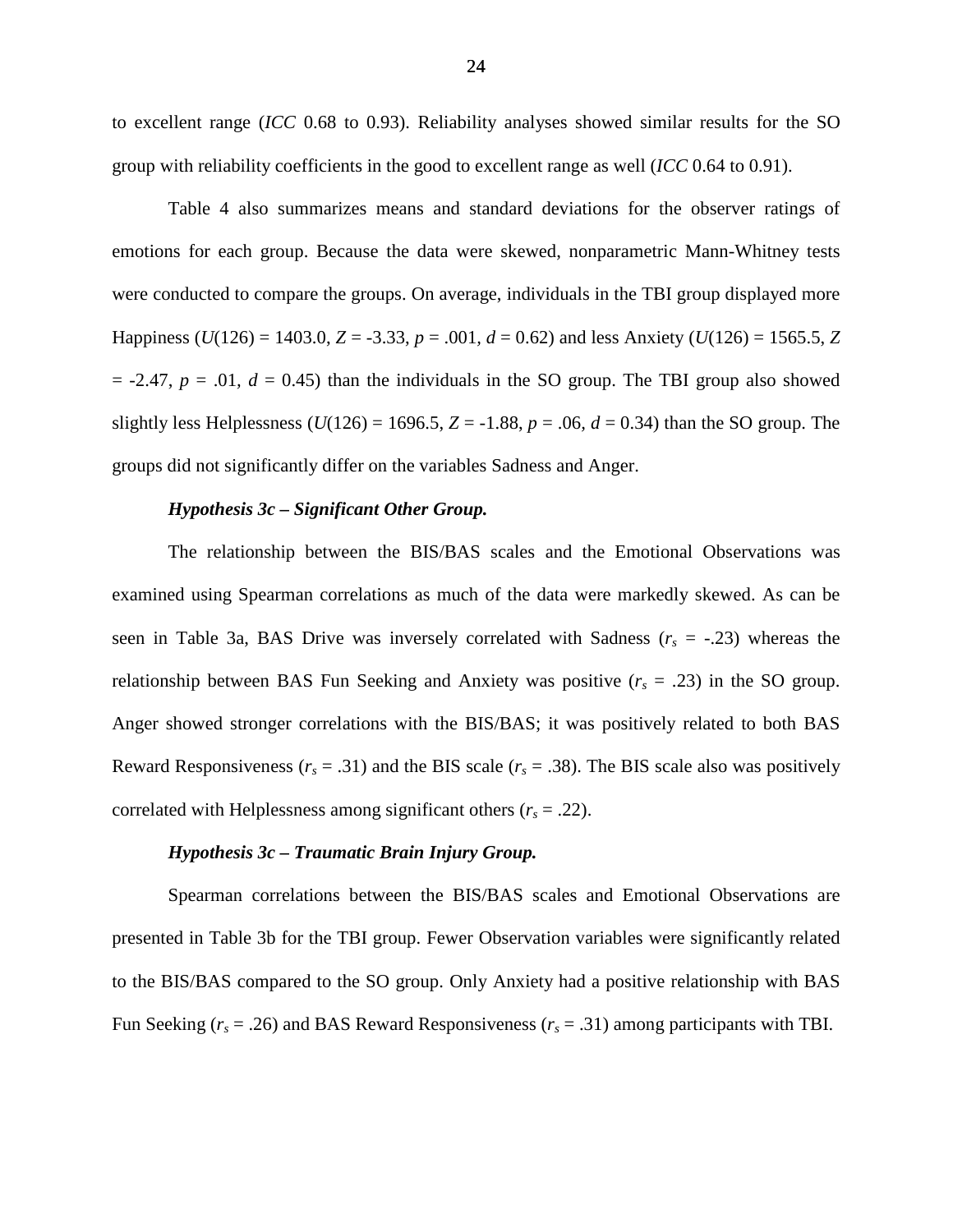#### **Hypothesis 4: BIS/BAS and Physiological Reactivity to Stress**

 Table 5 provides the means and standard deviations for absolute and percent change values of cortisol, systolic blood pressure (SBP), diastolic blood pressure (DBP), and heart rate (HR), as a function of group membership (TBI and SO). Reactivity indices calculated from physiologic data include percent change from baseline to high stress (Change 1), from high stress to recovery (Change 2) and from baseline to recovery (Change 3). Negative change scores indicate a stress response, such that the index has risen between the two time points, whereas positive change scores indicate a drop in the index between the two points.

*Hypothesis 4(a) – Significant Other Group.* A series of correlations were conducted between the BIS/BAS scales and the four physiological measures of stress. Both the zero-order correlations and the partial correlations adjusting for baseline measures are summarized in Tables 6a (Significant Others) and 6b (TBI).

*Cortisol.* Of note, although the majority of the sample (57%) showed a rise in cortisol over the course of the experiment, overall mean levels of cortisol for the groups do not show the expected pattern of cortisol rise in relation to stress condition. The frequency of participants who showed cortisol rise for SO (62%) and TBI (53%) groups did not differ significantly,  $X^2(1, N =$  $147$ ) = 1.20,  $p = .273$ , phi = .10.

As shown in Table 6a, BAS Drive scores had a significant inverse relationship with High Stress ( $r = -0.26$ ) and Recovery ( $r = -0.31$ ) cortisol. After controlling for Baseline, the correlations between BAS Drive and High Stress and Recovery were still significant, *partial correlation* (*pr*)  $= -0.23$ ,  $pr = -0.28$ , respectively. Results also demonstrate that BAS Drive was significantly correlated with change in cortisol from baseline to high stress (Change 1  $pr = .32$ ) and from baseline to recovery (Change 3  $pr = .35$ ), after controlling for Baseline cortisol. BAS Fun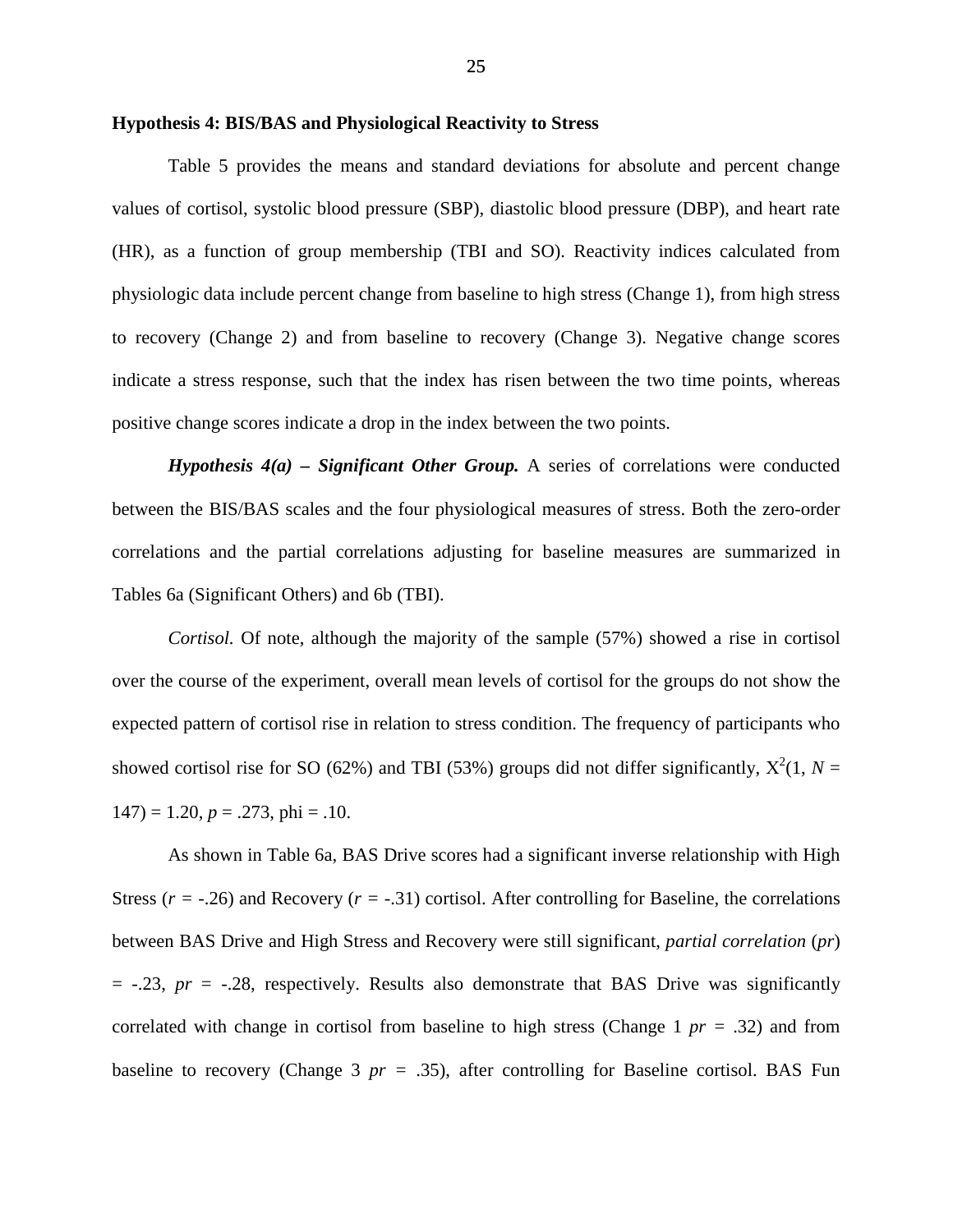Seeking and BAS Reward Responsiveness were not significantly associated with cortisol in the SO group.

In contrast to the hypothesis, BIS scores were inversely correlated with Baseline  $(r = -1)$ .25), High Stress  $(r = -.30)$ , and Recovery  $(r = -.34)$  cortisol. BIS scores were significantly correlated to Change 1 (*pr* = .23) cortisol, after controlling for Baseline cortisol, indicating low stress response (positive change score) among participants who reported high BIS.

*Blood Pressure.* Table 6a shows that BAS Drive was significantly correlated to systolic blood pressure (SBP) at Recovery after controlling for Baseline SBP (*pr* = .21). BAS Drive showed a significant inverse relationship with change from high stress to recovery (Change 2 *pr* = -.32). Thus, high BAS Drive was associated with BP increase (negative Change 2 scores) whereas low BAS Drive was associated with BP decrease (positive Change 2 scores) over time.

BAS Fun Seeking showed inverse correlation with Baseline SBP (*pr* = -.22) and High Stress SBP (*pr* = -.27). Fun Seeking showed positive correlation with Change 1 SBP (*pr* = .24) and inverse correlation with Change 2 (*pr* = -.20) even after controlling for Baseline SBP. BAS Reward Responsiveness and BIS were not significantly associated with SBP in the SO group.

Table 6a summarizes the zero-order and partial correlations between BIS/BAS and diastolic blood pressure (DBP) for significant others. Controlling for Baseline, BAS Drive had a significant inverse relationship with Change 2 (*pr* = -.23) DBP. This relationship is similar to the relationship between BAS Fun Seeking and Change 2 SBP. BAS Fun Seeking showed significant correlation to Baseline  $(r = -0.23)$  and High Stress  $(r = 0.26)$ , as well as significant partial correlation for Change 2 (*pr* = -.27) and Change 3 (*pr* = -.21). As seen with SBP, DBP was not significantly related to BAS Reward Responsiveness and BIS scores among significant others.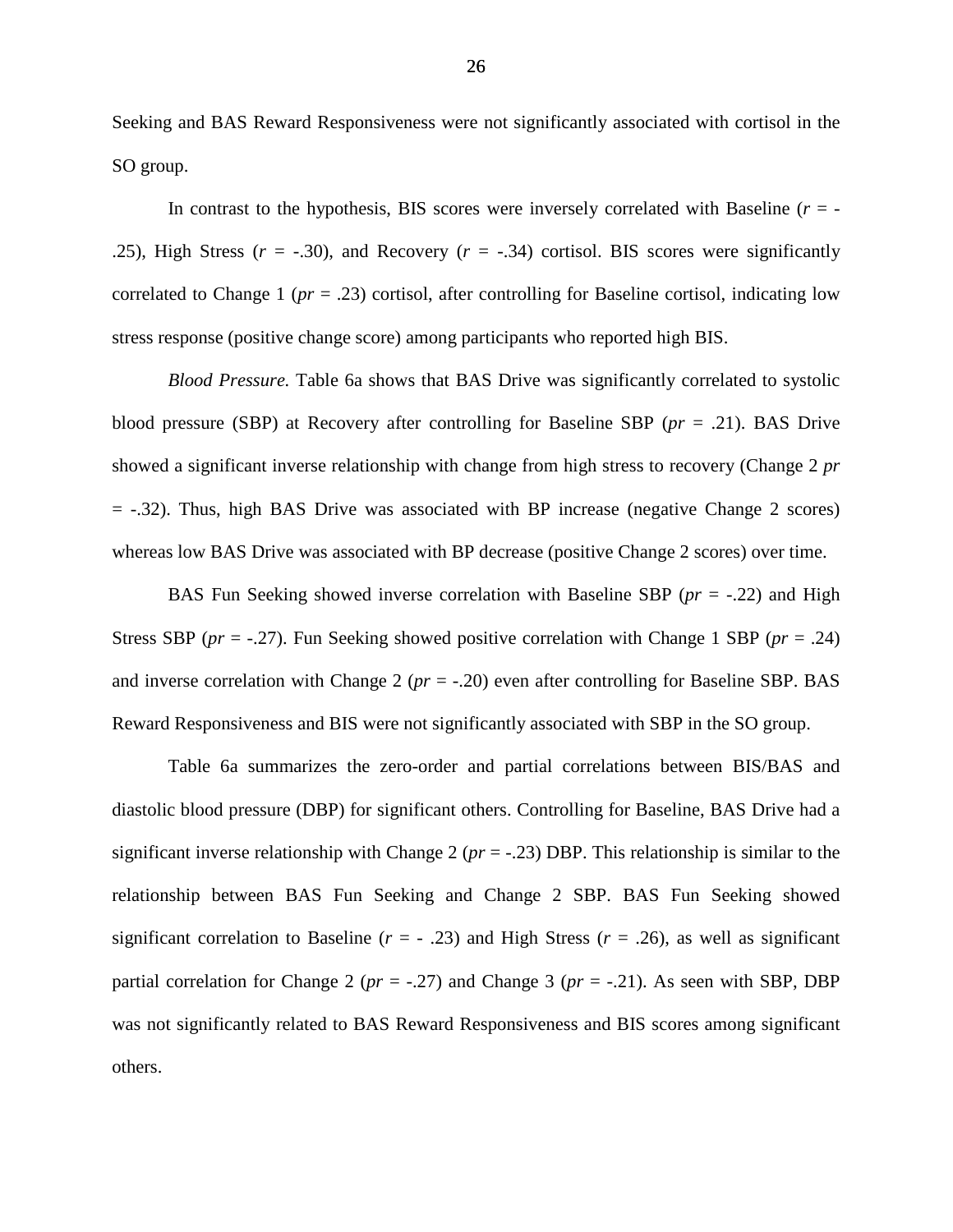*Heart rate.* Table 6a shows the correlations between BIS/BAS scores and heart rate (HR) variables for the SO group. All three BAS scales had significant inverse zero-order correlations with Baseline, High Stress, and Recovery HR ( $rs$  -.21 to -.28), which is consistent with hypotheses. The BIS scale was not related to the HR variables for the significant others.

*Physiological reactivity summary (SO Group).* Overall, there was a consistent pattern of moderate inverse relationships between the individual physiological time points and the BIS/BAS. Other than for cortisol, these inverse correlations were stronger for the BAS scales than the BIS scale. After controlling for baseline, Change 1 cortisol shows positive relation to BAS Drive and BIS. BAS Drive is also positively correlated with Change 3 cortisol. The BIS/BAS show positive relation with Change 1 SBP and DBP and inverse relation with Change 2 and 3 SBP and DBP. For HR, the absolute values at the individual time points rather than the change scores were most predictive.

*Hypothesis 4(a) – Traumatic Brain Injury Group.* Correlations were conducted between the BIS/BAS scales and the physiological stress measures for the TBI group. Zero-order correlations and the partial correlations adjusting for baseline measures are summarized in Table 6b.

*Cortisol.* Results show that BAS Drive has a significant inverse relationship with cortisol at the High Stress time point,  $pr = -.33$ . TBI participants who endorsed higher ratings for items related to strong pursuit of goals had lower cortisol levels at High Stress. BAS Drive was significantly correlated with Change 1 and Change 3 cortisol scores, *pr* = .39, *pr* = .20, respectively.

BAS Fun Seeking had a significant inverse relationship with High Stress cortisol, *pr* = - .25. BAS Fun Seeking showed the same pattern of relationships with Change 1 and Change 3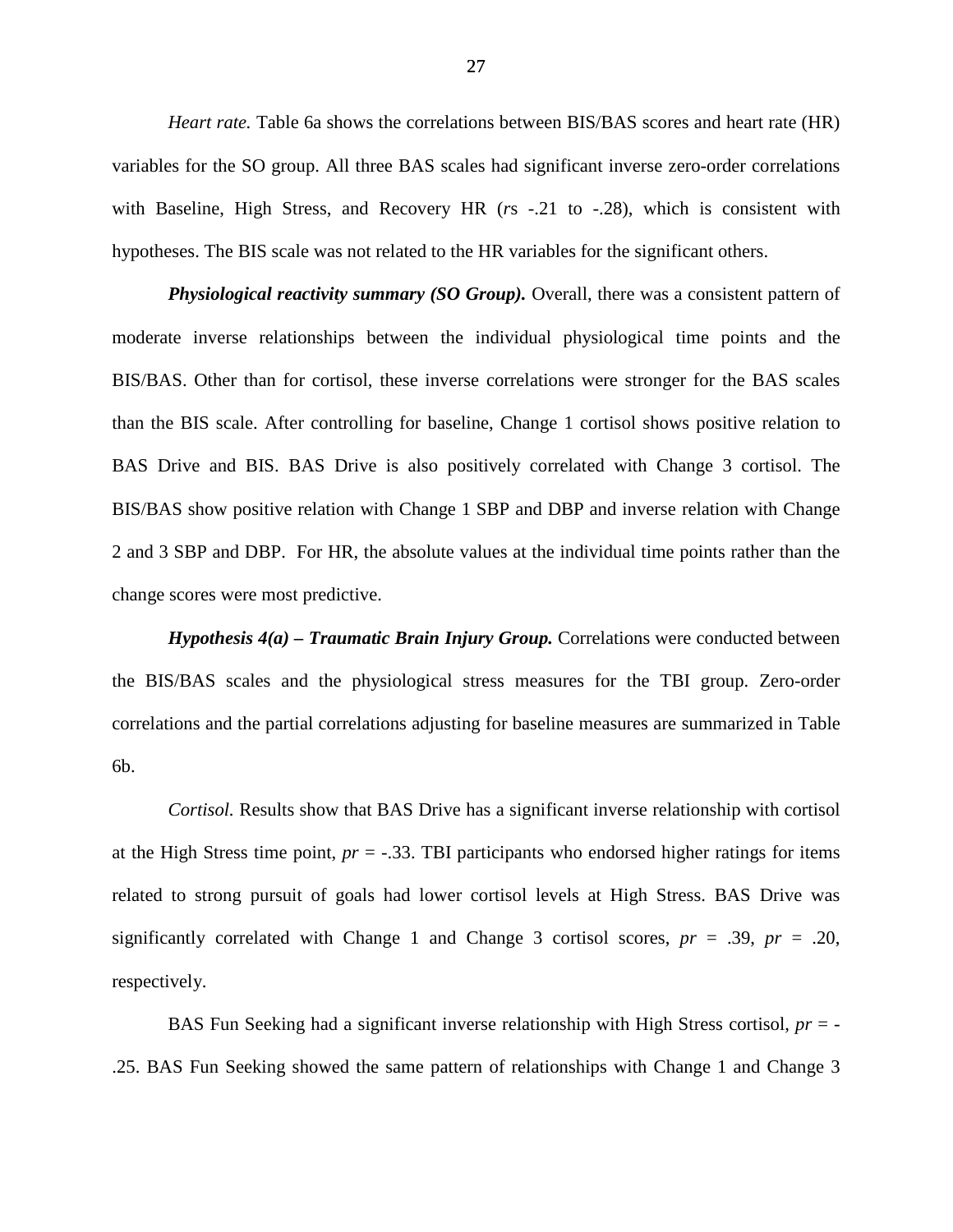cortisol scores as BAS Drive, *pr* = .30, *pr* = .22, respectively. BAS Reward Responsiveness had significant positive correlations with Change 1 and Change 3 cortisol as well, *pr* = .29, *pr* = .28, respectively. After controlling for Baseline cortisol, the BIS scale was not significantly related to any cortisol variables.

*Blood Pressure.* As shown in Table 6b, BAS Fun Seeking had a significant positive relationship with High Stress systolic blood pressure (SBP; *pr* = .23). BAS Fun Seeking had a small but significant inverse relationship with Change 1 SBP, *pr* = -.20. BAS Reward Responsiveness was inversely related to Baseline (*r =* -.23) and High Stress SBP (*r =* -.24). BAS Drive and BIS were not significantly associated with SBP variables for individuals with TBI.

Table 6b shows that BAS Drive has a small but significant inverse relationship with diastolic blood pressure (DBP) at the High Stress time point, after controlling for Baseline DBP,  $pr = -.19$ . Also, BAS Drive was positively correlated with Change 1 DBP ( $pr = .20$ ) and was inversely related to Change 2 DBP(*pr* = -.25).

BAS Reward Responsiveness showed a significant positive relationship with Recovery DBP,  $pr = .26$ . BAS Reward Responsiveness was inversely correlated with Change 2 and Change 3 DBP,  $pr = -.20$ ,  $pr = -.23$ , respectively. BAS Fun Seeking and BIS were not significantly related to DBP in the TBI group.

*Heart Rate.* Table 6b shows BAS Drive had a significant positive relationship with Change 1 heart rate (HR), *pr* = .22. BAS Fun Seeking was positively correlated with Change 3 HR, *pr* = .23. BAS Reward Responsiveness had a significant inverse relationship with Recovery HR, after controlling for Baseline HR, *pr* = -.33. BAS Reward Responsiveness (*pr* = .34) and BIS (*pr* = .23) were also positively correlated with Change 3 HR.

*Physiological reactivity summary (TBI Group).* Several BAS scales were significantly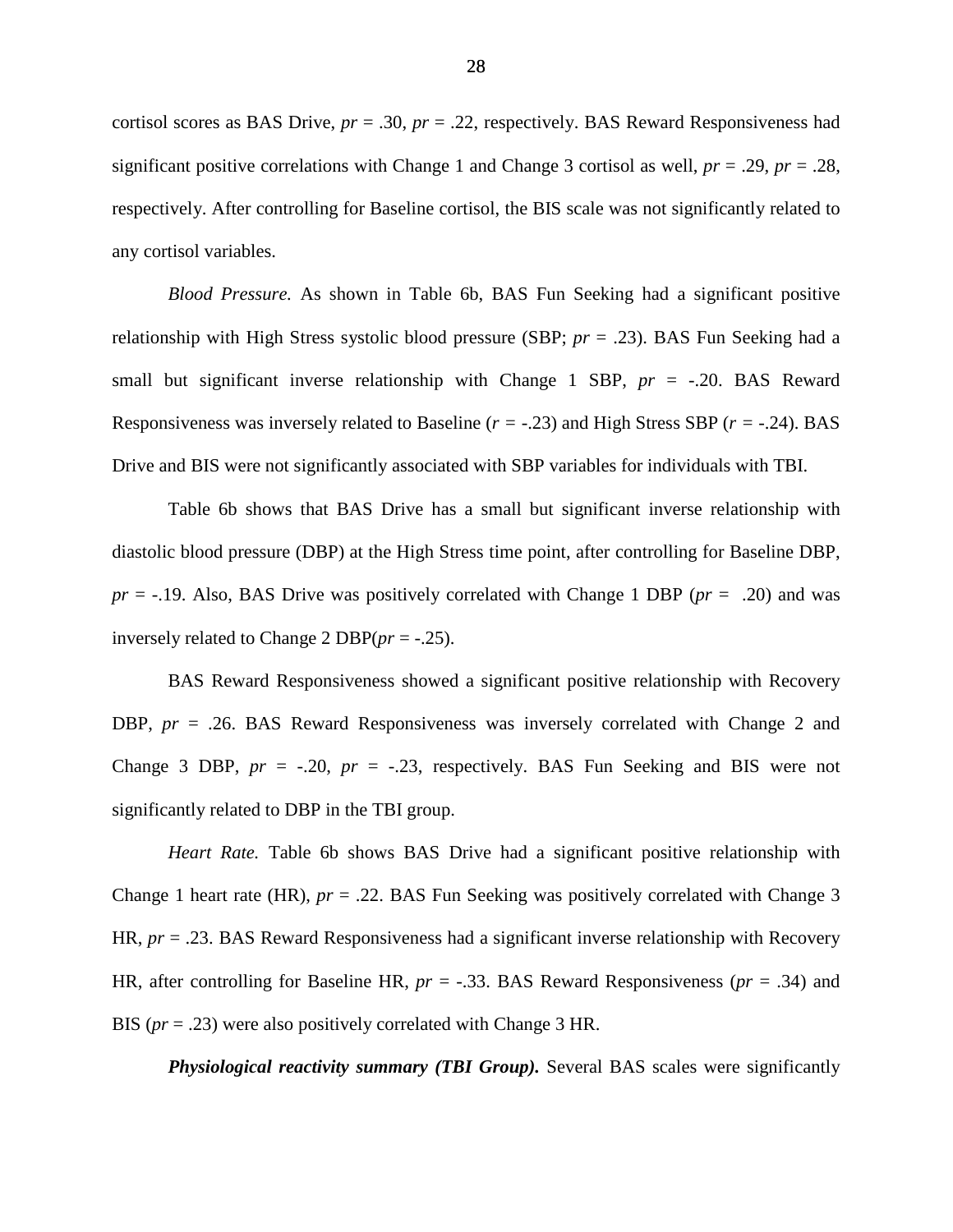and inversely related to the individual physiological time points, similar to the pattern of relations seen between these variables in the SO group. Whereas all the individual cortisol time points were inversely correlated to BIS for the significant others, they were not significantly related to the BIS in the TBI group. Also, Change 1 and Change 3 cortisol show stronger correlations with the BAS scales in the TBI group compared to the SO group, after controlling for Baseline cortisol. The TBI group had few significant correlations between the BIS/BAS and the BP change scores and did not display any consistent patterns for these variables. In contrast to the SO group, the individual HR time points were not predictive of BIS/BAS scores for individuals with TBI. The majority of the HR change scores had positive relation to the BIS/BAS scales.

*Hypothesis 4(b) – Unique predictive value of BIS/BAS to physiologic reactivity.* Hierarchical multiple regressions were used to examine the hypothesis that BIS/BAS would be uniquely related to stress coping after TBI, beyond that explained by severity of injury and demographic characteristics. Four physiological indexes of stress (change from baseline to high stress for cortisol, SBP, DBP and HR) served as dependent variables in the analyses. For each multiple regression, age, the baseline physiological measurement, and TBI severity were entered on Step 1, and the four BIS/BAS scales were entered on Step 2. Table 7 presents the multiple regression results for Step 2.

 For cortisol stress reactivity (baseline – high stress), Step 1, with age, baseline cortisol, and TBI severity entered into the model, was significant and accounted for 22% of the variance in outcome. Addition of the BIS/BAS scales on Step 2 reliably improved the model and accounted for 13% of additional variance in cortisol reactivity outcome. The total model accounted for 35% of variance in cortisol stress reactivity outcome,  $F(7,66) = 5.09$ ,  $p < .001$ . The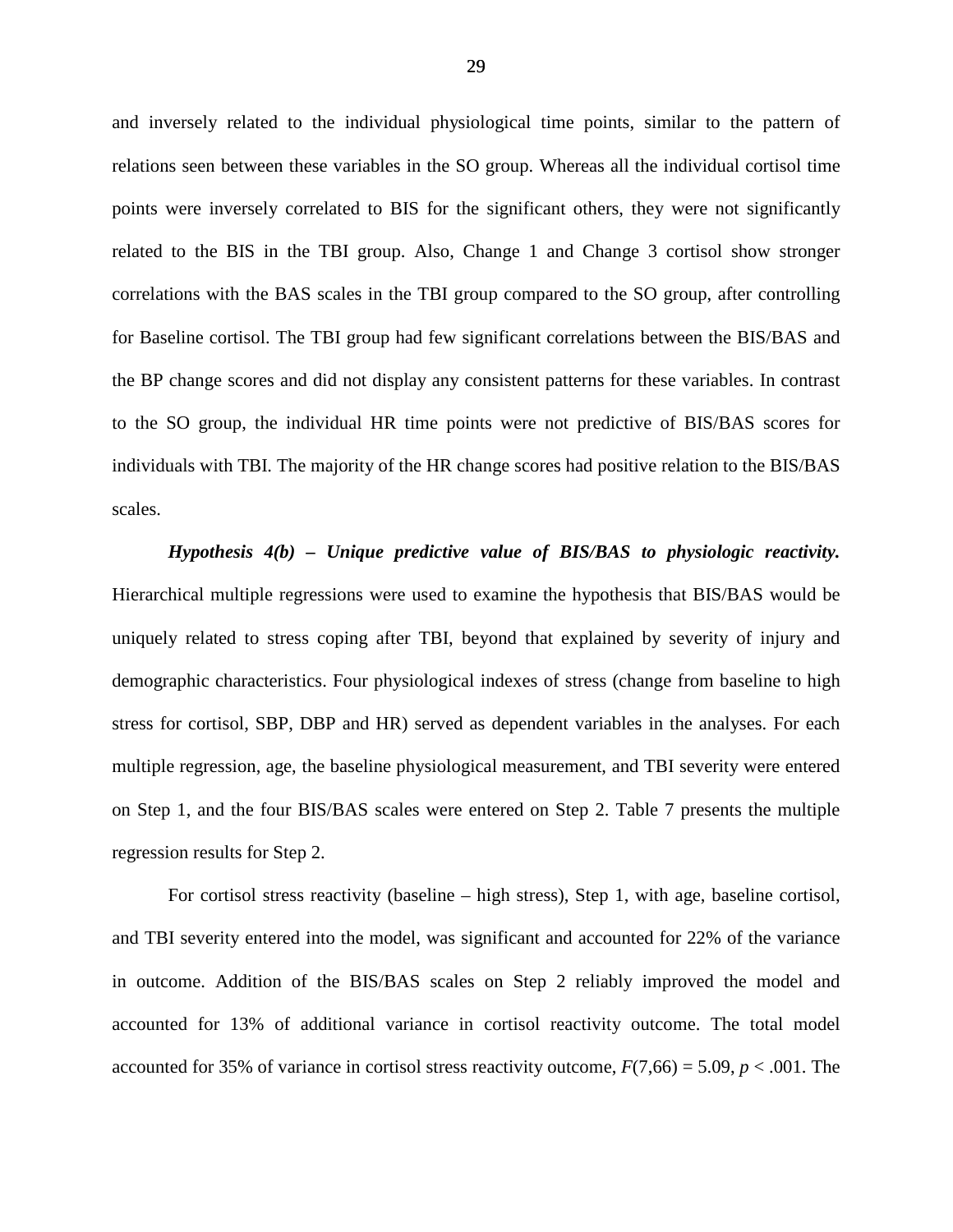squared semi-partial correlations (*sr*<sup>2</sup> ), which indicate the unique variance of each variable to the model, indicated that after baseline cortisol ( $sr^2 = .14$ ), BAS Drive ( $sr^2 = .04$ ) accounted for the most unique variance, followed by age  $(sr^2 = .02)$ .

 For systolic blood pressure (SBP) reactivity (baseline – high stress), the total model accounted for 13% of the variance but was not significant,  $F(7,71) = 1.56$ ,  $p = .16$ . BAS Fun Seeking accounted for the most unique variance ( $sr^2 = .07$ ), followed by age ( $sr^2 = .04$ ), BAS Drive  $(sr^2 = .01)$ , and BIS  $(sr^2 = .01)$ .

 Table 7 presents the hierarchical multiple regression results for diastolic blood pressure (DBP) reactivity (baseline – high stress). Step 1, with age, baseline DBP, and TBI severity entered into the model, was significant and accounted for 14% of the variance in outcome. Addition of the BIS/BAS scales on Step 2 reliably improved the model and accounted for 14% of additional variance in DBP reactivity outcome. The total model accounted for 28% of variance in DBP reactivity outcome,  $F(7,69) = 3.78$ ,  $p = .002$ . The squared semi-partial correlations  $(sr^2)$ , indicated that after age ( $sr^2 = .10$ ), BAS Reward Responsiveness ( $sr^2 = .06$ ) accounted for the most unique variance in DBP outcome, followed by baseline DBP ( $sr^2 = .05$ ), BAS Drive ( $sr^2 = .05$ ) .04), BIS ( $sr^2 = .03$ ), and BAS Fun Seeking ( $sr^2 = .02$ ).

 For change in heart rate from baseline to high stress, Step 1 was significant and accounted for 23% of the variance in outcome. Addition of the BIS/BAS scales on Step 2 did not significantly improve the model as it accounted for only 4% of additional variance in heart rate reactivity outcome. The total model accounted for 27% of variance in heart rate stress reactivity outcome,  $F(7,71) = 3.70$ ,  $p = .002$ . Baseline heart rate accounted for the most unique variance  $(sr^2 = .10)$  and was followed by TBI severity  $(sr^2 = .07)$ , BAS Drive  $(sr^2 = .02)$ , BIS  $(sr^2 = .02)$ , age ( $sr^2 = .02$ ) and BAS Reward Responsiveness ( $sr^2 = .01$ ).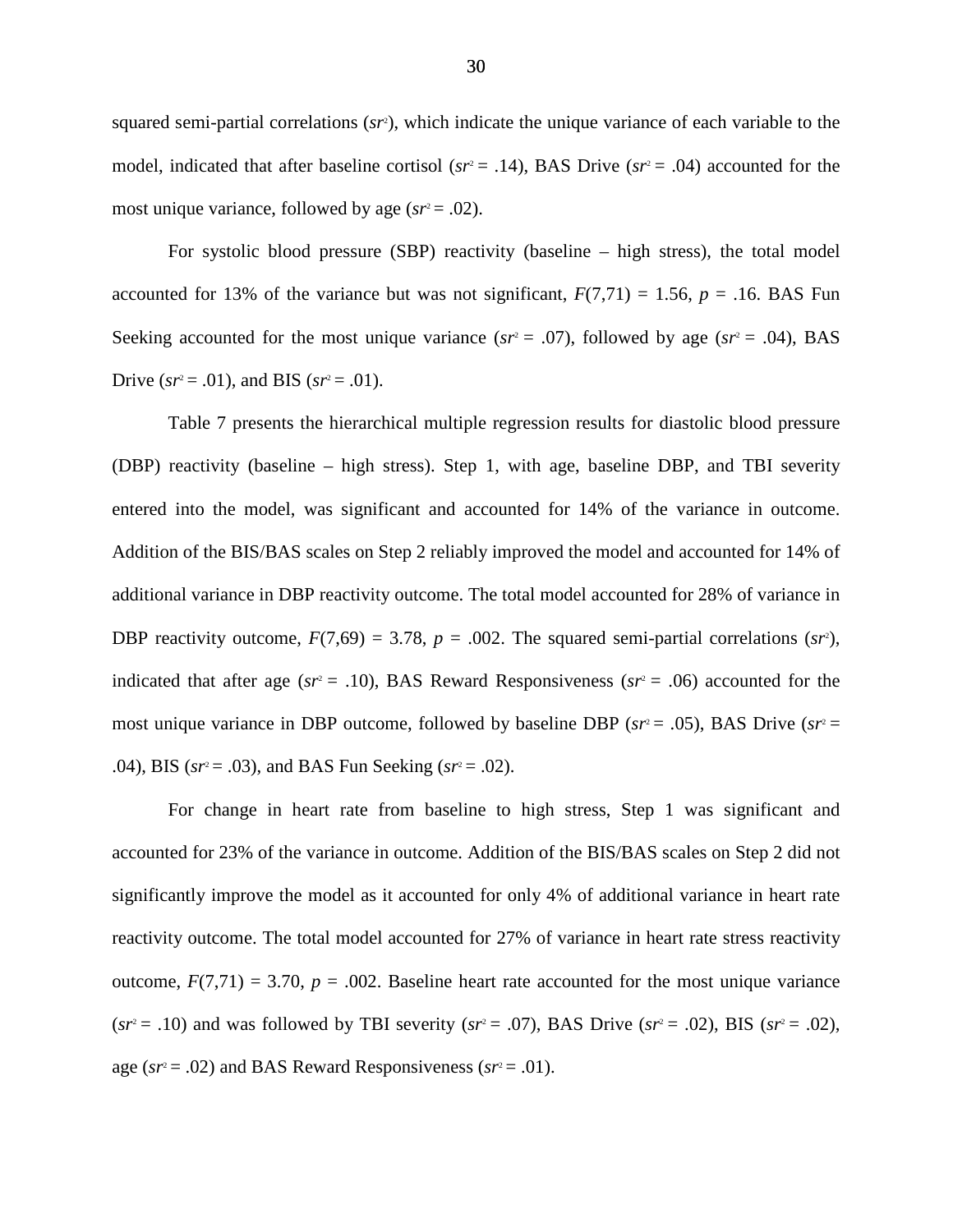# **CHAPTER 4 DISCUSSION**

The present study indicates that personality is uniquely related to stress coping and reactivity among people with TBI, beyond that explained by demographic and injury characteristics. The present findings also indicate that individuals with moderate to severe TBI show a different pattern of relations between neurobiologically-defined personality and stress coping compared to non-brain-injured individuals. Significant others of people with TBI showed expected patterns of relation; for example, positive affect was associated with behavioral activation sensitivity (i.e., high BAS), and negative affect with behavioral inhibition sensitivity (i.e., high BIS). In contrast, among individuals with TBI, behavioral activation sensitivity was positively related to *both* positive and negative affect. Adults with TBI also endorsed higher levels of behavioral activation compared to significant others. Interestingly, severity of brain injury was positively related to behavioral activation sensitivity, but it was not related to behavioral inhibition sensitivity. Also notable were associations between BIS/BAS personality and observations of emotional expression: among significant others and brain-injured adults, behavioral activation sensitivity was positively related to expression of anxiety when discussing stressful aspects of recovery. Further, individuals with TBI showed less anxiety and more happiness than significant others during emotional disclosure. Physiological stress reactivity was better predicted by behavioral activation sensitivity than by behavioral inhibition sensitivity among both individuals with brain injury and their significant others.

Consistent with the first hypothesis, adults with TBI were more likely to endorse personality characteristics related to strong pursuit of goals and positive reactions to rewards (BAS) compared to individuals without TBI. As individuals with TBI often have impaired awareness of deficits and may not accurately appraise stressful stimuli (Prigatano & Schacter,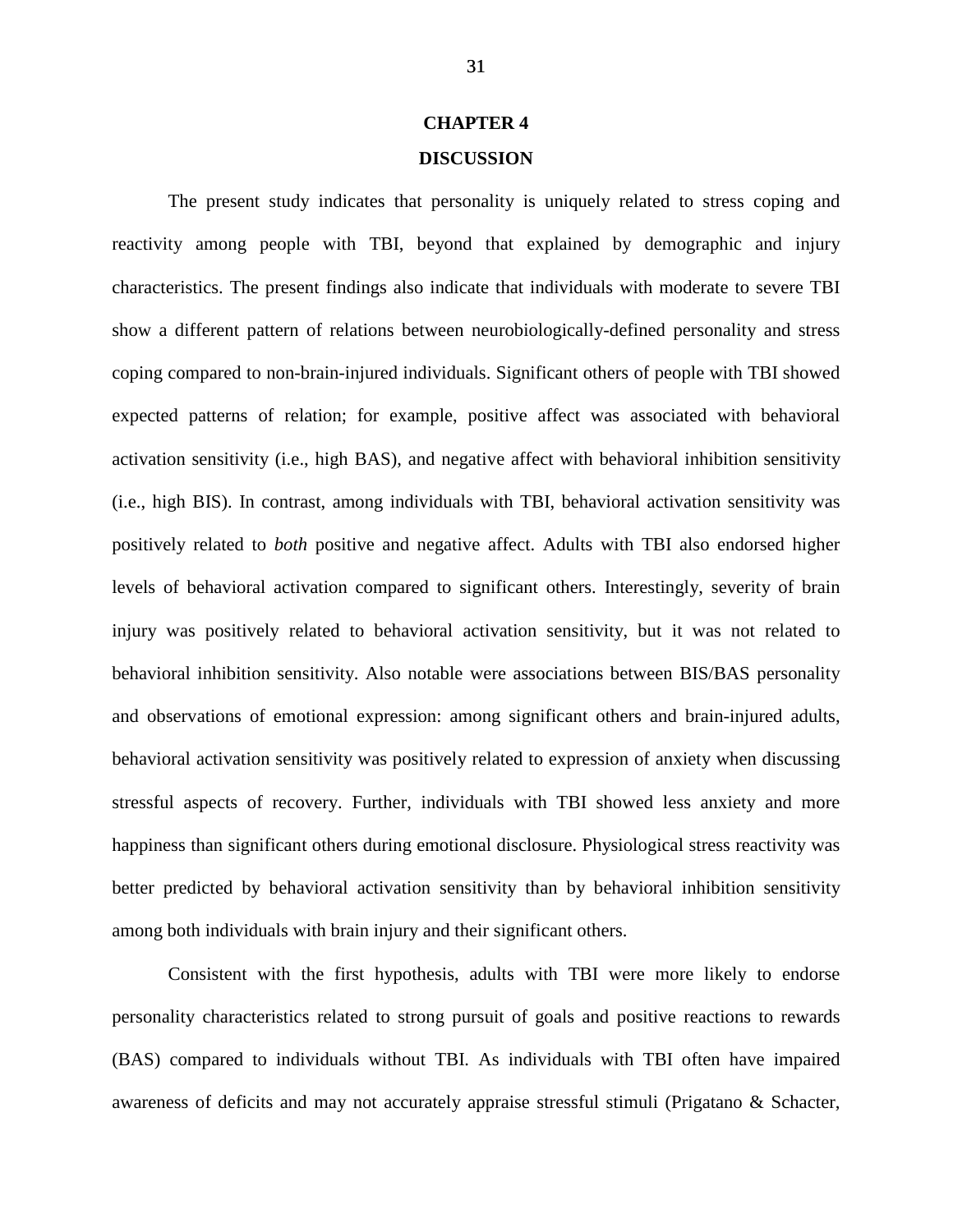1991; Spikman et al., 2012), it was thought that these patients may experience an "ignorance is bliss" phenomenon, and show personality traits associated with positive affect. Although having high BAS might appear beneficial for individuals with TBI, limited awareness of impairments experienced in severe TBI that could be driving up BAS is detrimental to recovery outcomes. When an individual with TBI is not aware of or does not care about his or her deficits, compensation for the deficits is not effectively utilized (Kervick & Kaemingk, 2005; Rapport, Hanks, Millis, & Deshpande, 1998). The hypothesis that people with TBI would show lower behavioral inhibition sensitivity (BIS) compared to their significant others was not supported.

Although information about premorbid personality is not known, it can be speculated that the findings showing higher levels of behavioral activation in TBI participants compared to nonbrain-injured individuals reflect personality change following TBI. Patients' significant others often describe personality changes following brain injury including emotional indifference, disinhibition, and inappropriate social behavior (Warriner, Rourke, Velikonja, & Metham, 2003). These changes can be some of the most distressing symptoms for friends and family of individuals with TBI (Ergh, Rapport, Coleman, & Hanks, 2002). Previous research has found a positive relationship between BAS and impulsivity and a negative relationship between BIS and impulsivity (Braddock et al., 2011). Gray (1990) also suggested that impulsivity is the result of reward motivation and is regulated by the BAS. Alternatively, these personality characteristics may be consistent with premorbid personality, and may not reflect an increase in behavioral activation sensitivity following brain injury. Individuals who are driven by pursuing fun (i.e., sensation seeking) and rewards may engage in high risk activities, making them more likely to have a brain injury than individuals who are not as high in these personality traits. This idea is inconsistent with research by Braddock and colleagues though, which demonstrated an inverse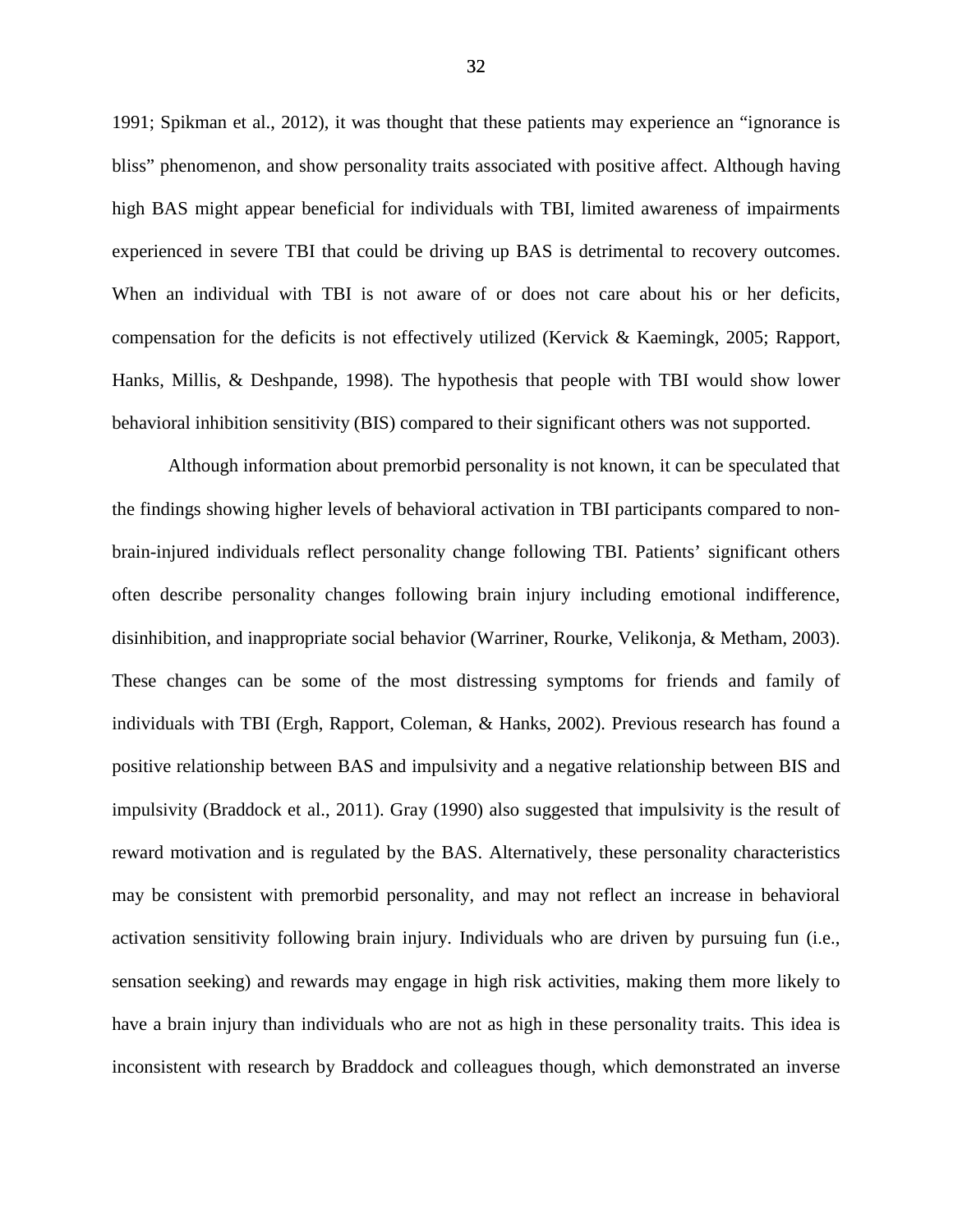relationship between BAS and risky health behavior.

BAS sensitivity increased with severity of brain injury, whereas BIS sensitivity did not. Thus, TBI appears to intensify behavior motived by pursuit of rewards and goals but does not appear to affect concern about potential punishment. A large literature indicates that individuals with severe TBI commonly perceive that they have less impairment than those with mild or moderate TBI (see Ownsworth & Clare, 2006; Prigatano, 2005b for review). It may be that low awareness of impairments facilitates focus on rewards and positive aspects of life among people with TBI. Individuals with mild-complicated or moderate brain injuries do not display as strong tendencies to be motivated by rewards. Kervick and Kaemingk (2005) found that individuals with mild to moderate brain injury actually perceived greater impairment than that reported by their significant others.

For the third hypothesis, non-brain-injured significant others showed the predicted pattern of relations between personality and self-reported affectivity. Individuals high in behavioral activation tended to experience positive affectivity and those high in behavioral inhibition experienced negative affectivity. Additionally, non-brain-injured individuals who expressed concern about negative events and had strong reactions to negative events (i.e., high BIS) endorsed low levels of positive affect. As hypothesized, the relationships between the personality and self-reported affectivity differed from this expected pattern in brain-injured adults. Inconsistent with previous research that indicates that the BAS scales are related to positive affect (Carver & White, 1994; Erdle & Rushton, 2010), TBI participants who highly endorsed behavioral activation sensitivity also reported high *negative* affect.

Demographic correlates of the BIS/BAS were also examined. Among significant others, behavioral activation sensitivity generally decreased with age. This finding is congruous with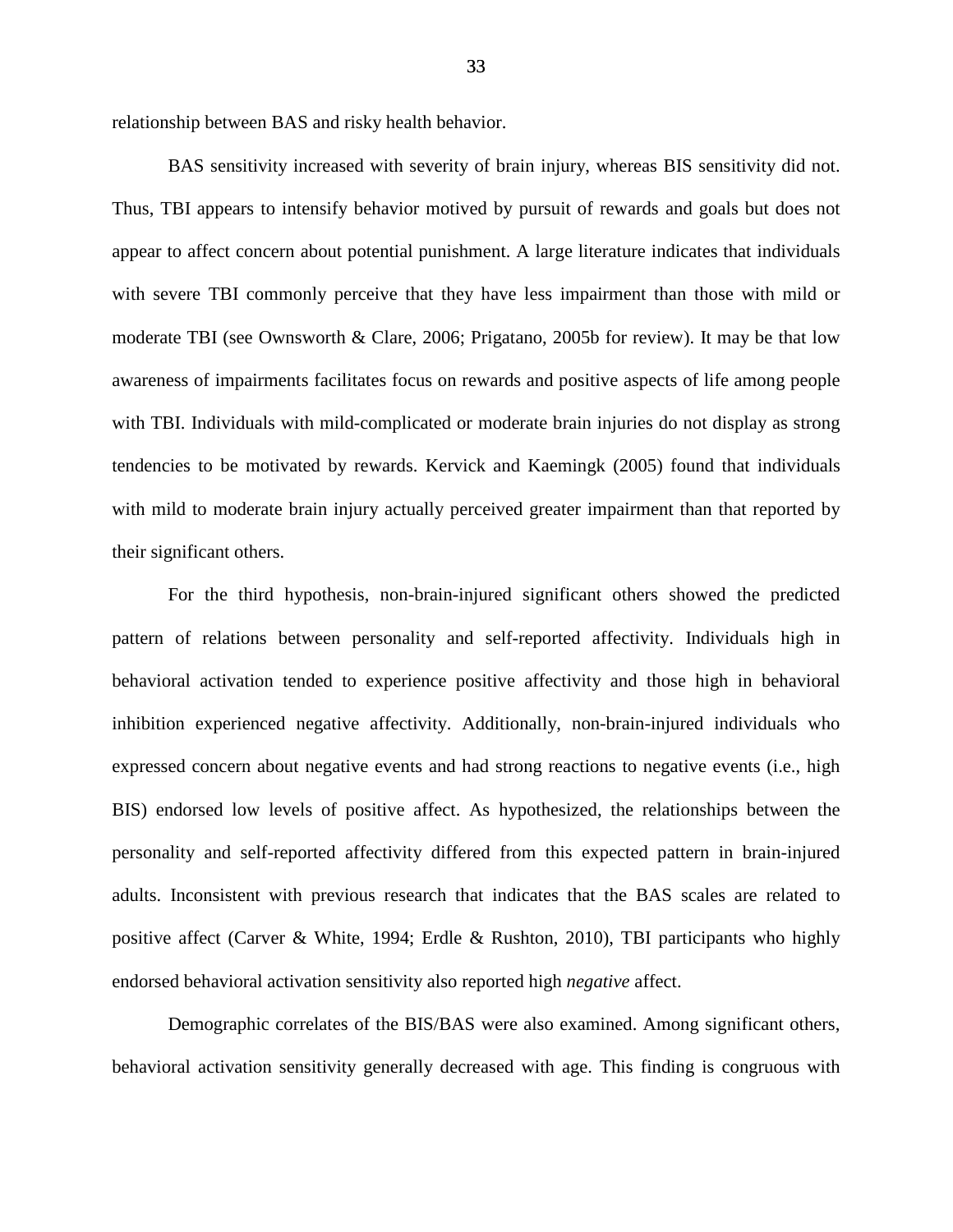expectations: the drive to go after a reward with a "no holds barred" approach or to seek excitement is likely to diminish with age. Also, among the significant others, education and IQ were inversely associated with BIS sensitivity. Previous research has suggested that neuroticism is adversely associated with academic performance, though findings are mixed (De Feyter, Caers, Vigna, & Berings, 2012; Furnham, Charmorro-Premuzic, & McDougall, 2003). Among adults with TBI, education and IQ were inversely associated with behavioral activation sensitivity, whereas behavioral inhibition sensitivity was not meaningfully related.

The present study was the first to examine the relationship between personality and emotional expression in TBI. A notable finding was that adults with TBI produced fewer words when describing stressful aspects of their recovery than did their non-brain-injured significant others. A reduction in the ability to produce language has obvious negative implications on social communication and emotional expression. Language impairments, reduced motivation, or executive functioning deficits that often result from TBI (Hanks, Ricker, & Millis, 2004; Hartley & Jensen, 1991) could contribute to this finding. A reduction in language production following TBI limits one's ability to use emotional expression as a coping strategy effectively. As a result, people with TBI may not experience the same health and psychological benefits from emotional expression (Pennebaker, 1993) as non-brain injured individuals.

Although overall output differed between groups, for both groups, persons with high behavioral inhibition sensitivity used a higher *proportion* of negative words when describing stress compared to others with low BIS. Previous research supports that neuroticism (which is related to BIS) is associated with the use of negative emotion words (Holtgraves, 2011). The relationship between BIS and verbal output of negative emotion was predicted for the significant other group, but it was hypothesized that the TBI group might not show this expected pattern.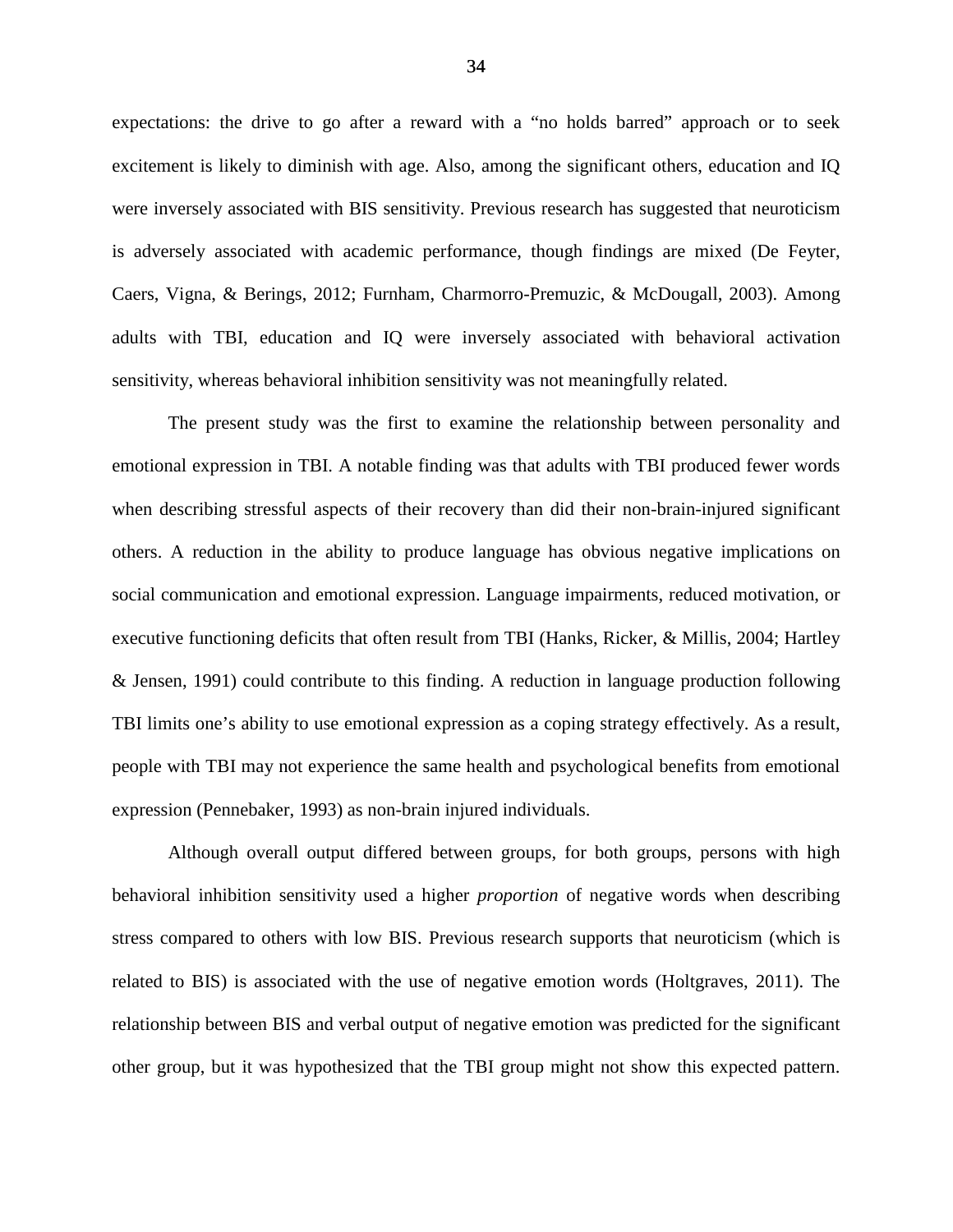The finding that both groups showed the same pattern of relation between BIS and expression of negative emotion suggests that the association is fairly robust to brain injury. Contrary to hypotheses, behavioral activation sensitivity was not related to the proportion of positive words used by significant others. Consistent with the hypothesis that the TBI group would show an irregular pattern of relations, behavioral activation sensitivity was positively associated with the proportion of *negative* emotion words rather than positive words used when describing a stressful personal experience among individuals with TBI. It may be that differences in BAS sensitivity influence the propensity of an individual to engage in and, therefore, benefit from talking about stress and negative emotions. As BAS is related to extraversion and *approach* behavior, individuals with high behavioral activation sensitivity might be more willing to approach and confront negative emotions than individuals with low BAS. Research by Laghai and Joseph (2000) supports that the personality traits of extraversion, agreeableness, and openness are related to a positive attitude towards emotional expression. Alternatively, expression of negative emotions might bring relief only to individuals high in BAS whereas individuals with low BAS might experience anxiety and avoidance when challenged to confront their stress emotionally. Zakowski et al. (2011) found that individuals high in neuroticism did not benefit from a written emotional disclosure intervention and actually exhibited higher distress at follow-up compared to those low in neuroticism. Emotional disclosure might be a trait-congruent coping mechanism for extraverts (i.e., individuals high in BAS) but not for individuals with high levels of neuroticism (i.e., high BIS/low BAS).

The current study was also distinctive in that it examined nonverbal emotional expression in individuals with traumatic brain injury. Group differences were found on the observation of emotional expression. Participants with TBI showed more happiness and less anxiety than did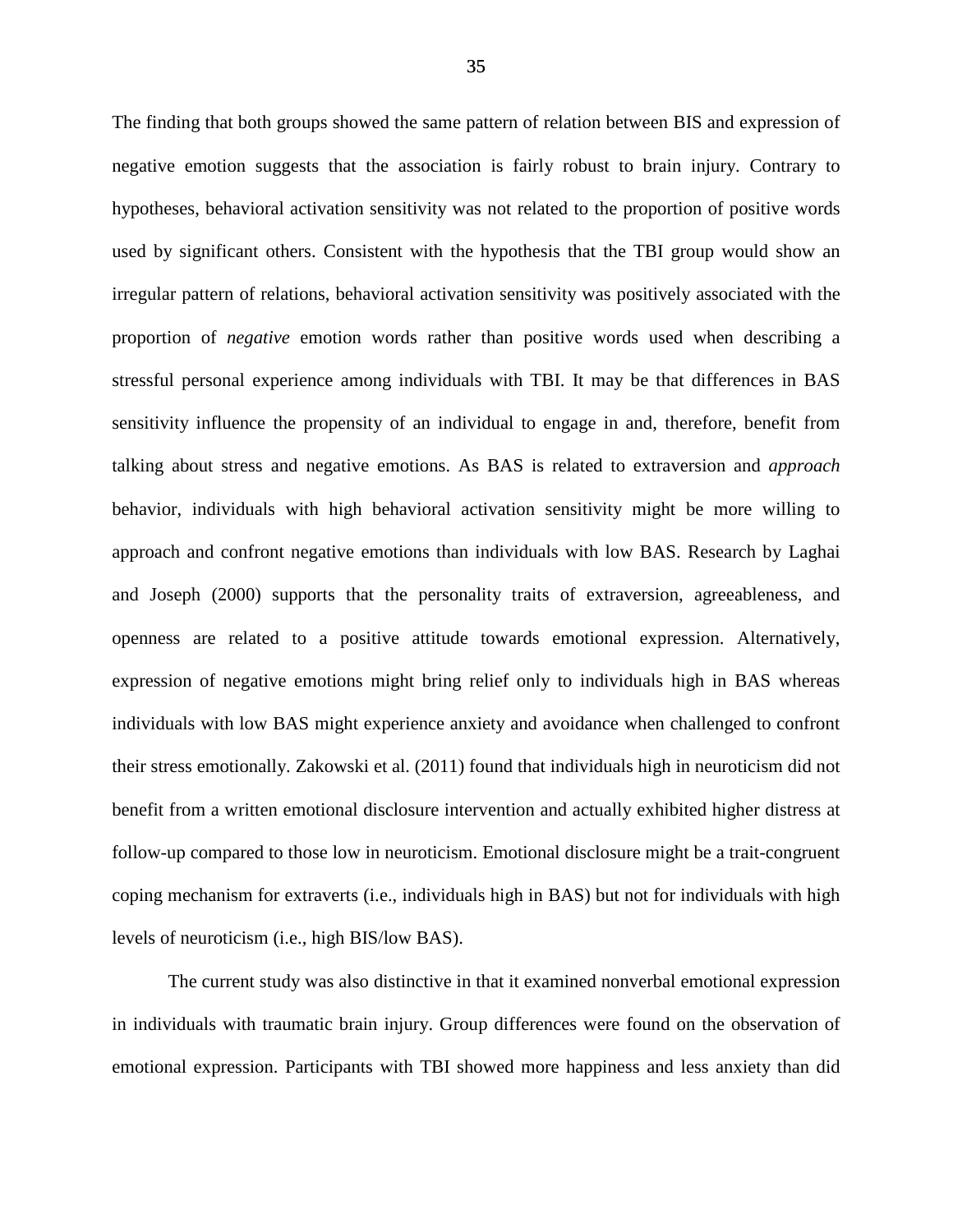the significant others when describing stressful aspects of recovery. A trend toward more expressions of helplessness among significant others as compared to people with TBI also was observed. Research has demonstrated the adverse effects of the patient's recovery process on the significant other (Anderson, Parmenter, & Mok, 2002; Ergh, Hanks, Rapport, & Coleman, 2003). Frequently, significant others have to take on new caregiving responsibilities when their partner, child, family member or friend has a TBI. Significant others often shoulder stressors associated with recovering from a brain injury (e.g., financial burden, rehabilitation, transportation), as individuals with TBI are often unable to manage these responsibilities themselves. When talking about stressful aspects of recovery from brain injury, significant others were likely to have been more aware of the hardships and have insight into problems than individuals with TBI. Prior research suggests that individuals with impaired awareness of cognitive and behavioral deficits may be less distressed about difficulties associated with TBI than are individuals who appreciated the consequences of injury (Malec, Machulda, & Moessner, 1997). Whereas significant others generally showed increased experience of stress, patients with TBI may have decreased experience of stress due to anosognosia and anosodiaphoria.

Consistent with the third hypothesis, nonverbal expressions of sadness were inversely related to behavioral activation sensitivity among non-brain-injured adults. The tendency to be reward-focused may be protective from experiencing negative emotions during stressful situations. On the other hand, expression of negative emotion can be beneficial for coping and health (Frattaroli, 2006; Pennebaker & Beall, 1986; Petrie et al., 2004). Therefore, it could be the case that high BAS and low expression of negative emotions is detrimental to coping and health. Also as predicted, BIS sensitivity was associated with nonverbal expression of anger and helplessness in healthy-brained adults. As noted earlier, BIS is related to negative affect.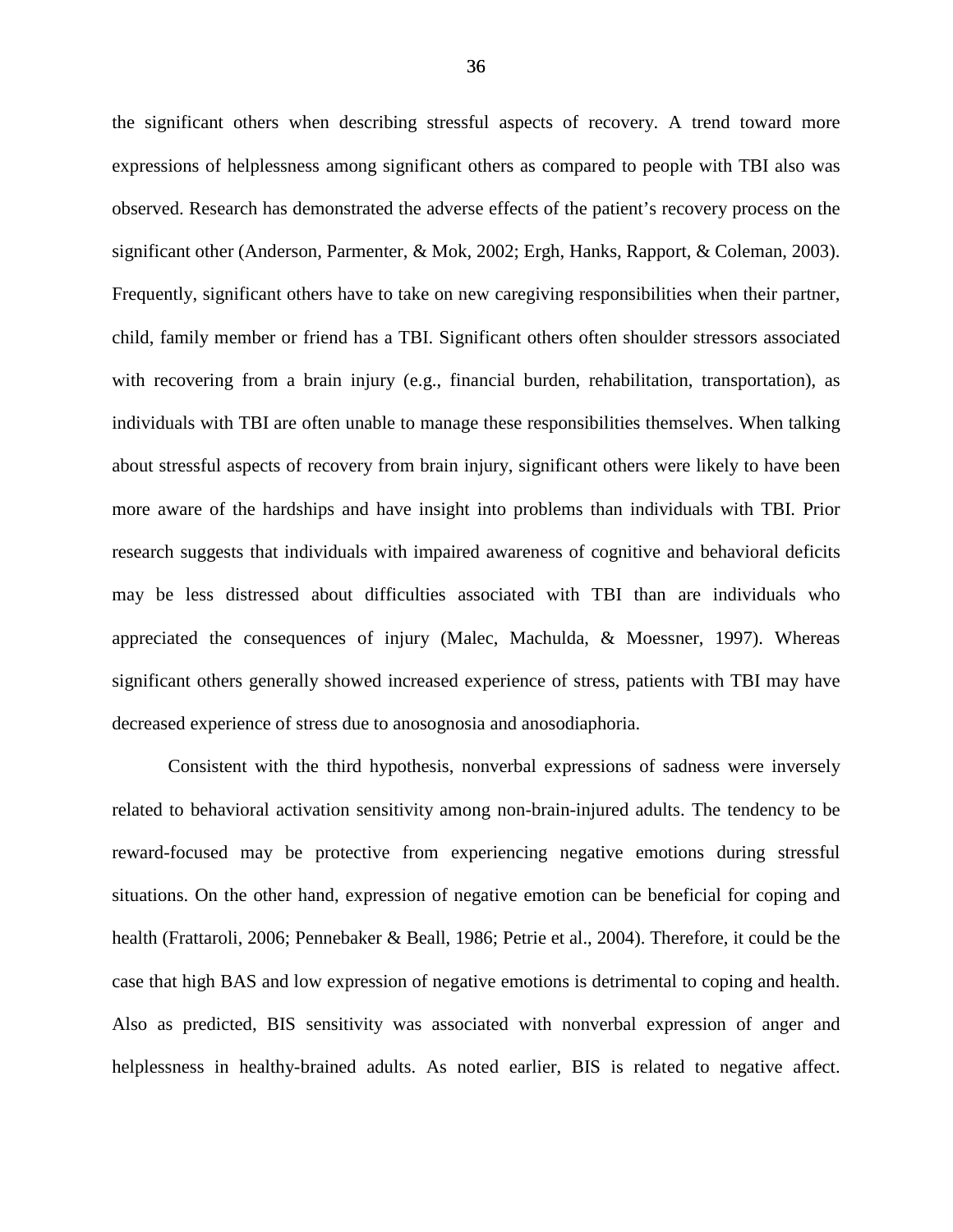Therefore, individuals high in BIS are likely to hold overall negative worldviews and are prone to experiencing negative emotions. Contrary to predictions, behavioral activation sensitivity (specifically reward seeking) was positively related to nonverbal expression of anxiety for both people with TBI and their significant others.

Behavioral activation sensitivity also predicted physiological reactivity to stress. Of note, physiologic response among the healthy significant others and people with TBI indicated an expected pattern of stress reactivity: rises in systolic and diastolic blood pressures during stress induction followed by a return to baseline. Heart rate remained relatively steady through the experience; although average cortisol declined from baseline through high stress and recovery, the majority of participants showed increased cortisol between one or more time points. Nonetheless, for both groups, behavioral activation sensitivity was *favorably* related to acute stress reactivity (i.e., low cortisol levels at high stress). This relationship was consistently seen across all other indexes of physiological reactivity (systolic and diastolic blood pressure, heart rate) among significant others but not among persons with TBI. Additionally, behavioral activation sensitivity showed a favorable association with physiological adjustment to acute stress (i.e., reduction of cortisol from baseline to high stress and recovery) in both groups. These results suggest that individuals who are driven by appetitive stimuli do not exhibit the expected increased physiological reactivity, specifically cortisol reactivity, in response to an acute stressor. Other research (Heponiemi, Keltikangas-Jarvinen, Kettunen, Puttonen, & Ravaja, 2004) posits that participants with high BAS sensitivity would find a speech task to be rewarding, because BAS is related to extraversion, the essential feature of which is the tendency to enjoy social situations. It may be the case that persons who are sensitive to incentive signals did not experience the speech task as stressful but rather as enjoyable, resulting in reduced cortisol stress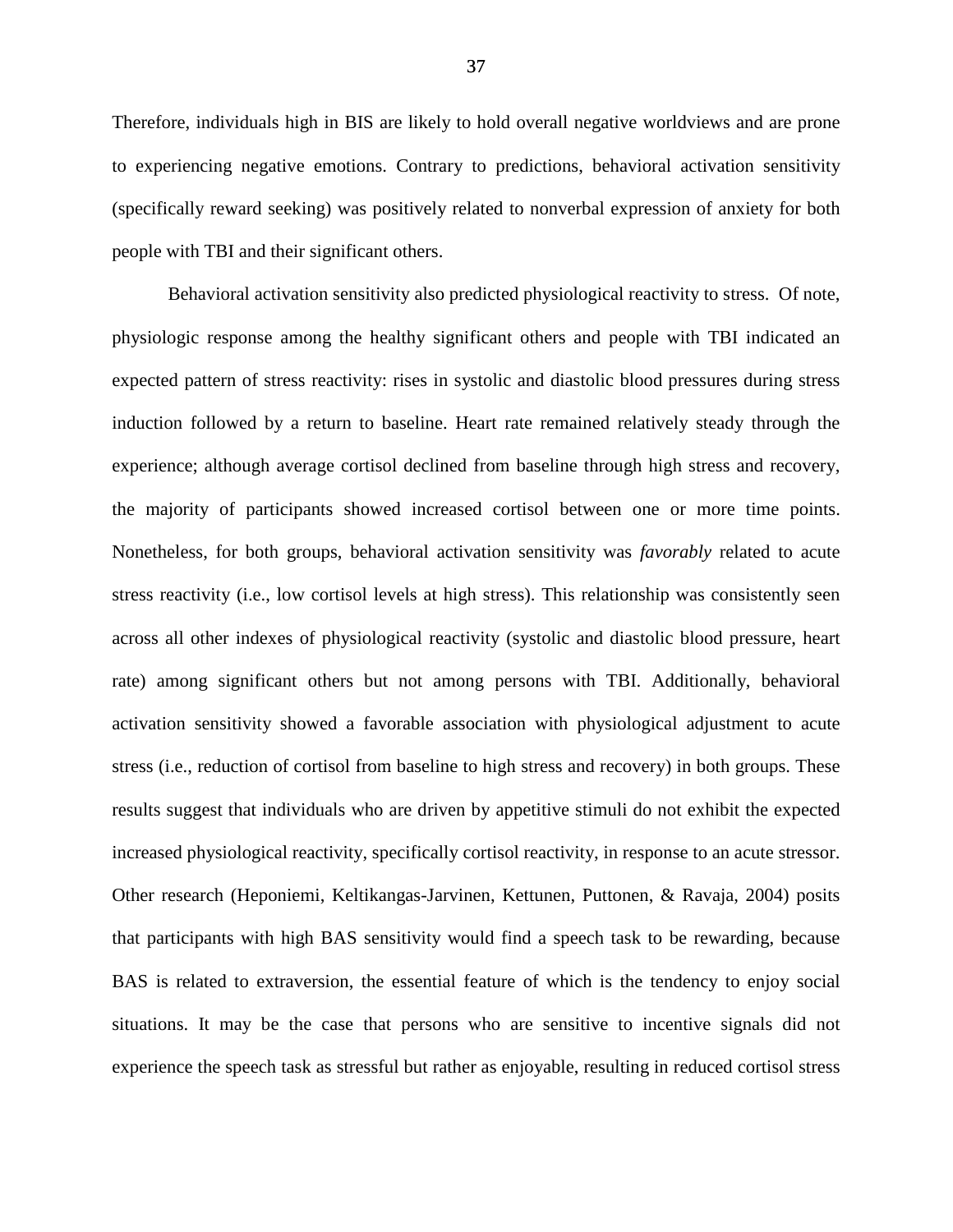reactivity. Additionally, it is possible that BAS reflects the predisposition to experience expression of stressful feelings as stress *relieving*, which in turn is reflected in diminished physiologic stress response (Berry & Pennebaker, 1993; Lumley et al., 2011; Pennebaker & Seagal, 1999).

Consistent with the finding that BAS was positively associated with stress reactivity, but not predicted in the hypotheses, physiological recovery from acute stress (i.e., recovery of systolic and diastolic blood pressure toward baseline) was *inversely* related to behavioral activation sensitivity among significant others. This pattern was also seen for diastolic blood pressure among individuals with TBI. On one hand, because BAS sensitivity is related to extraversion and positive affect, it might be expected that individuals with high BAS would exhibit better physiological recovery from stress than those with low BAS; however, that was not the case in the present study. If, however, people experience relief from the opportunity to express their stressful emotions, they would return to a relatively higher baseline after the experience. Thus, the combination of associations – drop in reactivity and rise in reactivity associated – depicts a consistent pattern with BAS.

Absolute values of heart rate scores at the individual time points were most predictive for non-brain injured adults. Behavioral activation sensitivity was *favorably* associated with heart rate, as hypothesized. Significant others with the tendency to be reward-driven had lower heart rates at baseline, high stress, and recovery compared to those with low BAS scores. Consistent with predictions, this expected pattern of relations was not seen in the TBI group. For individuals with TBI, both behavioral activation and behavioral inhibition sensitivity predicted decreased physiological stress reactivity (i.e., reduction of heart rate from baseline to high stress and recovery).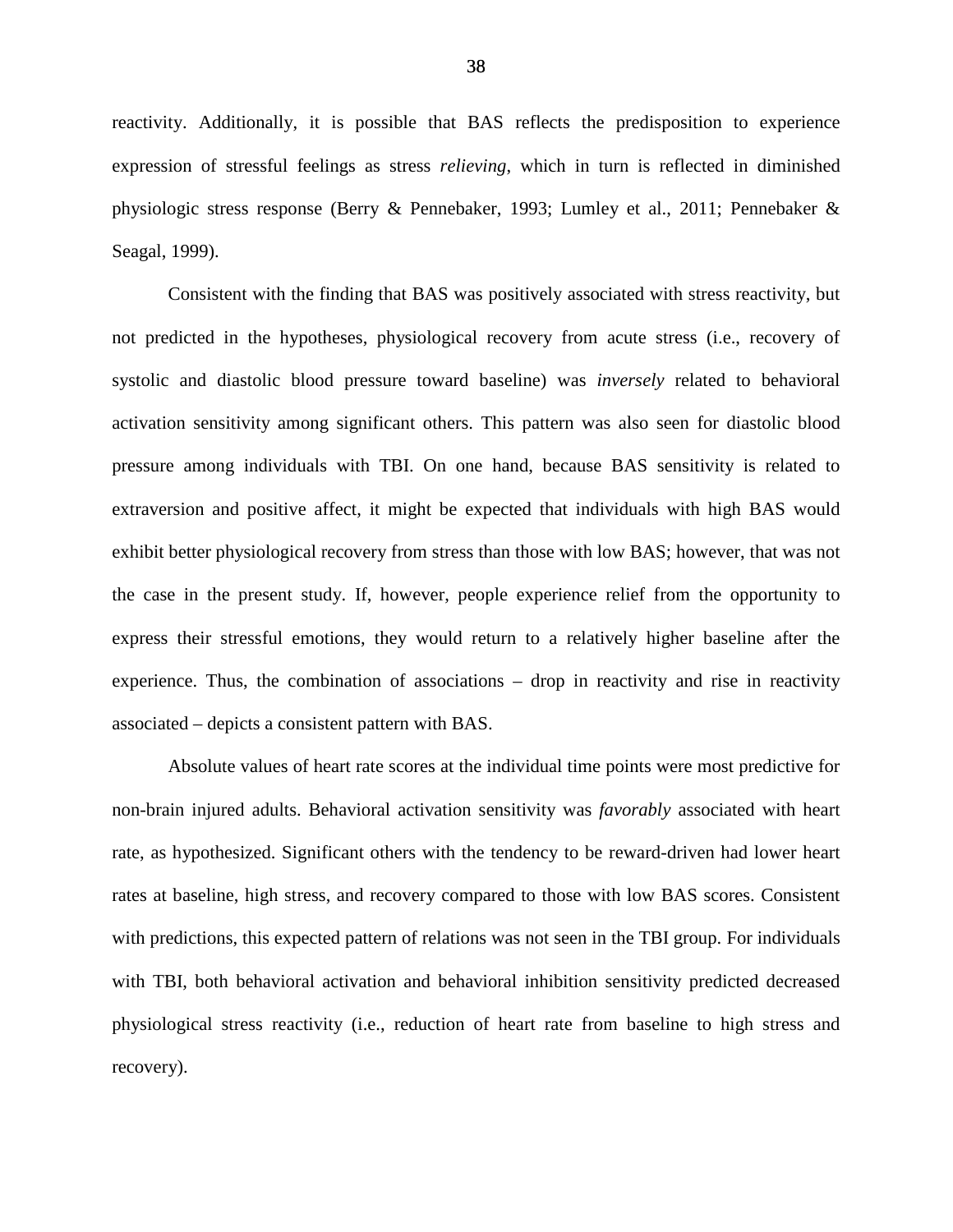It was predicted that BIS would show inverse relation with physiological stress reactivity. Individuals who are highly sensitive to punishment were expected to experience greater stress during the speech task compared to individuals with low BIS. This prediction was not supported by findings for the significant other group. Behavioral inhibition sensitivity had a *favorable* association with absolute cortisol among non-brain-injured participants. Whereas this relationship was expected for BAS, it seems counterintuitive that BIS would also show the same relationship. After controlling for baseline, the only relationship between behavioral inhibition and physiological reactivity for the TBI group was seen between BIS and physiological adjustment in heart rate. High behavioral inhibition sensitivity was *favorably* associated with physiological adjustment in heart rate (i.e., reduction of heart rate from baseline to recovery). As BIS is related to negative affectivity and neuroticism, it was expected that individuals who tend to impede behavior due to risk of punishment would exhibit a strong stress response; however, this relationship was not supported by the present study. The findings related to the association between personality and physiological stress reactivity are consistent with research by Heponiemi et al. (2004), which found BAS sensitivity was related to physiological reactivity, whereas BIS sensitivity was unrelated to reactivity and baseline levels of all characteristics assessed. Notably, findings from the current study support that personality is uniquely related to stress coping, beyond that explained by demographic and injury characteristics. For cortisol and diastolic blood pressure, BIS/BAS accounted for 13-14% of variation in stress reactivity outcome beyond that explained by age, baseline, and TBI severity.

The present study allowed for preliminary examination of the validity of using the BIS/BAS personality scale among people with TBI. These adults with moderate to severe TBI endorsed the BIS/BAS reliably and at levels generally similar to those in the original normative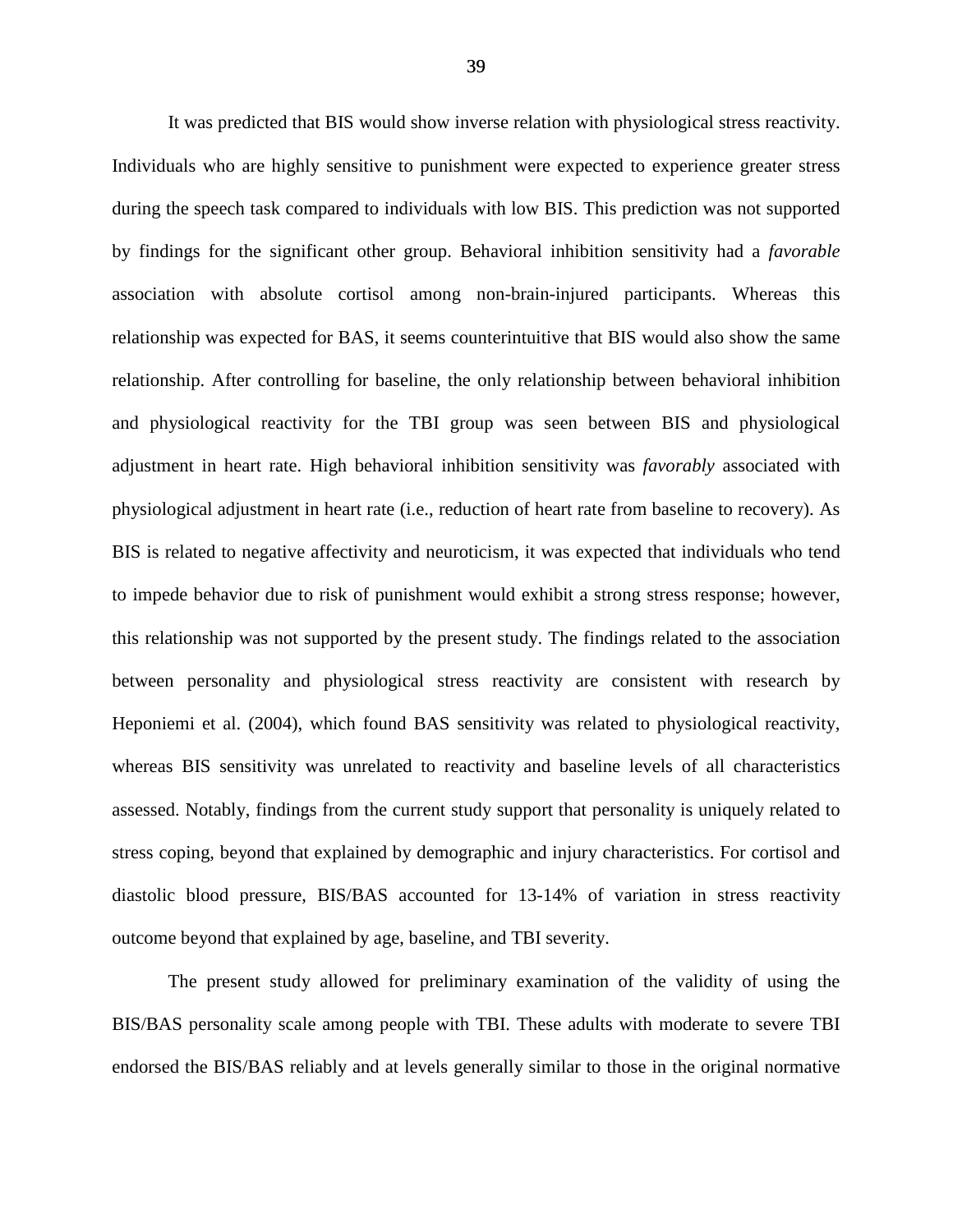sample (Carver & White, 1994), supporting the validity of using the BIS/BAS with individuals with TBI. Additionally, the three BAS scales showed generally modest overlap among both people with TBI and significant others, indicating that they are related but are not measuring the same construct. This finding supports the division of the BAS scale into three specific scales (Drive, Fun Seeking, and Reward Responsiveness). However, the reliabilities of the three brief subscales, especially Fun Seeking and Reward Responsiveness, were fairly low (< .70 among people with TBI), which may partly attenuate relationships among the scales. The observation of relatively low reliabilities for Fun Seeking and Reward Responsiveness compared to Drive is consistent with those reported in prior research with other populations (Gable, Reis, & Elliot, 2000; Jorm et al., 1999; Pothress et al., 2008). Similarly, the present study replicated a common finding that the two reverse-coded BIS items showed poor fit with the total scale (Johnson, Turner, & Iwata, 2003; Pothress et al., 2008). Prior studies report that these two items have formed a separate factor, and the finding has been attributed to the observation that they are the only items that reference fear explicitly, whereas other BIS items focus on anxiety. Other theorists have attributed the finding to method artifact and rightly note that the keyed direction and the content are confounded; therefore, the BIS scale has been examined as two separate subscales in previous research (Pothress et al., 2008). Contrary to previous research (Carver & White, 1994), the BIS scale was related to BAS in both groups, though the magnitude of association was weaker than those observed between the BAS scales. Of note, Carver and White (1994) found, of the three BAS scales, BIS was most strongly related with Reward Responsiveness, which is similar to the findings of the present study.

Future research should use the BIS/BAS scales with individuals with TBI. BIS/BAS scores were well within the range observed in healthy normative samples, and expected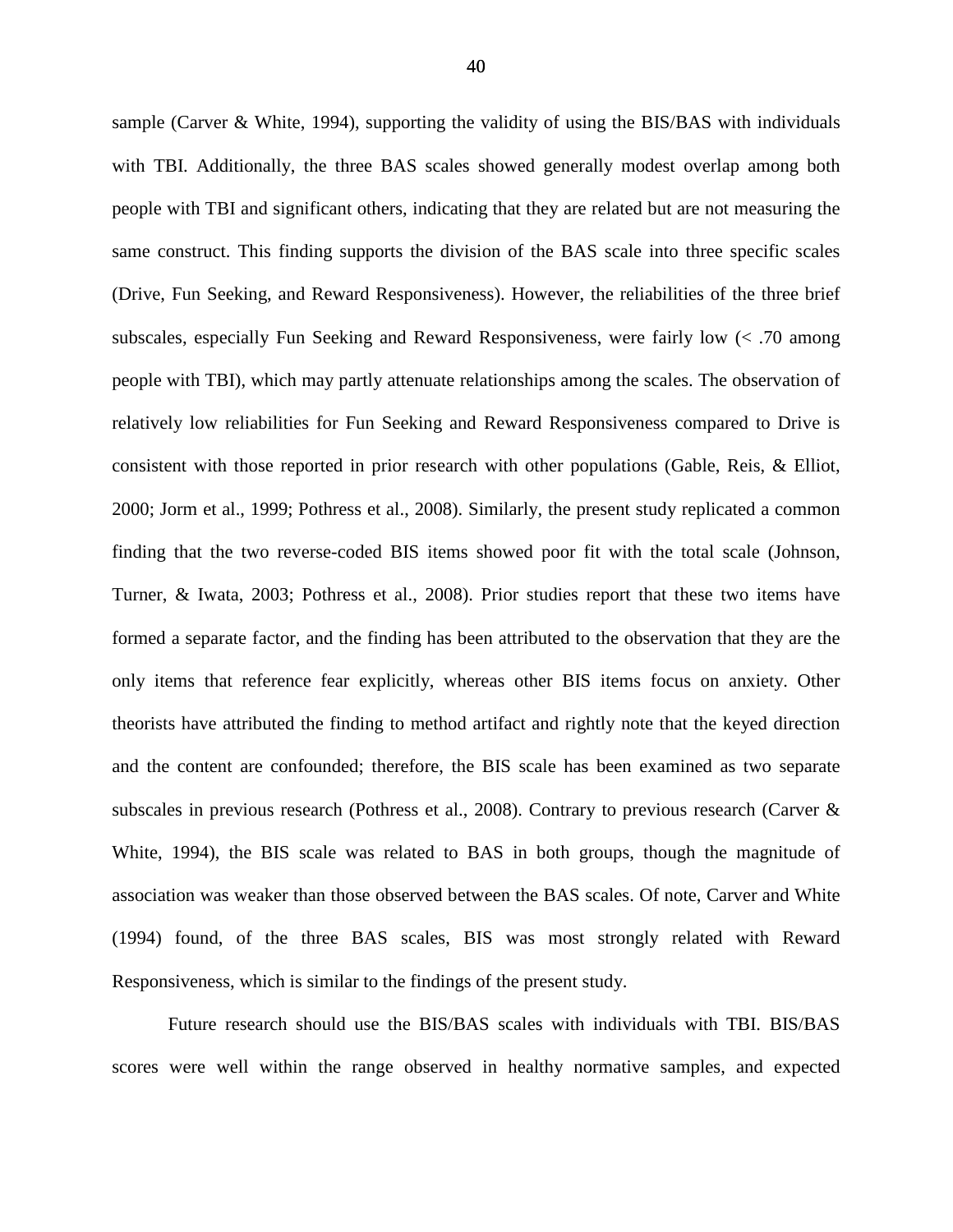associations among subscales were seen for the most part. As some of the subscales had somewhat low reliabilities in the TBI group, future investigators might want to explore using a total BAS scale rather than three separate subscales with brain-injured patients. In fact, Jorm et al. (1999) observed a unitary factor of behavioral activation from a factor analysis of the three BAS subscales in a large community sample. Additionally, the BIS/BAS scales showed only small to modest overlap with trait positive and negative affectivity, supporting the notion that the BIS/BAS scale taps a distinct feature of personality.

### *Limitations and Future Directions*

 A limitation of the study was the specific nature of the sample: participants were predominantly urban dwelling adults with moderate to severe TBI, which limits generalizability to other populations. Additionally, African Americans were well represented in this sample and comprised the majority of participants. This characteristic of the sample could be viewed as both limitation and also a strength, as this group is typically underrepresented in research. No research has specifically examined potential differences on the BIS/BAS associated with self-identified race or ethnicity, and it is beyond the scope and capacity of this study to do so comprehensively. There are no formal grounds or existing empirical findings to expect that personality traits as assessed by the BIS/BAS vary systematically by self-identified race or ethnicity, but the crosscultural generalizability of the scale should be examined in future research. Also, the majority of the TBI group was men and the majority of the significant other group was women. This gender imbalance is a natural demographic of TBI, which occurs more often in men than women (Bruns & Hauser, 2003). The disproportionate composition of genders in the groups is a statistical weakness, but it is ecologically valid and representative of individuals with TBI and their significant others.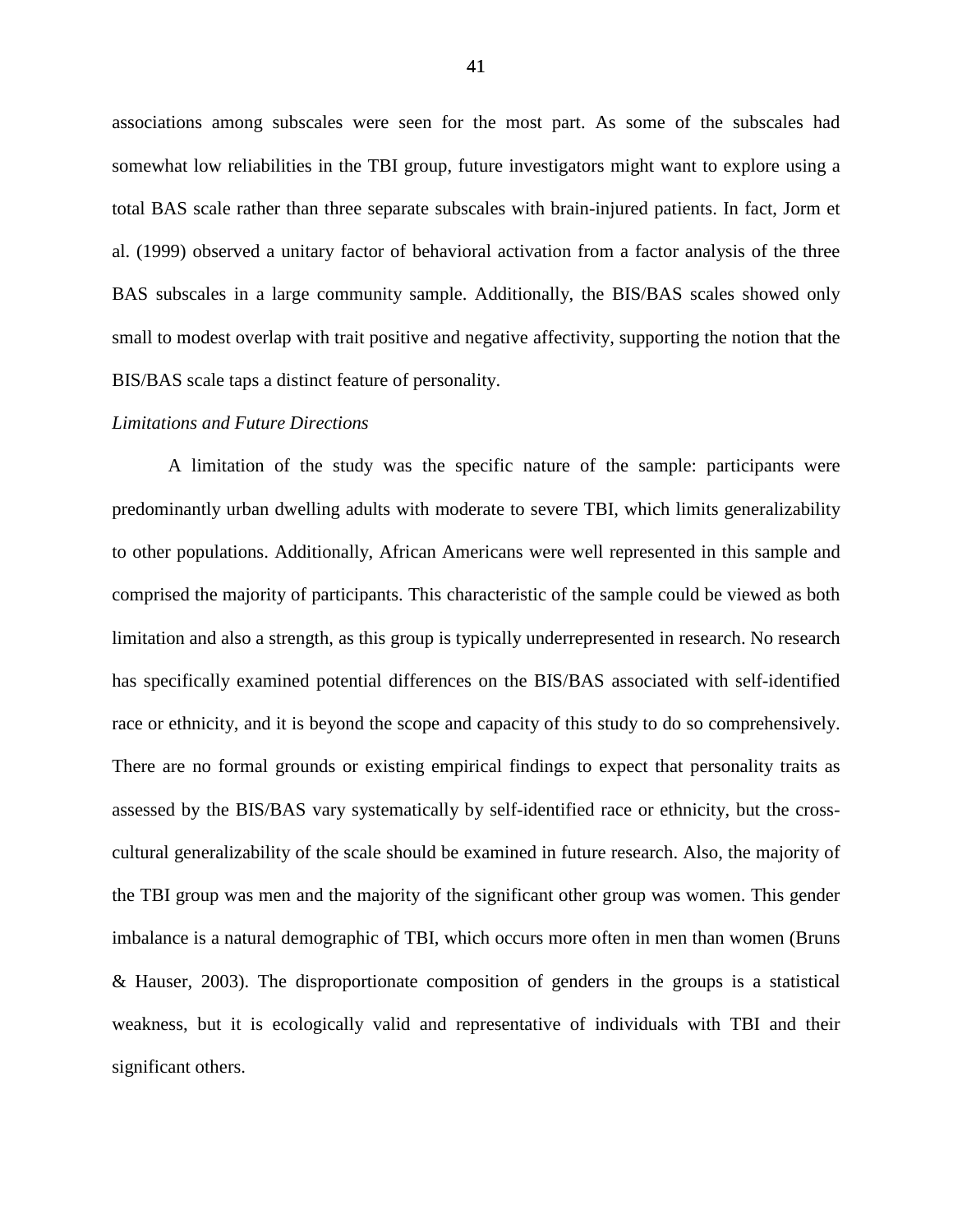Additionally, 83% of the TBI group was classified as having severe TBI; therefore, results may not generalize well to moderate and especially mild TBI. It may be that people with symptomatic mild TBI would produce profiles closer to those observed for healthy adults without history of brain injury; however, some research has shown that adults with lingering symptoms from uncomplicated mild TBI (concussion) report greater psychological, cognitive, and somatic symptoms than adults with moderate to severe TBI, even at 2 years post injury (Tsanadis et al., 2008). Thus, people with mild TBI might exhibit trait anxiety and other personality factors that predispose to heightened vigilance and overreaction to negative events (i.e., BIS-like qualities) and could yield more aberrant BIS/BAS profiles than those observed in the present study. Future research should replicate these findings with among participants with different proportions of race, gender, and TBI severity.

As nonverbal expression is rarely studied compared to verbal expression, a coding system for observed emotion was created. The interrater reliability for the observations of nonverbal emotional expression was classified as good to excellent for all variables included in analyses (Cicchetti & Sparrow, 1981). However, the task of creating a coding system came with several methodological challenges, such as deciding which emotions to include and operationalizing their hallmark features, as well as establishing agreement on the intensity of observed emotions. One issue that arose was that high intensities of specific emotions were not displayed. The finding that the majority of emotions were rated low on the intensity scale is consistent with real world expression of emotions: most individuals do not angrily yell or hysterically laugh when asked to discuss stressful aspects of TBI recovery for three minutes in a research setting. It was found that some emotions (i.e., fear, excitement, and guilt) were rarely observed by raters when coding videos of the speech task. The nature of the task (e.g., talking about stress to a researcher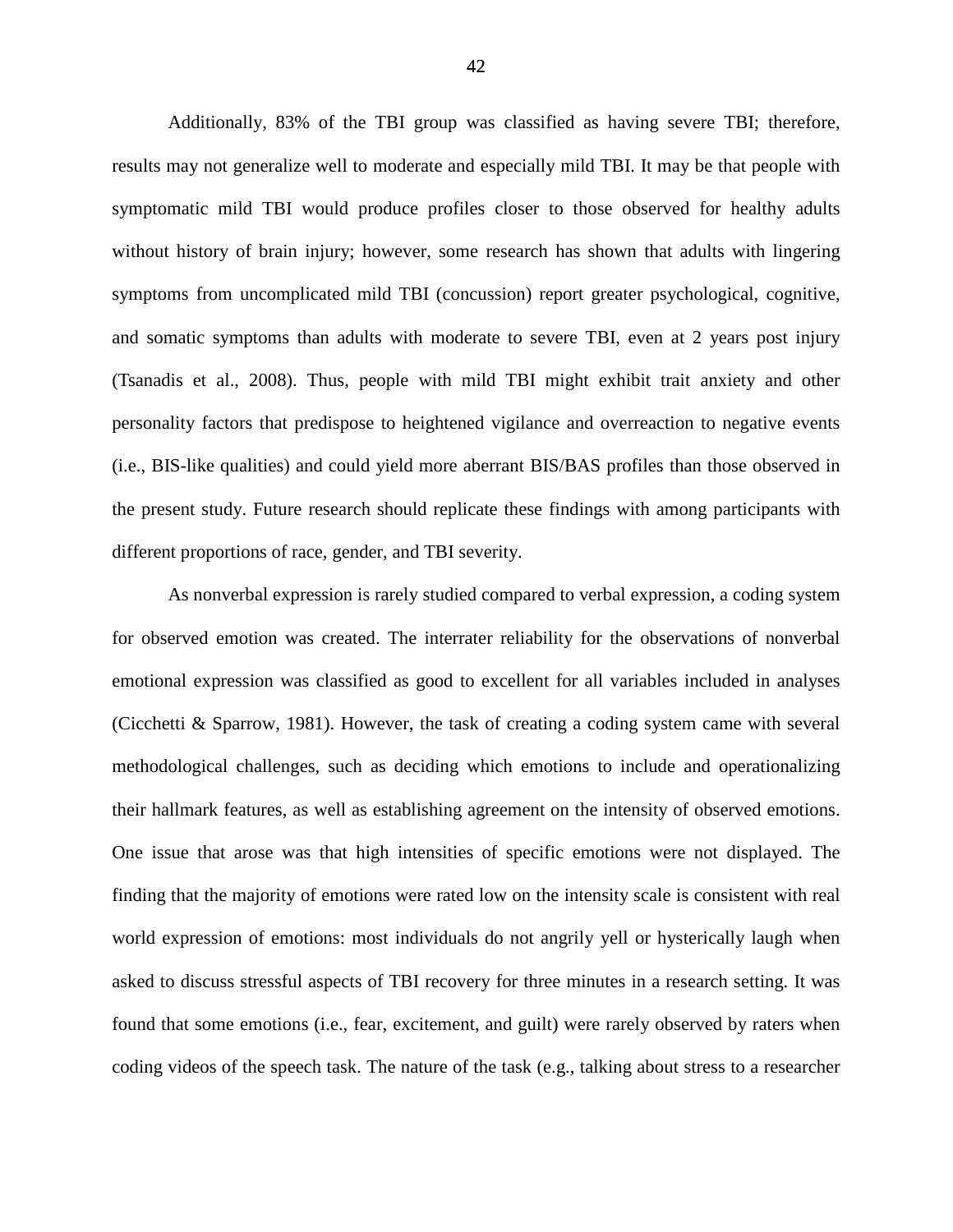while being videotaped) or the possibility that these emotions are difficult to distinguish from other emotions may have contributed to this result. Although nonparametric tests were employed given the limitations of the emotion observation data, restricted range and skewness due to rarity likely attenuated relationships observed among those characteristics and BIS/BAS.

 Another study limitation was that it relied on self-report measures of personality. Limitations associated with self-report methodology and shared method variance are applicable (Podsakoff, MacKenzie, Lee, & Podsakoff, 2003). A strength of the study includes the multimethod measurement of emotional expression and physiological stress reactivity. The current study used a novel system for coding observations of emotional expressions for which validity and reliability were not previous establish; however, interrater reliability was good. Replication of a similar study that utilizes the coding system for observations of emotional expression will provide further information regarding test characteristics. Also, the LIWC normative data were not specific to individuals with TBI. The normative data were compiled from a large and diverse group of individuals, most of which were not individuals with moderate to severe brain injury. In terms of the BIS/BAS scale, future research should investigate the value of a BAS Total scale that combines the three separate scales, or ideally, use factor analyses and advanced item response theory (IRT) such as Rasch analyses to investigate and improve the scale. These analyses are beyond the scope of the present study because they are based on large-sample theory. Lastly, in the learning context of this thesis research, a very large number of analyses were conducted, which inflates the likelihood of Type I error.

## *Conclusions and Clinical Implications*

 In conclusion, the current study provides support for the hypothesis that patterns of relation between personality, emotional expression, and stress reactivity are affected by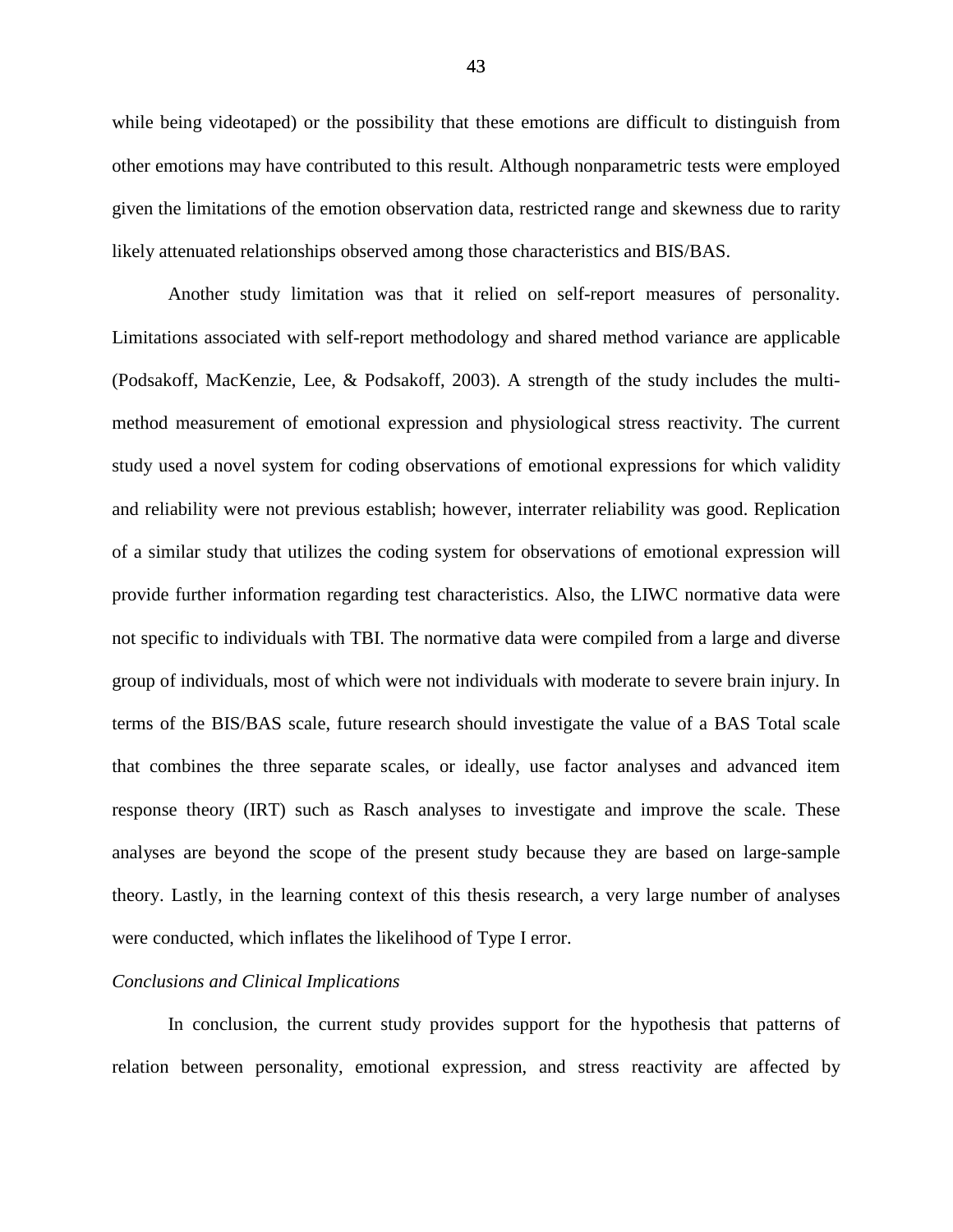traumatic brain injury. The present study offered a unique, multidimensional view of emotional processing and expression after TBI: Subjective experience of trait emotion was assessed via self-report of affectivity; objective expression of emotional processing was assessed via verbal output and observation of nonverbal behavior, which are under some conscious control, as well as through generally nonconscious expressions of emotional experience, physiological reactivity to emotional challenge. The profiles of emotional expression and experience associated with personality as reflected in BIS/BAS sensitivities depict both consistency and difference between these adults with TBI and significant others without history of brain trauma.

People with TBI and significant others showed similar patterns for BIS in terms of propensity toward subjective experience of negative affectivity, as well as concomitant verbal output of negative emotion when confronting stressful feelings about recovery from TBI. A trend toward experience of positive affectivity with increasing BIS among people with TBI is noteworthy because significant others showed an expected *inverse* pattern (i.e., low positive affect with high BIS). Significant others showed a distinctive pattern for BAS sensitivity, which was associated with subjective experience of positive affectivity and low nonverbal expressions of sadness relative to a propensity to express anxiety and anger during the emotional challenge. By comparison, people with TBI showed a global pattern for BAS sensitivity of heightened affectivity (positive *and* negative affectivity), as well as explicit verbal output reflecting negative emotionality. Like significant others, BAS was associated with the propensity toward nonverbal expression of anxiety during the emotional challenge; however, this finding should be interpreted in the context that people with TBI expressed more happiness, and less anxiety and helplessness when confronting the topic than did significant others. Impairments in awareness of deficits and impaired cognitive appraisal of stress following TBI are likely to have contributed to the finding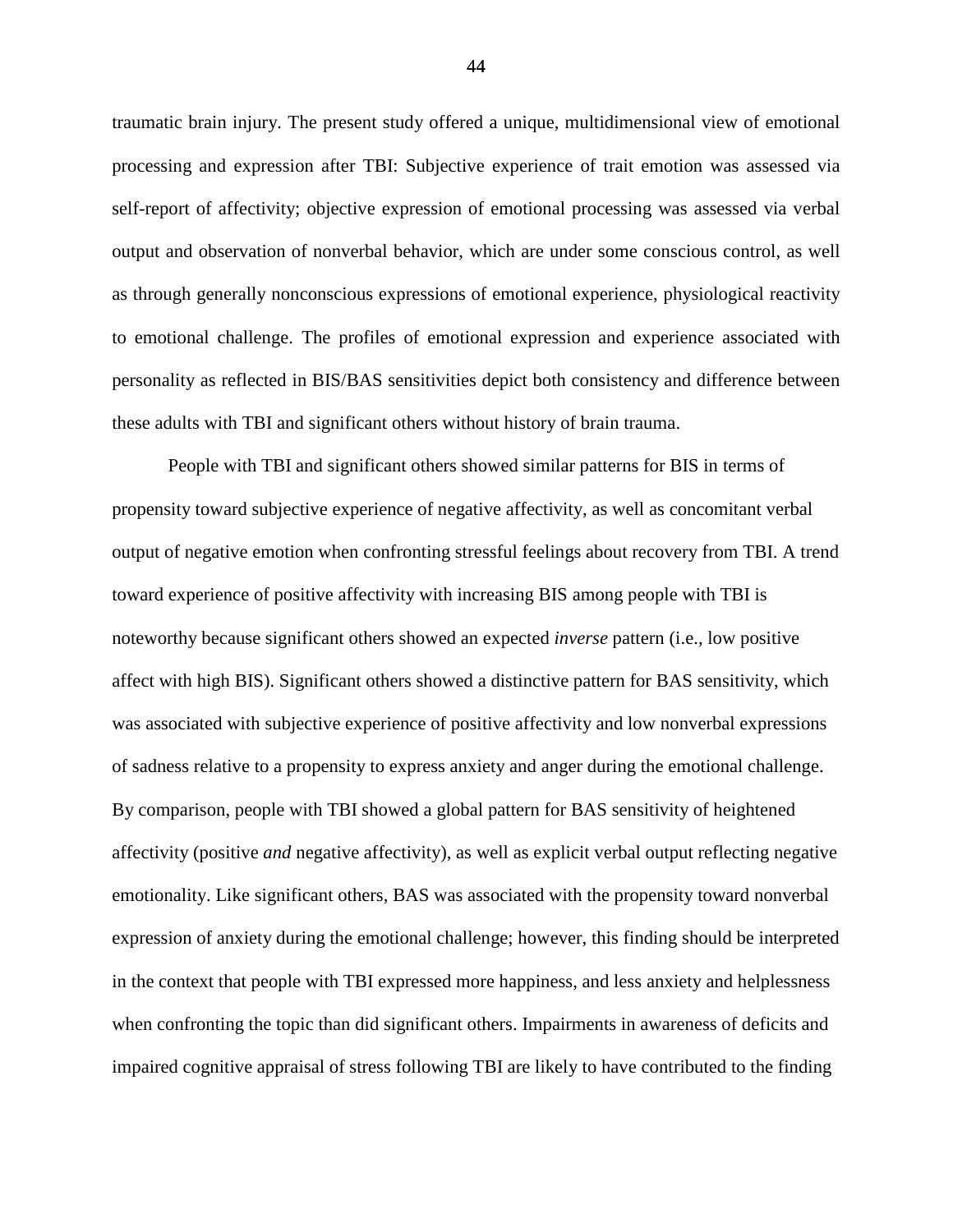that adults with TBI exhibited more happiness and less anxiety than significant others. In general, TBI appears to enhance BAS but not BIS, which is supported by higher BAS sensitivity as a function of TBI severity and relative to individuals without TBI.

For both groups, BAS sensitivity was *favorably* related to acute stress reactivity. In fact, among people with TBI BAS was uniquely related to stress coping, beyond that explained by demographic and injury characteristics. Taken together, the findings generally depict a pattern in which BAS facilitates expression of emotion and may also buffer or relieve experience of stress during emotional challenge. One explanation for this pattern of findings is that BAS sensitivity relates to stress appraisal and/or the extent to which experience and expression of emotion is embraced as positive. The clinical and research implications of these findings may be that certain patients are predisposed to respond positively to immersion and encouragement of sharing stressful emotions, whereas others are not. A constitutional predisposition may help to explain mixed and null findings for some research examining benefits of emotional disclosure in psychotherapy. The BIS/BAS theory of personality and scale appear to be promising avenues for future research in these regards.

The current study contributes to the limited body of research on personality and stress in TBI. Additional knowledge about how these differences in emotional expression and physiological stress reactivity following a brain injury affect rehabilitation and quality of life outcomes is needed. The use of emotional expression is often a major component of psychotherapy. As individuals with brain injury produced fewer words compared to significant others when asked to discuss stressful aspects of recovery, the benefits from such coping techniques may be reduced. Also, as significant others endorsed lower behavioral activation sensitivity than adults with moderate to severe TBI, additional social and psychological support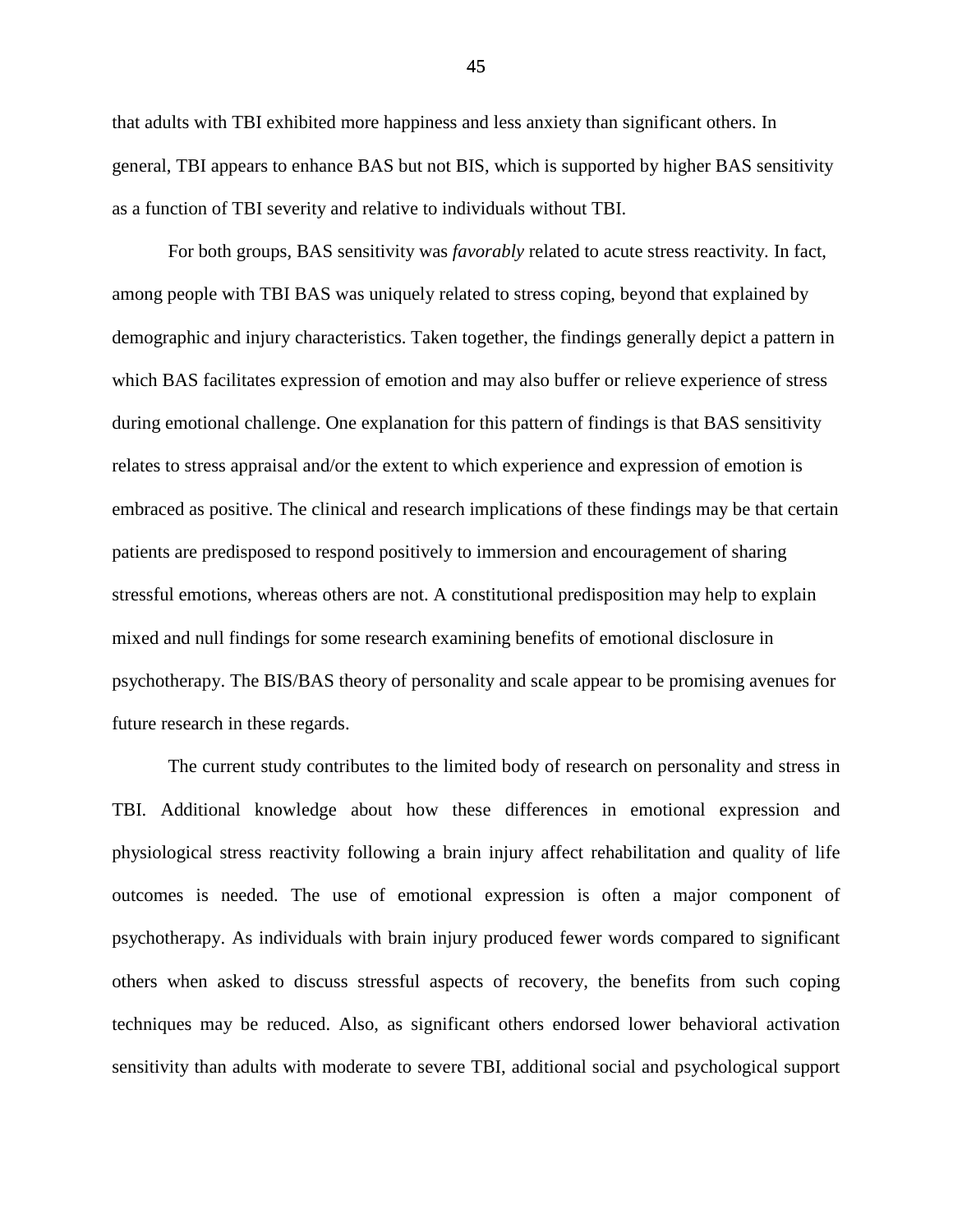for significant others may be warranted. Overall, the present study uniquely examined personality and stress coping among individuals with TBI and their significant others using a multimethod approach, and provided insight into how brain injury affects the relations between personality, stress reactivity and emotional expression. Findings also highlight the importance of considering personality traits when using or studying emotional expression. Future research investigating the utility of these associations to predict rehabilitation and quality of life outcomes among brain-injured individuals has the potential to inform recovery prognosis and treatment recommendations.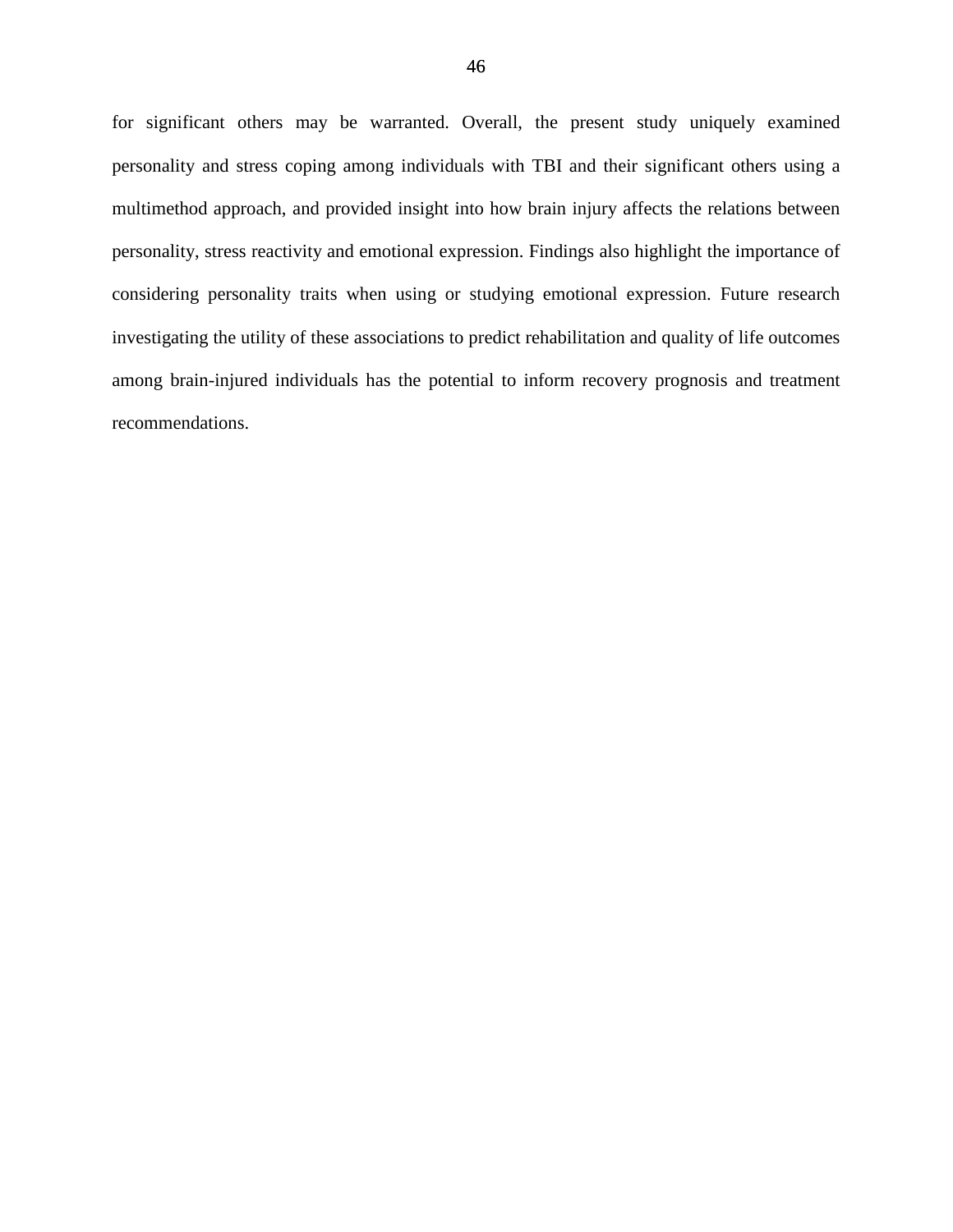| $\mathcal{L}$ , $\mathcal{L}$ $\mathcal{L}$ $\mathcal{L}$ |                          |                          |                          |            |
|-----------------------------------------------------------|--------------------------|--------------------------|--------------------------|------------|
|                                                           | <b>TBI</b><br>$(n = 81)$ | <b>SO</b><br>$(n=76)$    | Total<br>$(N = 157)$     |            |
| Variable                                                  | (SD)<br>$\boldsymbol{M}$ | (SD)<br>$\boldsymbol{M}$ | (SD)<br>$\boldsymbol{M}$ | Range      |
| Age (years)                                               | 44.6 (12.8)              | 49.9 (13.8)              | 47.1 (13.6)              | $20 - 82$  |
| Education (years)                                         | (1.6)<br>12.0            | $12.7$ $(2.4)$           | 12.4<br>(2.1)            | $7 - 19$   |
| Estimated IQ (WTAR)                                       | 85.4<br>(9.9)            | 89.4 (10.3)              | 87.4 (10.2)              | $70 - 119$ |
| Days to follow commands                                   | (8.6)<br>6.5             |                          |                          | $0.5 - 37$ |
| Time since injury (months)                                | 117.4 (66.1)             |                          |                          | $19 - 223$ |
| Post-traumatic confusion (days)                           | 26.1(19.7)               |                          |                          | $0 - 76$   |

Table 1. *Descriptive Statistics for Traumatic Brain Injury (TBI) and Significant Other (SO) Groups.*

*Note.* WTAR = Wechsler Test of Adult Reading, Predicted Full Scale IQ; Days to follow commands  $(≥ 6$  on the Glasgow Coma Scale motor scale.

**APPENDIX A**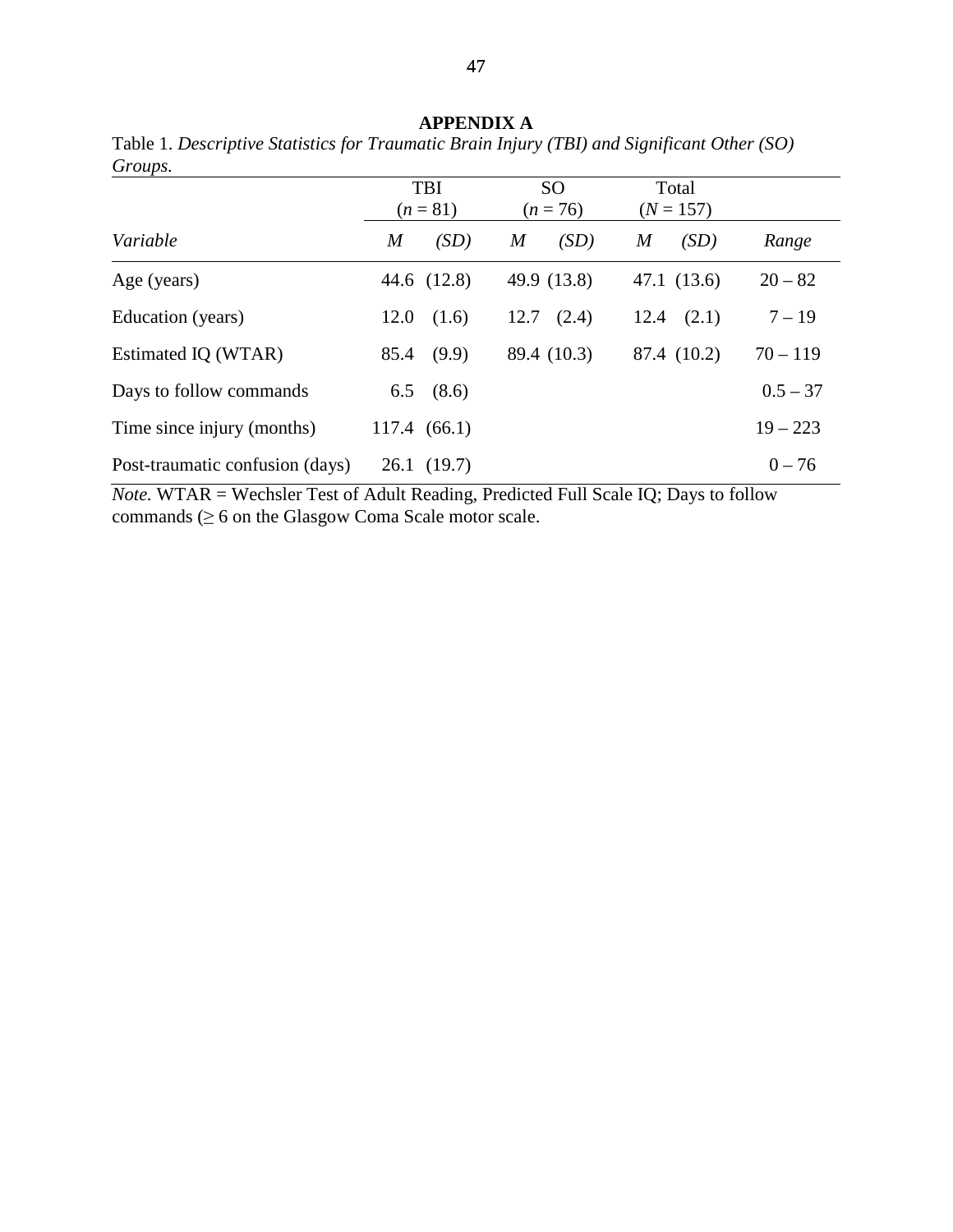|                                  | <b>TBI</b>       |         |            |                  | Significant Other |            |            |                |                    |
|----------------------------------|------------------|---------|------------|------------------|-------------------|------------|------------|----------------|--------------------|
|                                  |                  |         | Cronbach's |                  |                   | Cronbach's |            |                | 95% CI             |
| Variable                         | $\boldsymbol{M}$ | SD      | Alpha      | $\boldsymbol{M}$ | <b>SD</b>         | Alpha      | t(155)     | $\overline{d}$ | of the difference  |
|                                  |                  |         |            |                  |                   |            |            |                |                    |
| <b>BAS</b> Drive                 | 11.3             | (3.1)   | .80        | 10.1             | (3.1)             | .84        | $2.42*$    | 0.38           | [0.22, 2.15]       |
| <b>BAS</b> Fun Seeking           | 11.6             | (2.6)   | .66        | 10.9             | (2.5)             | .64        | $1.76*$    | 0.27           | $[-0.09, 1.54]$    |
| <b>BAS Reward Responsiveness</b> | 17.5             | (2.1)   | .60        | 17.6             | (2.3)             | .76        | $-0.46$    | 0.05           | $[-0.86, 0.54]$    |
| <b>BIS</b> Total                 | 19.4             | (3.3)   | .69        | 19.8             | (4.1)             | .73        | $-0.69$    | 0.11           | $[-1.57, 0.78]$    |
| <b>PANAS</b>                     |                  |         |            |                  |                   |            |            |                |                    |
| Positive Affectivity             | 32.8             | (8.4)   | .87        | 32.3             | (7.6)             | .83        | 0.40       | 0.06           | $[-2.03, 3.05]$    |
| <b>Negative Affectivity</b>      | 15.2             | (6.6)   | .91        | 13.9             | (5.9)             | .89        | 1.37       | 0.22           | $[-0.61, 3.37]$    |
| Linguistic Analysis $(LIWC)^T$   |                  |         |            |                  |                   |            |            |                |                    |
| Word Count                       | 342.2            | (101.9) | --         | 401.0            | (94.5)            | --         | $-3.38$ ** | 0.59           | $[-93.26, -24.38]$ |
| <b>Positive Emotion</b>          | $-0.5$           | (0.9)   | --         | $-0.4$           | (0.9)             | --         | $-0.57$    | 0.10           | $[-0.41, 0.23]$    |
| <b>Negative Emotion</b>          | 1.3              | (1.5)   | --         | 1.1              | (1.5)             | $-$        | 0.84       | 0.15           | $[-0.30, 0.74]$    |

Table 2. *Descriptive Statistics and Group Comparisons of BIS/BAS, Emotional Expression, and PANAS for TBI (n = 81) and Significant Other (n = 76) Groups.* 

*Note.* PANAS = Positive and Negative Affect Schedule; LIWC = Linguistic Inquiry and Word Count (gender-adjusted Z scores except Word Count); *d* = Cohen's d.

1. Group sizes for LIWC data: TBI  $n = 66$ , Significant Other  $n = 62$ .

 $p < .05$ ,  $\frac{p}{p} < .01$ .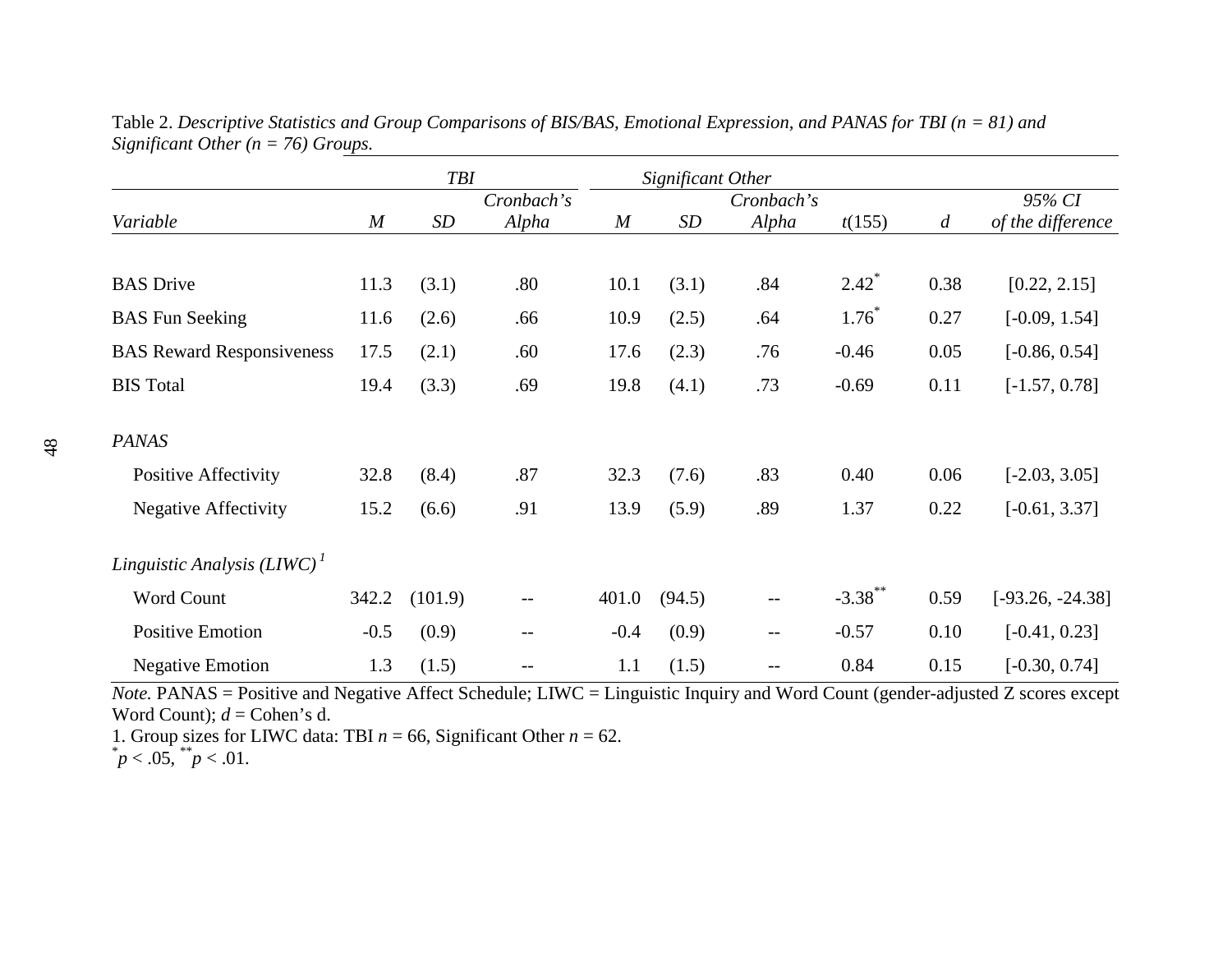|                             | $\mathbf{1}$        | $\overline{2}$                                   | 3        | 4                       | 5                       | 6                 | 7      | 8                   | 9                  | 10                 | 11     | 12     | 13     | 14  | 15     |
|-----------------------------|---------------------|--------------------------------------------------|----------|-------------------------|-------------------------|-------------------|--------|---------------------|--------------------|--------------------|--------|--------|--------|-----|--------|
| 1. BAS Drive                |                     |                                                  |          |                         |                         |                   |        |                     |                    |                    |        |        |        |     |        |
| 2. BAS Fun Seeking          | $.57***$            |                                                  |          |                         |                         |                   |        |                     |                    |                    |        |        |        |     |        |
| 3. BAS Reward               | $.40^{**}$          | $.54***$                                         |          |                         |                         |                   |        |                     |                    |                    |        |        |        |     |        |
| 4. BIS Total                | .08                 | $.30***$                                         | $.28***$ |                         |                         |                   |        |                     |                    |                    |        |        |        |     |        |
| 5. Age                      |                     | $-.29$ <sup>**</sup> $-.29$ <sup>**</sup> $-.11$ |          | .15                     |                         |                   |        |                     |                    |                    |        |        |        |     |        |
| 6. Education                | $-.06$              | $-.10$                                           | $-.13$   | $-.32$ <sup>**</sup>    | .04                     |                   |        |                     |                    |                    |        |        |        |     |        |
| 7. FSIQ Estimate (WTAR)     | $-.08$              | $-.09$                                           | $-.08$   | $-.21$ <sup>*</sup>     | .17                     | $.50^{**}$        |        |                     |                    |                    |        |        |        |     |        |
| 8. Positive Affect (PANAS)  | $.24*$              | .16                                              |          | $.22^*$ $-.21^*$ $-.07$ |                         | $.25*$            | .16    |                     |                    |                    |        |        |        |     |        |
| 9. Negative Affect (PANAS)  | $-.04$              | .04                                              | .05      |                         | $.41^*$ $-.02$          | $-.20^*$ $-.25^*$ |        | $-.00$              |                    |                    |        |        |        |     |        |
| 10. Positive emotion (LIWC) | $-.05$              | .05                                              | .16      | $-16$                   | $-.09$                  | .08               | $-.12$ | .13                 | .10                |                    |        |        |        |     |        |
| 11. Negative emotion (LIWC) | .13                 | $-.07$                                           | $-0.00$  | $.24*$                  | $-.20$                  | $-.07$            | .03    | $-.02$              | .09                | $-.26$             |        |        |        |     |        |
| 12. Happiness (Obs)         | .08                 | $-.07$                                           | .09      | .20                     | $-.03-.12$              |                   | $-.17$ | .14                 | .14                | $.21$ <sup>*</sup> | $-.09$ |        |        |     |        |
| 13. Anxiety (Obs)           | .19                 | $.23*$                                           | .07      |                         | $-.02 - .44^{**} - .16$ |                   | .06    | $-.01$              | .07                | .02                | .10    | $-.14$ |        |     |        |
| 14. Sadness (Obs)           | $-.23$ <sup>*</sup> | $-.03$                                           | .04      | .17                     | $-.05$                  | $-.17$            | $-.10$ | $-.22$ <sup>*</sup> | $.24*$             | .12                | $-.03$ | $-.14$ | .05    |     |        |
| 15. Anger (Obs)             | .03                 | .19                                              | $.31***$ |                         | $.38^{**}$ -.01         | $-.20$            | $-.05$ | $-.10$              | $.25*$             | $-.25$             | $.23*$ | $-.02$ | $-.08$ | .03 |        |
| 16. Helplessness (Obs)      | $-.07$              | .15                                              | .13      | $.22*$                  | $-.04$                  | $-.34***$         | .11    | .11                 | $.21$ <sup>*</sup> | $-.09$             | .18    | $-16$  | .15    | .14 | $.26*$ |

| Table 3a. Correlations for BIS/BAS, Demographic and Personality Characteristics: Significant Other group ( $n = 76$ ). |  |  |  |  |  |
|------------------------------------------------------------------------------------------------------------------------|--|--|--|--|--|
|------------------------------------------------------------------------------------------------------------------------|--|--|--|--|--|

*Note*. PANAS = Positive and Negative Affect Schedule; LIWC = Linguistic Inquiry and Word Count.<br>Pearson correlations for variables 1 – 11; Spearman correlations are presented for Emotional Observation data (variables 12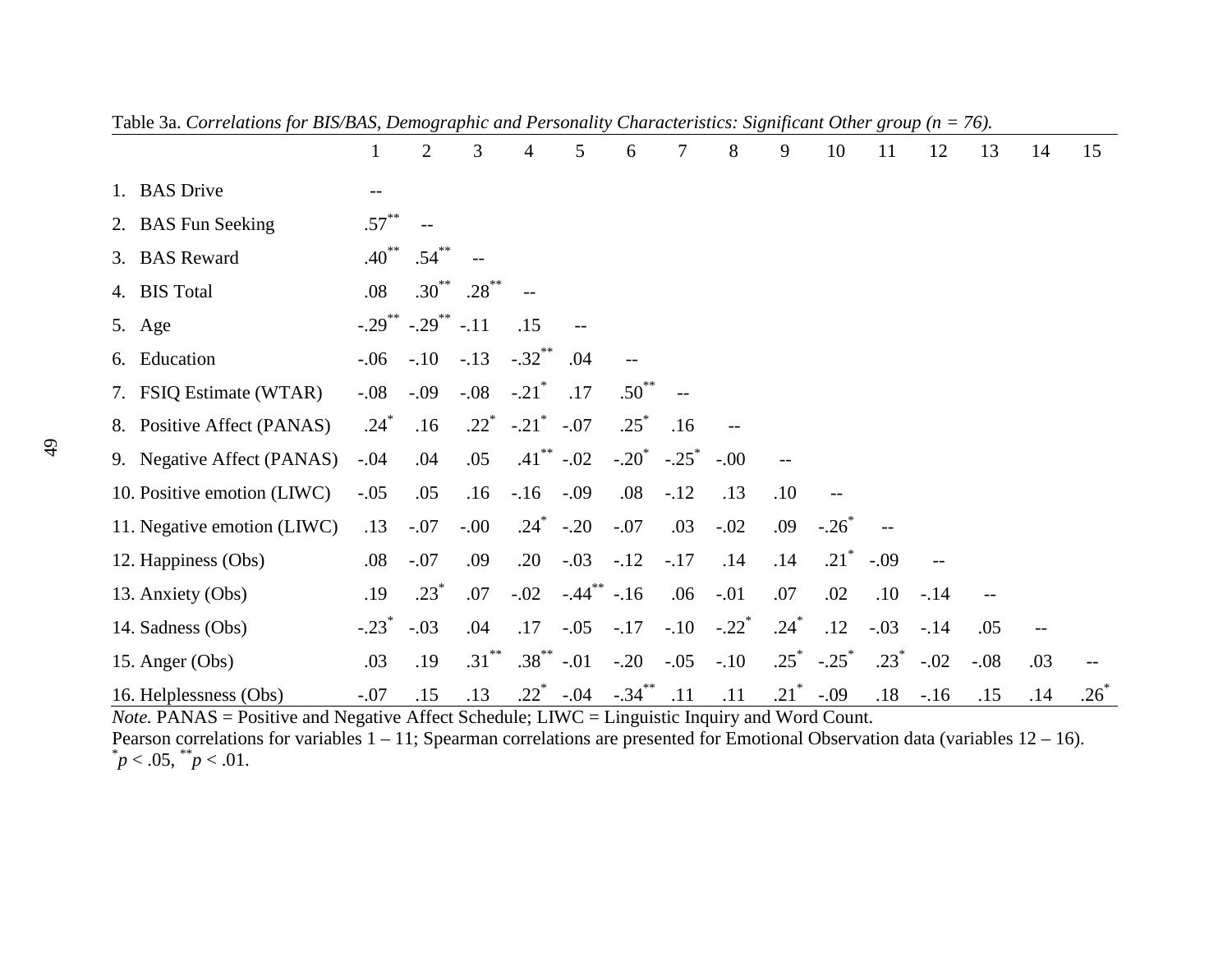|                                                  | $\mathbf{1}$        | $\overline{2}$                 | 3                                       | 4   | 5                     | 6                                                         | 7      | 8                 | 9                           | 10          | 11                | 12                   | 13                        | 14          | 15  | 16                                         | -17 |
|--------------------------------------------------|---------------------|--------------------------------|-----------------------------------------|-----|-----------------------|-----------------------------------------------------------|--------|-------------------|-----------------------------|-------------|-------------------|----------------------|---------------------------|-------------|-----|--------------------------------------------|-----|
| 1. BAS Drive                                     | $- -$               |                                |                                         |     |                       |                                                           |        |                   |                             |             |                   |                      |                           |             |     |                                            |     |
| 2. BAS Fun Seeking                               | $.58***$            |                                |                                         |     |                       |                                                           |        |                   |                             |             |                   |                      |                           |             |     |                                            |     |
| 3. BAS Reward                                    | $.44***$            | $.40^{**}$                     |                                         |     |                       |                                                           |        |                   |                             |             |                   |                      |                           |             |     |                                            |     |
| 4. BIS Total                                     | $.23*$              |                                | $.30^{**}$ $.42^{**}$                   |     |                       |                                                           |        |                   |                             |             |                   |                      |                           |             |     |                                            |     |
| 5. Age                                           |                     | $-.04-.06-.19$                 |                                         | .12 |                       |                                                           |        |                   |                             |             |                   |                      |                           |             |     |                                            |     |
| 6. Education                                     |                     | $-.24$ $-.27$ $-.30$ $-.03$    |                                         |     | $.21^*$               |                                                           |        |                   |                             |             |                   |                      |                           |             |     |                                            |     |
| 7. FSIQ Estimate (WTAR)                          |                     | $-.25^*$ $-.17$ $-.19^*$ $.10$ |                                         |     | .12                   | $.50^{**}$                                                |        |                   |                             |             |                   |                      |                           |             |     |                                            |     |
| 8. Positive Affect (PANAS)                       | $.19^{\degree}$     | .08                            | $.27^{**}$ .18 -.16 -.03                |     |                       |                                                           | .03    |                   |                             |             |                   |                      |                           |             |     |                                            |     |
| 9. Negative Affect (PANAS)                       | $.24$ <sup>*</sup>  | $.37$ $*$ $.08$                |                                         |     | $.29^{**}$ .01 $-.17$ |                                                           | $-.11$ | .09               |                             |             |                   |                      |                           |             |     |                                            |     |
| 10. Positive emotion (LIWC)                      |                     | $.02 - .01$                    | .12                                     | .14 | $.07 - .02$           |                                                           | .12    |                   | $.13 - .09$                 |             |                   |                      |                           |             |     |                                            |     |
| 11. Negative emotion (LIWC) .24 <sup>*</sup> .02 |                     |                                | $.32^{**}$ $.26^{**}$ - 17 - 21 - 14    |     |                       |                                                           |        |                   | $.36^{**}$ .22 <sup>*</sup> | .08         |                   |                      |                           |             |     |                                            |     |
| 12. Happiness (Obs)                              | $-.02$              | .01                            |                                         |     |                       | $.07$ $-.02$ $-.11$ $.05$                                 |        | $.11 - .17 - .07$ |                             | $-.05$      | $-.07$            |                      |                           |             |     |                                            |     |
| 13. Anxiety (Obs)                                | .16                 | $.26^{\degree}$                |                                         |     |                       | $.31^{**}$ $.00$ $-.54^{**}$ $-.21^{*}$ $-.31^{**}$ $.03$ |        |                   |                             | $.14 - .05$ | .12               | $.21^*$              | $ -$                      |             |     |                                            |     |
| 14. Sadness (Obs)                                | .02                 | .18                            | .07                                     |     |                       | $.05$ $-.10$ $-.05$ $-.04$ $-.00$                         |        |                   | .13                         | .01         | .07               | .18                  | $-.08$                    |             |     |                                            |     |
| 15. Anger (Obs)                                  | .05                 | .04                            | .12                                     |     |                       | $.06$ $-.03$ $-.12$ $-.01$                                |        |                   | $.01 - .09 - .09$           |             | .15               | $-.05-.14$           |                           | .02         |     |                                            |     |
| 16. Helplessness (Obs)                           | .04                 | .01                            | .14                                     | .11 |                       | $.05 - .08 - .13$                                         |        | .11               |                             |             | $.17 - .14 - .02$ |                      | $.26^{\degree}$ -.01 -.11 |             | .13 |                                            |     |
| 17. TBI Severity                                 | $.35$ <sup>**</sup> | .25                            |                                         |     |                       | $.26^{**}$ $.02$ $-.24^{*}$ $-.20^{*}$ $-.28^{**}$ $.06$  |        |                   |                             | $.08-.02$   |                   | $.05$ $-.14$ $.21^*$ |                           | $.18 - .05$ |     | $.26^\circ$                                |     |
| 18. Time Since Injury                            | .12                 | .07                            | $-.03$ $-.01$ $.22$ $-.10$ $-.15$ $.13$ |     |                       |                                                           |        |                   | $.13 \quad .09$             |             | .02               |                      |                           |             |     | $.25^*$ $-.13$ $-.07$ $-.08$ $-.14$ $-.01$ |     |

Table 3b. *Correlations for BIS/BAS, Demographic, Personality, and Injury-related Characteristics: TBI group (n = 81).* 

*Note.* WTAR = Wechsler Test of Adult Reading; PANAS = Positive and Negative Affect Schedule; LIWC = Linguistic Inquiry and Word Count; Obs = Emotional Observation Rating. Spearman correlations presented for Emotional Observation data. \* *p* < .05, \*\**p* < .01.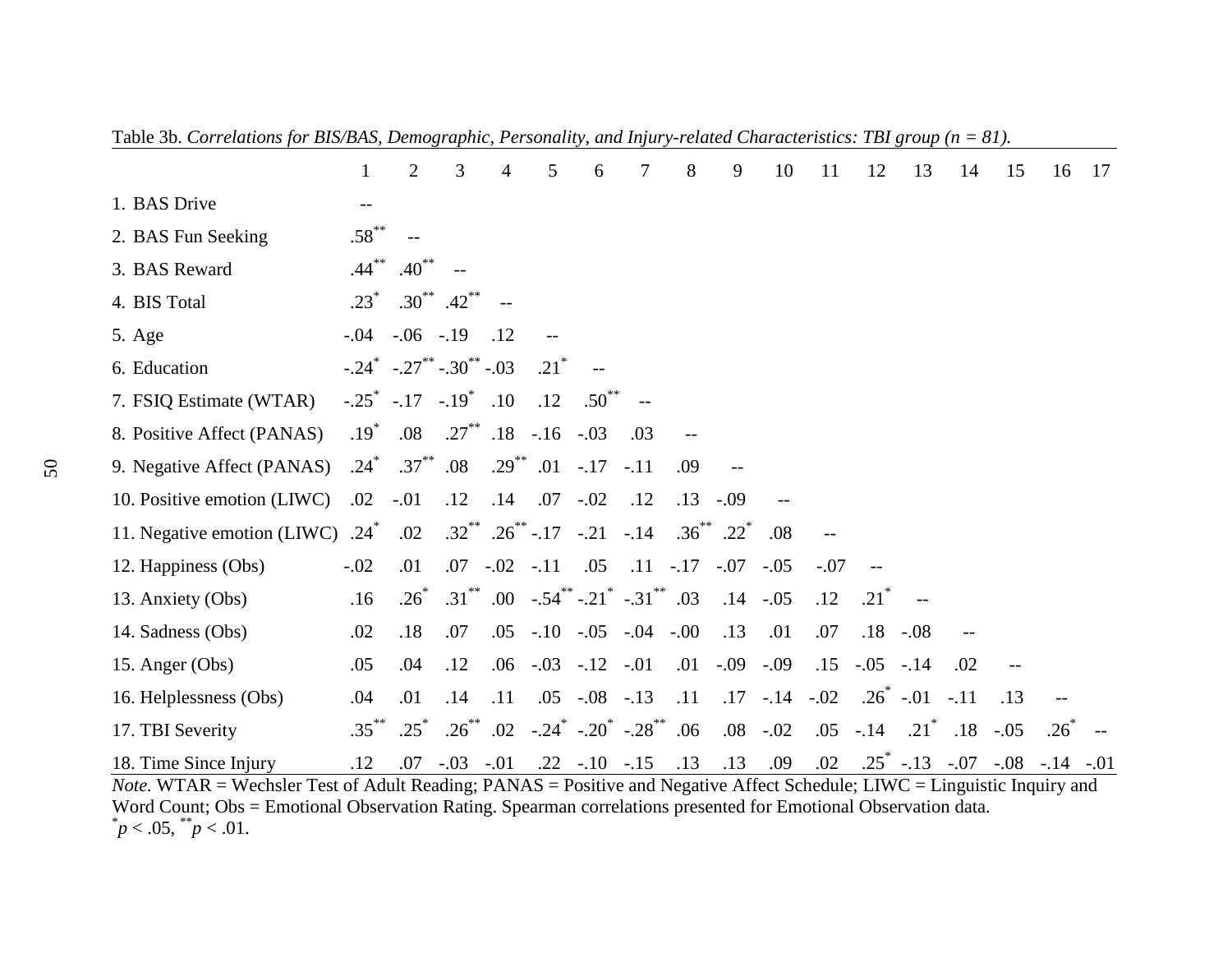Table 4. *Descriptive Statistics and Group Comparisons of Emotional Observation Ratings for TBI (n = 66) and Significant Other (n = 62) Groups.* 

|              |      | <b>TBI</b>       |           |            | Significant Other |           |        |                       |      |
|--------------|------|------------------|-----------|------------|-------------------|-----------|--------|-----------------------|------|
| Variable     | ICC  | $\boldsymbol{M}$ | <b>SD</b> | <b>ICC</b> | $\boldsymbol{M}$  | <b>SD</b> | U      | Z.                    | a    |
| Happiness    | 0.93 | 1.1              | (1.1)     | 0.81       | 0.5               | (0.7)     | 1403.0 | $-3.33$ <sup>**</sup> | 0.62 |
| Anxiety      | 0.91 | 0.8              | (0.8)     | 0.80       | 1.2               | (0.8)     | 1565.5 | $-2.47$ <sup>*</sup>  | 0.45 |
| Sadness      | 0.90 | 0.5              | (0.8)     | 0.91       | 0.6               | (0.9)     | 1801.5 | $-1.38$               | 0.25 |
| Anger        | 0.68 | 0.7              | (0.5)     | 0.64       | 0.8               | (0.7)     | 1901.5 | $-0.79$               | 0.14 |
| Helplessness | 0.76 | 0.5              | (0.7)     | 0.69       | 0.7               | (0.9)     | 1696.5 | $-1.88^{\dagger}$     | 0.34 |

*Note. U* = Mann Whitney U; *d* = Cohen's d; *ICC* = Intraclass Correlation Coefficient.

 $\frac{p}{p}$  < .10,  $\frac{p}{p}$  < .05,  $\frac{p}{p}$  < .01.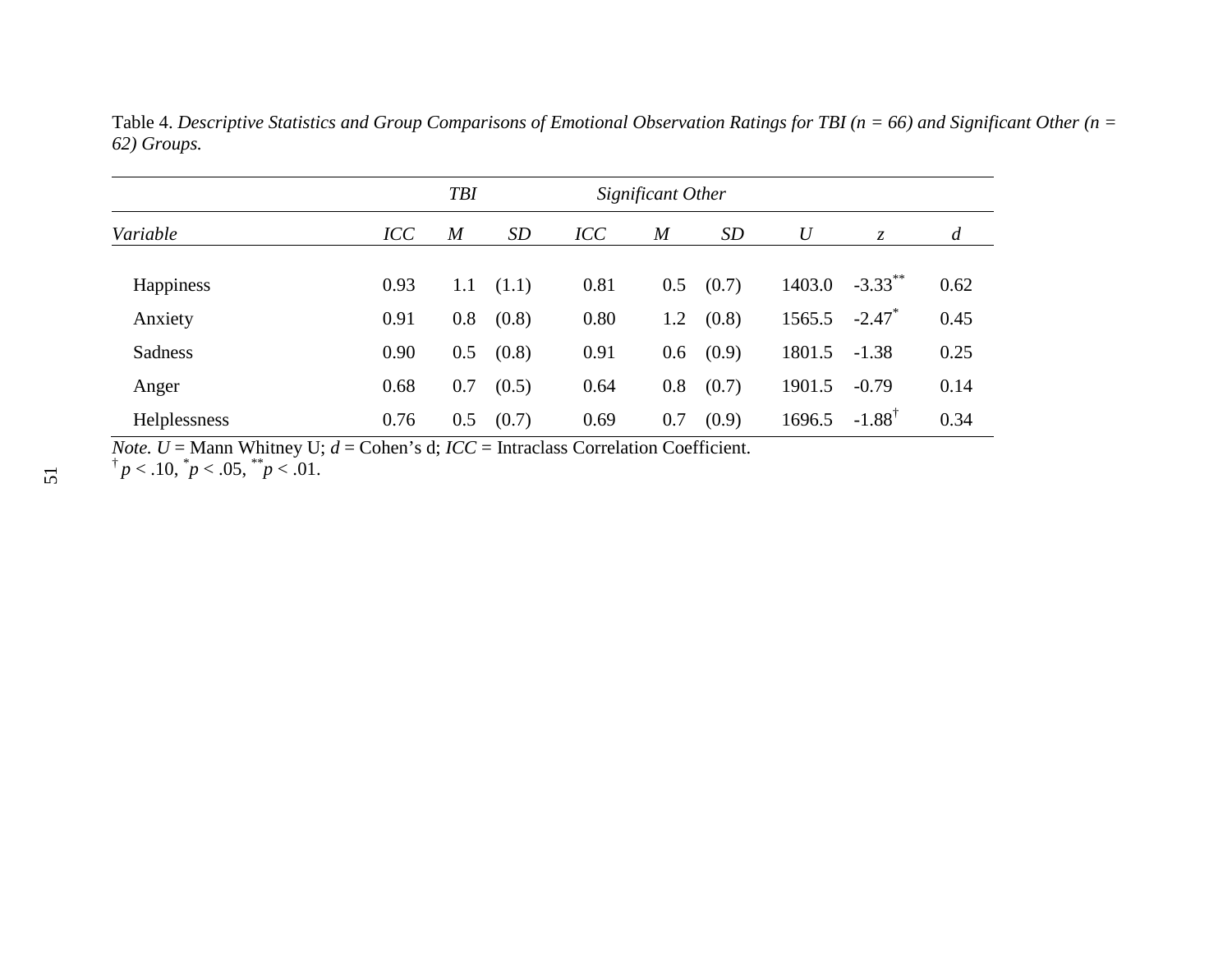|                                |                  | TBI        |                  | <b>SO</b>  |                  | Total       |               |
|--------------------------------|------------------|------------|------------------|------------|------------------|-------------|---------------|
|                                |                  | $(n = 81)$ |                  | $(n = 74)$ |                  | $(N = 155)$ |               |
| Variable                       | $\boldsymbol{M}$ | (SD)       | $\boldsymbol{M}$ | (SD)       | $\boldsymbol{M}$ | (SD)        | Range         |
|                                |                  |            |                  |            |                  |             |               |
| Cortisol                       |                  |            |                  |            |                  |             |               |
| <b>Baseline</b>                | 0.29             | (0.16)     | 0.23             | (0.15)     | 0.25             | (0.16)      | $0.01 - 0.81$ |
| <b>High Stress</b>             | 0.26             | (0.13)     | 0.20             | (0.12)     | 0.23             | (0.13)      | $0.01 - 0.70$ |
| Recovery                       | 0.23             | (0.11)     | 0.20             | (0.11)     | 0.22             | (0.11)      | $0.01 - 0.64$ |
| % Change 1                     | 2.2              | (35.3)     | 0.3              | (35.0)     | 1.3              | (35.0)      | $-90 - 74$    |
| % Change 2                     | 7.2              | (26.5)     | 5.3              | (33.8)     | 6.3              | (30.2)      | $-90 - 90$    |
| % Change 3                     | 8.8              | (36.1)     | 1.0              | (50.0)     | 5.0              | (43.4)      | $-135 - 75$   |
| <b>Heart Rate</b>              |                  |            |                  |            |                  |             |               |
| <b>Baseline</b>                | 71.8             | (11.1)     | 74.8             | (12.1)     | 73.3             | (11.6)      | $42 - 108$    |
| <b>High Stress</b>             | 70.0             | (10.4)     | 74.1             | (12.5)     | 71.9             | (11.5)      | $41 - 111$    |
| Recovery                       | 67.6             | (10.3)     | 71.6             | (12.0)     | 69.5             | (11.3)      | $41 - 101$    |
| % Change 1                     | 2.0              | (7.1)      | 0.7              | (6.1)      | 1.4              | (6.6)       | $-21 - 17$    |
| % Change 2                     | 3.1              | (6.5)      | 3.0              | (7.2)      | 3.1              | (6.9)       | $-15 - 26$    |
| % Change 3                     | 5.4              | (5.5)      | 4.0              | (5.6)      | 4.7              | (5.6)       | $-7 - 22$     |
| <b>Systolic Blood Pressure</b> |                  |            |                  |            |                  |             |               |
| <b>Baseline</b>                | 124.8            | (17.9)     | 128.4            | (21.9)     | 126.5            | (20.0)      | $88 - 182$    |
| <b>High Stress</b>             | 128.9            | (20.8)     | 136.1            | (23.3)     | 132.3            | (22.3)      | $85 - 195$    |
| Recovery                       | 124.0            | (17.5)     | 125.7            | (20.9)     | 124.8            | (19.1)      | $88 - 185$    |
| % Change 1                     | $-3.7$           | (7.9)      | $-6.8$           | (9.5)      | $-5.2$           | (8.8)       | $-32 - 21$    |
| % Change 2                     | 3.2              | (7.7)      | 7.1              | (8.4)      | 5.1              | (8.3)       | $-26 - 31$    |
| % Change 3                     | 0.1              | (7.0)      | 1.4              | (8.2)      | 0.7              | (7.6)       | $-17 - 17$    |
| Diastolic Blood Pressure       |                  |            |                  |            |                  |             |               |
| <b>Baseline</b>                | 82.0             | (13.0)     | 82.2             | (14.9)     | 82.1             | (13.9)      | $54 - 120$    |
| <b>High Stress</b>             | 84.1             | (12.8)     | 84.9             | (15.0)     | 84.5             | (13.9)      | $54 - 130$    |
| Recovery                       | 82.3             | (12.4)     | 80.5             | (14.1)     | 81.5             | (13.2)      | $51 - 122$    |
| % Change 1                     | $-3.0$           | (8.1)      | $-2.9$           | (6.8)      | $-3.0$           | (7.5)       | $-31 - 17$    |
| % Change 2                     | 1.6              | (8.8)      | 4.8              | (8.3)      | 3.1              | (8.7)       | $-21 - 21$    |
| % Change 3                     | $-0.9$           | (9.3)      | 2.3              | (7.6)      | 0.7              | (8.7)       | $-24 - 25$    |

Table 5. *Descriptive Statistics for Traumatic Brain Injury (TBI) and Significant Other (SO) Groups: Cortisol, Heart Rate and Blood Pressure.* 

*Note.* Change  $1 = ($ Baseline – High Stress); Change  $2 = (High Stress - Recovery)$ ; Change  $3 =$ (Baseline – Recovery).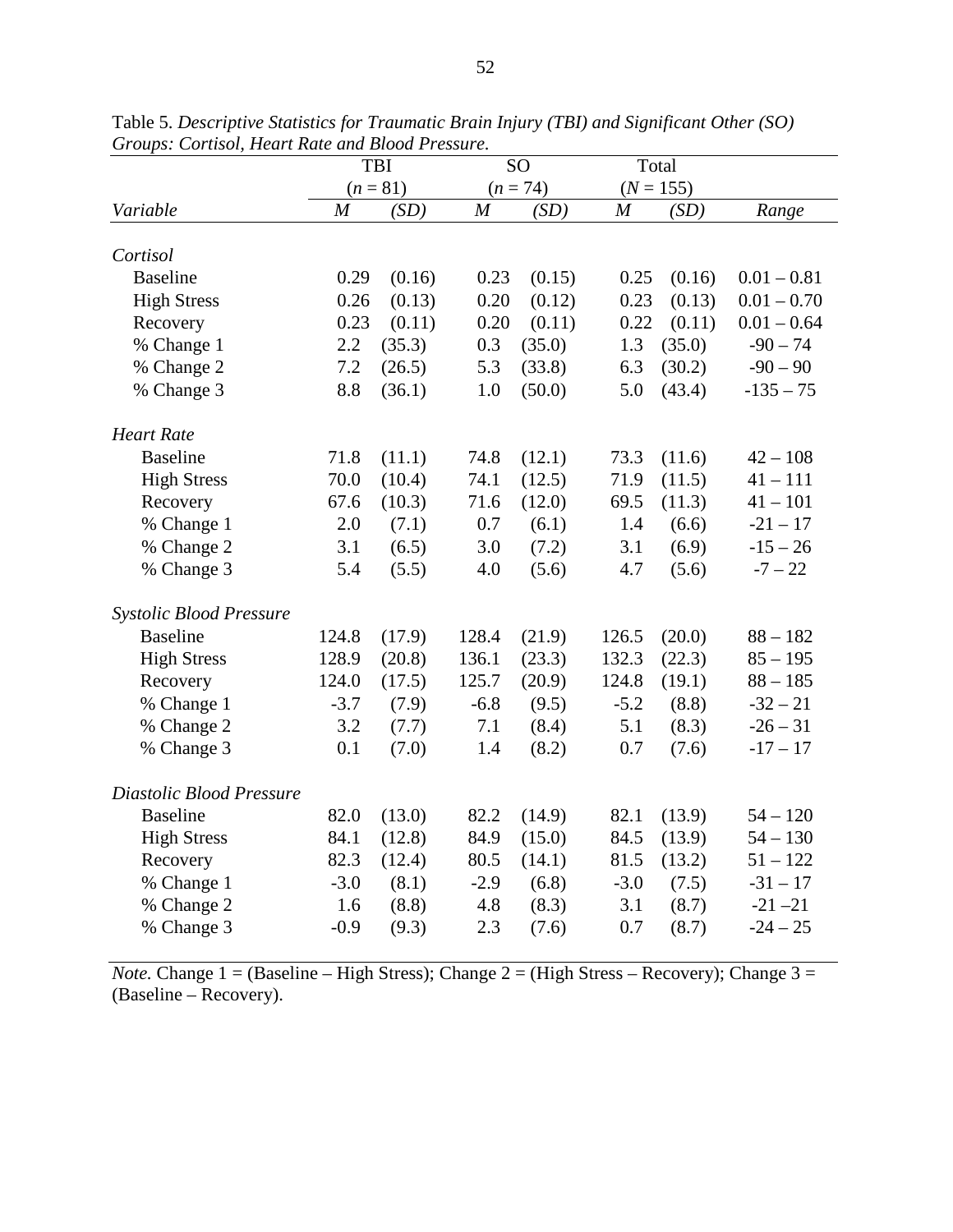|                           | Zero-order           |                     |                     |                     |                          |                          | Partial (controlling for baseline) |                     |
|---------------------------|----------------------|---------------------|---------------------|---------------------|--------------------------|--------------------------|------------------------------------|---------------------|
| Variable                  | <b>BAS</b>           | <b>BAS</b>          | <b>BAS</b>          | <b>BIS</b>          | <b>BAS</b>               | <b>BAS</b>               | <b>BAS</b>                         | <b>BIS</b>          |
|                           | Drive                | Fun                 | Reward              |                     | Drive                    | Fun                      | Reward                             |                     |
| Cortisol - Baseline       | $-.17$               | $-.19$              | $-.12$              | $-.25$ <sup>*</sup> | $-$                      | $\overline{\phantom{a}}$ |                                    |                     |
| Cortisol – High Stress    | $-.26^*$             | $-.17$              | $-.15$              | $-.30***$           | $-.23$ *                 | $-.04$                   | $-.08$                             | $-16$               |
| Cortisol – Recovery       | $-.31***$            | $-.11$              | $-.17$              | $-.34***$           | $-.28$ <sup>**</sup>     | .04                      | $-12$                              | $-.23$ <sup>*</sup> |
| Cortisol – % Change 1     | $.23*$               | $-.03$              | $-.12$              | .12                 | $.31***$                 | .05                      | $-.08$                             | $.23*$              |
| Cortisol – % Change $2$   | .07                  | $-.06$              | .04                 | $-.03$              | .08                      | $-.06$                   | .04                                | $-.03$              |
| Cortisol – % Change $3$   | $.25^*$              | $-.09$              | $-.11$              | .02                 | $.34***$                 | $-.02$                   | $-.07$                             | .13                 |
| Systolic - Baseline       | $-.15$               | $-.22$ <sup>*</sup> | $-.10$              | $-.05$              |                          | $\overline{\phantom{a}}$ |                                    |                     |
| Systolic - High Stress    | $-.20^*$             | $-.27*$             | $-.06$              | .01                 | $-14$                    | $-16$                    | .05                                | .09                 |
| Systolic – Recovery       | $-.03$               | $-16$               | .02                 | .05                 | $.21$ <sup>*</sup>       | .06                      | .21                                | .19                 |
| Systolic $-$ % Change 1   | .15                  | .19                 | .12                 | .00                 | .18                      | $.24*$                   | .14                                | .01                 |
| Systolic $-$ % Change 2   | $-.32$ <sup>**</sup> | $-.20^*$            | $-.14$              | $-.08$              | $-.32**$                 | $-.20^{\degree}$         | $-.13$                             | $-.08$              |
| Systolic $-$ % Change 3   | $-.18$               | $-.04$              | $-.04$              | $-.07$              | $-.15$                   | .01                      | $-.02$                             | $-.06$              |
| Diastolic - Baseline      | $-12$                | $-.23*$             | $-.05$              | .03                 |                          | $\overline{\phantom{m}}$ |                                    |                     |
| Diastolic - High Stress   | $-.18$               | $-.26^*$            | $-.10$              | .01                 | $-19$                    | $-13$                    | $-13$                              | $-.05$              |
| Diastolic – Recovery      | $-.06$               | $-.12$              | $-.05$              | .07                 | .10                      | .20                      | $-.01$                             | .09                 |
| Diastolic – % Change $1$  | .11                  | .08                 | $-.00$              | .01                 | $.48***$                 | .13                      | .01                                | $-.00$              |
| Diastolic – % Change 2    | $-.23$ <sup>*</sup>  | $-.27***$           | $-.12$              | $-.13$              | $-.23$ <sup>*</sup>      | $-.27$                   | $-.12$                             | $-.13$              |
| Diastolic – % Change $3$  | $-.15$               | $-.26$              | $-.14$              | $-.13$              | $-.13$                   | $-.21$ <sup>*</sup>      | $-.13$                             | $-14$               |
| Heart Rate – Baseline     | $-.28$ <sup>**</sup> | $-.22$ <sup>*</sup> | $-.25$ <sup>*</sup> | $-.13$              | $\overline{\phantom{a}}$ | $\overline{\phantom{a}}$ |                                    |                     |
| Heart Rate - High Stress  | $-.25$ <sup>*</sup>  | $-.21$ <sup>*</sup> | $-.22$ <sup>*</sup> | $-.09$              | .04                      | $-.01$                   | .06                                | .10                 |
| Heart Rate – Recovery     | $-.25$               | $-.23$ <sup>*</sup> | $-.21$ <sup>*</sup> | $-.10$              | .03                      | $-.05$                   | .08                                | .07                 |
| Heart Rate – % Change 1   | $-.06$               | .02                 | $-.03$              | $-.03$              | $-.03$                   | .04                      | .01                                | $-.02$              |
| Heart Rate $-$ % Change 2 | .02                  | .03                 | $-0.00$             | $-.02$              | .03                      | .03                      | .00                                | $-.02$              |
| Heart Rate $-$ % Change 3 | $-.02$               | .06                 | $-.02$              | $-.06$              | .01                      | .08                      | $-.00$                             | $-.05$              |

Table 6a. *Significant Other Group – BIS/BAS Correlations with Cortisol, Heart Rate, and Blood Pressure Stress Reactivity: Zeroorder and Partial Correlations (Controlling for Respective Baseline Physiologic Index).*

*Note.* Change 1 = (Baseline – High Stress); Change 2 = (High Stress – Recovery); Change 3 = (Baseline – Recovery).  $p < .05$ ,  $p < .01$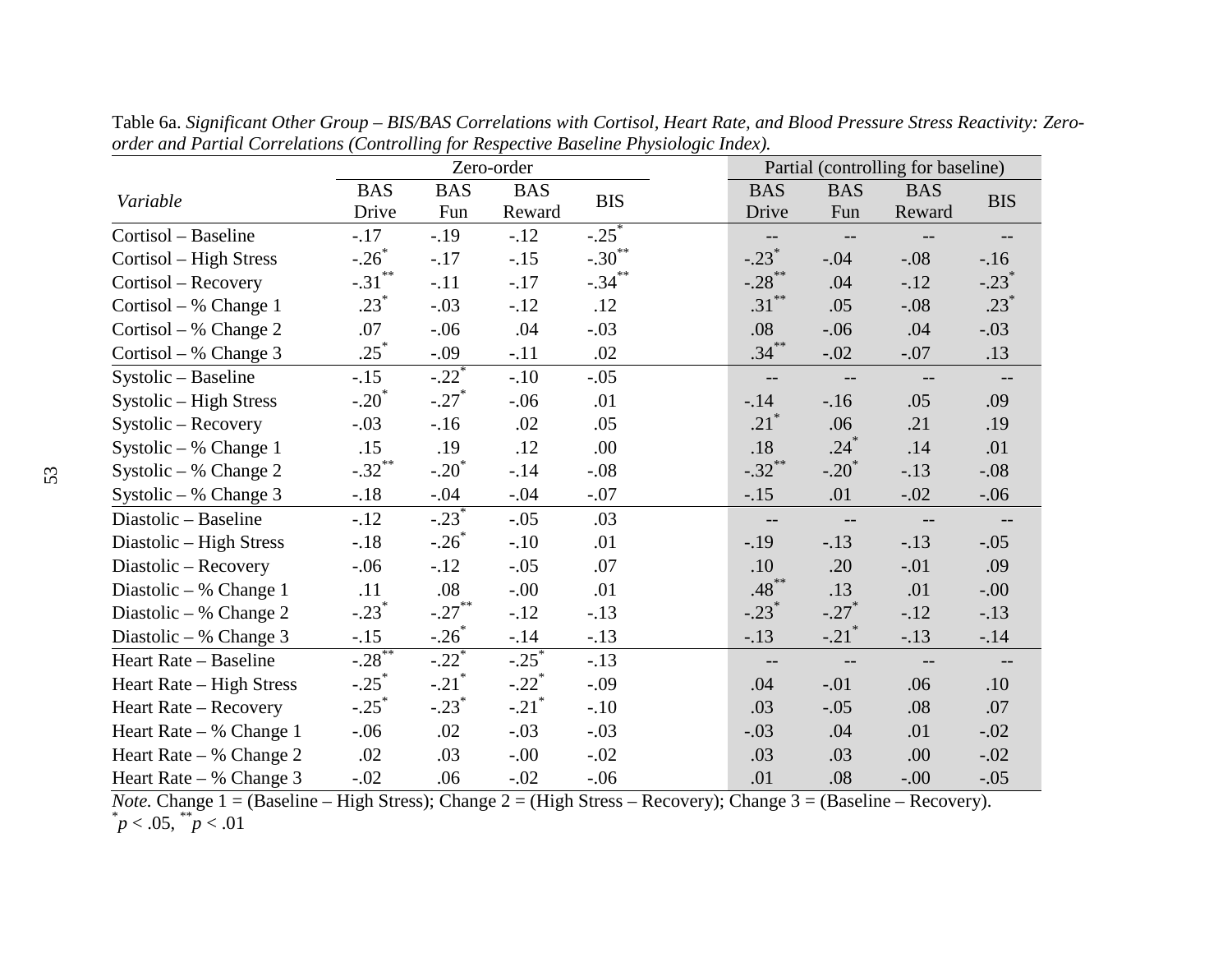|                           |            |                     | . <u>.</u><br>Zero-order |                     |                          | Partial (controlling for baseline)<br><b>BAS</b><br><b>BAS</b><br><b>BIS</b><br>Fun<br>Reward<br>$\overline{\phantom{a}}$<br>$-.25$<br>$-19$<br>.16<br>$-16$<br>.12<br>$-16$ |                          |          |  |  |  |
|---------------------------|------------|---------------------|--------------------------|---------------------|--------------------------|------------------------------------------------------------------------------------------------------------------------------------------------------------------------------|--------------------------|----------|--|--|--|
| Variable                  | <b>BAS</b> | <b>BAS</b>          | <b>BAS</b>               | <b>BIS</b>          | <b>BAS</b>               |                                                                                                                                                                              |                          |          |  |  |  |
|                           | Drive      | Fun                 | Reward                   |                     | Drive                    |                                                                                                                                                                              |                          |          |  |  |  |
| Cortisol – Baseline       | $-.02$     | $-.07$              | $-.08$                   | $-.18$              | $--$                     |                                                                                                                                                                              |                          |          |  |  |  |
| Cortisol – High Stress    | $-.25^*$   | $-.22$ <sup>*</sup> | $-.19$                   | $-.02$              | $-.33**$                 |                                                                                                                                                                              |                          |          |  |  |  |
| Cortisol – Recovery       | $-14$      | $-.16$              | $-16$                    | $-.04$              | $-.17$                   |                                                                                                                                                                              |                          |          |  |  |  |
| Cortisol – % Change $1$   | $.35***$   | $.25^*$             | $.23*$                   | $-.12$              | $.39***$                 | $.30^{**}$                                                                                                                                                                   | $.29***$                 | $-.06$   |  |  |  |
| Cortisol – % Change 2     | $-14$      | $-.10$              | $-.15$                   | $-.05$              | $-14$                    | $-0.09$                                                                                                                                                                      | $-.15$                   | $-.04$   |  |  |  |
| Cortisol – % Change $3$   | .18        | .17                 | $.22*$                   | $-.22$ <sup>*</sup> | $.20^{\degree}$          | $.22^{*}$                                                                                                                                                                    | $.28***$                 | $-16$    |  |  |  |
| Systolic - Baseline       | $-.19$     | $-.19*$             | $-.23$ <sup>*</sup>      | .11                 |                          | $\overline{\phantom{m}}$                                                                                                                                                     |                          | $-$      |  |  |  |
| Systolic - High Stress    | $-.13$     | $-.06$              | $-.24$ <sup>*</sup>      | .08                 | .07                      | $.23*$                                                                                                                                                                       | $-.07$                   | $-.03$   |  |  |  |
| Systolic - Recovery       | $-.09$     | $-.11$              | $-.18$                   | .15                 | .16                      | .12                                                                                                                                                                          | .06                      | .11      |  |  |  |
| Systolic $-$ % Change 1   | .01        | $-.20^{\degree}$    | .06                      | .05                 | .01                      | $-.20^{\degree}$                                                                                                                                                             | .07                      | .05      |  |  |  |
| Systolic $-$ % Change 2   | $-12$      | .09                 | $-.20^*$                 | $-.14$              | $-.08$                   | .15                                                                                                                                                                          | $-.15$                   | $-.18$   |  |  |  |
| Systolic $-$ % Change 3   | $-.11$     | $-.10$              | $-.12$                   | $-.08$              | $-.06$                   | $-.04$                                                                                                                                                                       | $-.05$                   | $-.12$   |  |  |  |
| Diastolic - Baseline      | .03        | .02                 | $-.05$                   | .14                 |                          |                                                                                                                                                                              |                          |          |  |  |  |
| Diastolic - High Stress   | $-.06$     | $-.04$              | $-.02$                   | .13                 | $-.19*$                  | $-14$                                                                                                                                                                        | .04                      | .01      |  |  |  |
| Diastolic – Recovery      | .10        | $-.04$              | $-.10$                   | .16                 | .13                      | $-.10$                                                                                                                                                                       | $.26*$                   | .09      |  |  |  |
| Diastolic – % Change $1$  | $.20^*$    | .13                 | $-.06$                   | $.07$               | $.20^*$                  | .13                                                                                                                                                                          | $-.04$                   | .03      |  |  |  |
| Diastolic – % Change 2    | $-.25$     | $-.01$              | $-.20^*$                 | $-.05$              | $-.25$                   | $-.01$                                                                                                                                                                       | $-.20^*$                 | $-.07$   |  |  |  |
| Diastolic – % Change $3$  | $-.09$     | .10                 | $-.23$ <sup>*</sup>      | $-.02$              | $-.11$                   | .10                                                                                                                                                                          | $-.23$ <sup>*</sup>      | $-.07$   |  |  |  |
| Heart Rate - Baseline     | .02        | $-.14$              | $-.03$                   | $-.04$              | $\overline{\phantom{a}}$ | $\overline{\phantom{a}}$                                                                                                                                                     | $\overline{\phantom{a}}$ |          |  |  |  |
| Heart Rate – High Stress  | $-.05$     | $-14$               | $-.06$                   | $-.04$              | $-14$                    | $-.03$                                                                                                                                                                       | $-.08$                   | $-.01$   |  |  |  |
| Heart Rate – Recovery     | $-.01$     | $-.21$ <sup>*</sup> | $-.15$                   | $-.11$              | $-.05$                   | $-19$                                                                                                                                                                        | $-.33$ <sup>**</sup>     | $-.18$   |  |  |  |
| Heart Rate $-$ % Change 1 | $.21*$     | .03                 | .07                      | .02                 | $.22*$                   | .07                                                                                                                                                                          | .09                      | .03      |  |  |  |
| Heart Rate $-$ % Change 2 | $-.11$     | .11                 | .17                      | $.20*$              | $-.11$                   | .11                                                                                                                                                                          | .17                      | $.20^*$  |  |  |  |
| Heart Rate $-$ % Change 3 | .11        | .17                 | $.27*$                   | $.32***$            | .11                      | $.22^{*}$                                                                                                                                                                    | $.30^{*}$                | $.34***$ |  |  |  |

Table 6b. *Traumatic Brain Injury Group – BIS/BAS Correlations with Cortisol, Heart Rate, and Blood Pressure Stress Reactivity: Zero-order and Partial Correlations (Controlling for Respective Baseline Physiologic Index).*

*Note.* Change 1 = (Baseline – High Stress); Change 2 = (High Stress – Recovery); Change 3 = (Baseline – Recovery).  $p < .05$ ,  $p < .01$ .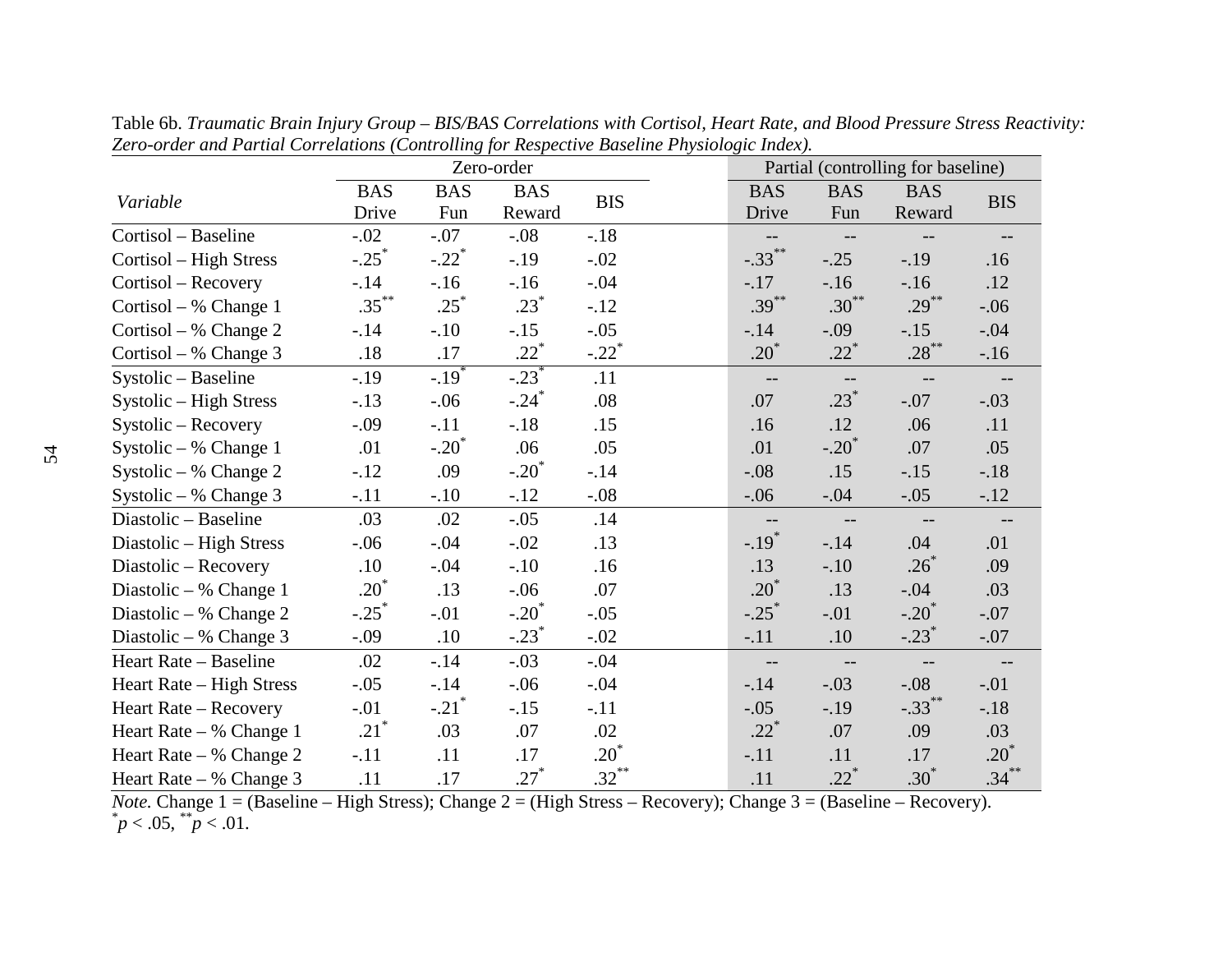| Variables                        | $R^2$ | Beta   | $sr^2$     | $\boldsymbol{F}$ | df   |                  | $R^2$  | Sig F  |
|----------------------------------|-------|--------|------------|------------------|------|------------------|--------|--------|
|                                  |       |        |            |                  |      | $\boldsymbol{p}$ | Change | Change |
| <b>Model 2 (Cortisol)</b>        | .35   |        | $***$      | 5.09             | 7,66 | < .001           | .13    | .016   |
| <b>Baseline Cortisol</b>         |       | .39    | .14        |                  |      |                  |        |        |
| Age                              |       | $-16$  | .02        |                  |      |                  |        |        |
| <b>TBI</b> Severity              |       | $-.06$ | .00        |                  |      |                  |        |        |
| <b>BAS</b> Drive                 |       | .27    | $.04*$     |                  |      |                  |        |        |
| <b>BAS</b> Fun Seeking           |       | .08    | .00        |                  |      |                  |        |        |
| <b>BAS Reward Responsiveness</b> |       | .12    | .01        |                  |      |                  |        |        |
| <b>BIS</b>                       |       | $-.09$ | .01        |                  |      |                  |        |        |
| <b>Model 2 (Systolic)</b>        | .13   |        |            | 1.56             | 7,71 | .161             | .08    | .165   |
| <b>Baseline Systolic</b>         |       | .06    | .00        |                  |      |                  |        |        |
| Age                              |       | $-.22$ | .02        |                  |      |                  |        |        |
| <b>TBI</b> Severity              |       | .08    | .00        |                  |      |                  |        |        |
| <b>BAS</b> Drive                 |       | .16    | .01        |                  |      |                  |        |        |
| <b>BAS</b> Fun Seeking           |       | $-.34$ | .02        |                  |      |                  |        |        |
| <b>BAS Reward Responsiveness</b> |       | .04    | $.09***$   |                  |      |                  |        |        |
| <b>BIS</b>                       |       | .11    | .01        |                  |      |                  |        |        |
| <b>Model 2 (Diastolic)</b>       | .28   |        |            | 3.78             | 7,69 | .002             | .14    | .015   |
| <b>Baseline Diastolic</b>        |       | .23    | $.05^{*}$  |                  |      |                  |        |        |
| Age                              |       | $-.34$ | $.10^{**}$ |                  |      |                  |        |        |
| <b>TBI</b> Severity              |       | $-.05$ | .00        |                  |      |                  |        |        |
| <b>BAS</b> Drive                 |       | .27    | $.04*$     |                  |      |                  |        |        |
| <b>BAS</b> Fun Seeking           |       | .18    | .02        |                  |      |                  |        |        |
| <b>BAS Reward Responsiveness</b> |       | $-.31$ | $.06*$     |                  |      |                  |        |        |
| <b>BIS</b>                       |       | .20    | .03        |                  |      |                  |        |        |
| <b>Model 2 (Heart Rate)</b>      | .25   |        |            | 3.46             | 7,72 | .003             | .05    | .340   |
| <b>Baseline Heart Rate</b>       |       | .30    | $.08^{**}$ |                  |      |                  |        |        |
| Age                              |       | $-.22$ | .04        |                  |      |                  |        |        |
| <b>TBI</b> Severity              |       | .25    | $.05*$     |                  |      |                  |        |        |
| <b>BAS</b> Drive                 |       | .23    | .03        |                  |      |                  |        |        |
| <b>BAS</b> Fun Seeking           |       | $-.10$ | .01        |                  |      |                  |        |        |
| <b>BAS Reward Responsiveness</b> |       | $-.15$ | .01        |                  |      |                  |        |        |
| <b>BIS</b>                       |       | .17    | .02        |                  |      |                  |        |        |

Table 7. Regression to physiological stress reactivity outcomes: Step 2 includes BIS/BAS scales.

\*\*\* $p < .001.$  \*\* $p < .01,$  \* $p < .05.$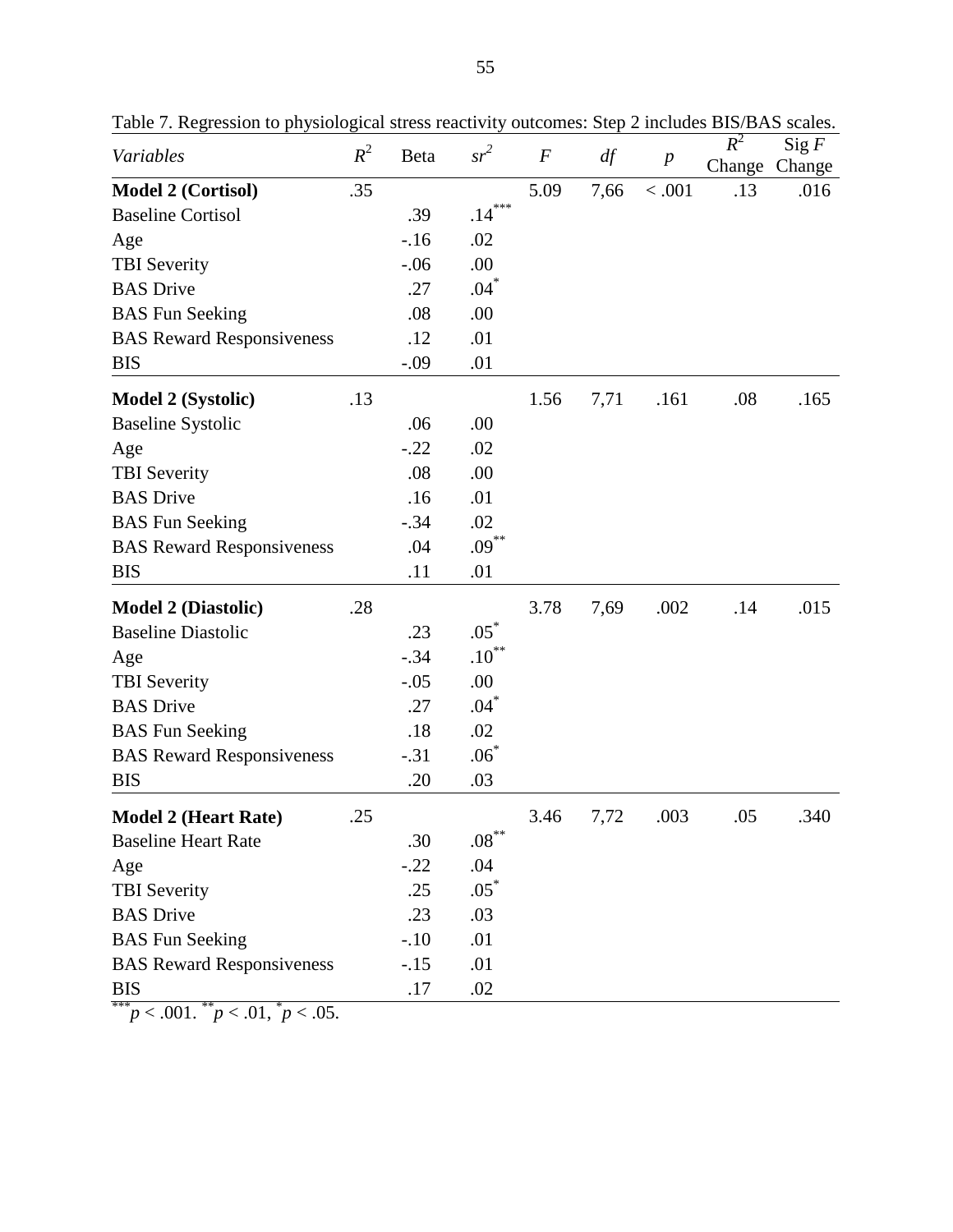## APPENDIX B



**IRB Administration Office** 87 East Canfield, Second Floor Detroit, Michigan 48201 Phone: (313) 577-1628 FAX: (313) 993-7122 http://irb.wayne.edu

# **CONCURRENCE OF EXEMPTION**

| To:   | Christina Wong<br>Psychology<br>5057 Woodward, 7th Floor Suite |                                                                                              |
|-------|----------------------------------------------------------------|----------------------------------------------------------------------------------------------|
|       | <b>From:</b> Dr Scott Millis                                   | Chairperson, Behavioral Institutional Review Board (B3)                                      |
| Date: | May 16, 2013                                                   |                                                                                              |
| RE:   | IRB $#$ :                                                      | 025413B3X                                                                                    |
|       | Protocol Title:                                                | Neurobiological Correlates of Personality and Emotional Expression in Traumatic Brain Injury |
|       | Sponsor:                                                       |                                                                                              |
|       | Protocol #:                                                    | 1302011734                                                                                   |
|       |                                                                |                                                                                              |

The above-referenced protocol has been reviewed and found to qualify for Exemption according to paragraph #4 of the Department of Health and Human Services Code of Federal Regulations [45 CFR 46 101(b)].

- Revised Protocol Summary Form (received in the IRB Office 5/16/2013)
- Protocol (received in the IRB Office 4/15/2013)

This proposal has not been evaluated for scientific merit, except to weigh the risk to the human subjects in relation to the potential benefits.

- <sup>o</sup> Exempt protocols do not require annual review by the IRB.
- All changes or amendments to the above-referenced protocol require review and approval by the IRB **BEFORE** implementation.
- Adverse Reactions/Unexpected Events (AR/UE) must be submitted on the  $\bullet$ appropriate form within the timeframe specified in the IRB Administration Office Policy (http://irb.wayne.edu/policies-human-research.php).

NOTE: Forms should be downloaded from the IRB Administration Office website http://irb.wayne.edu at each use.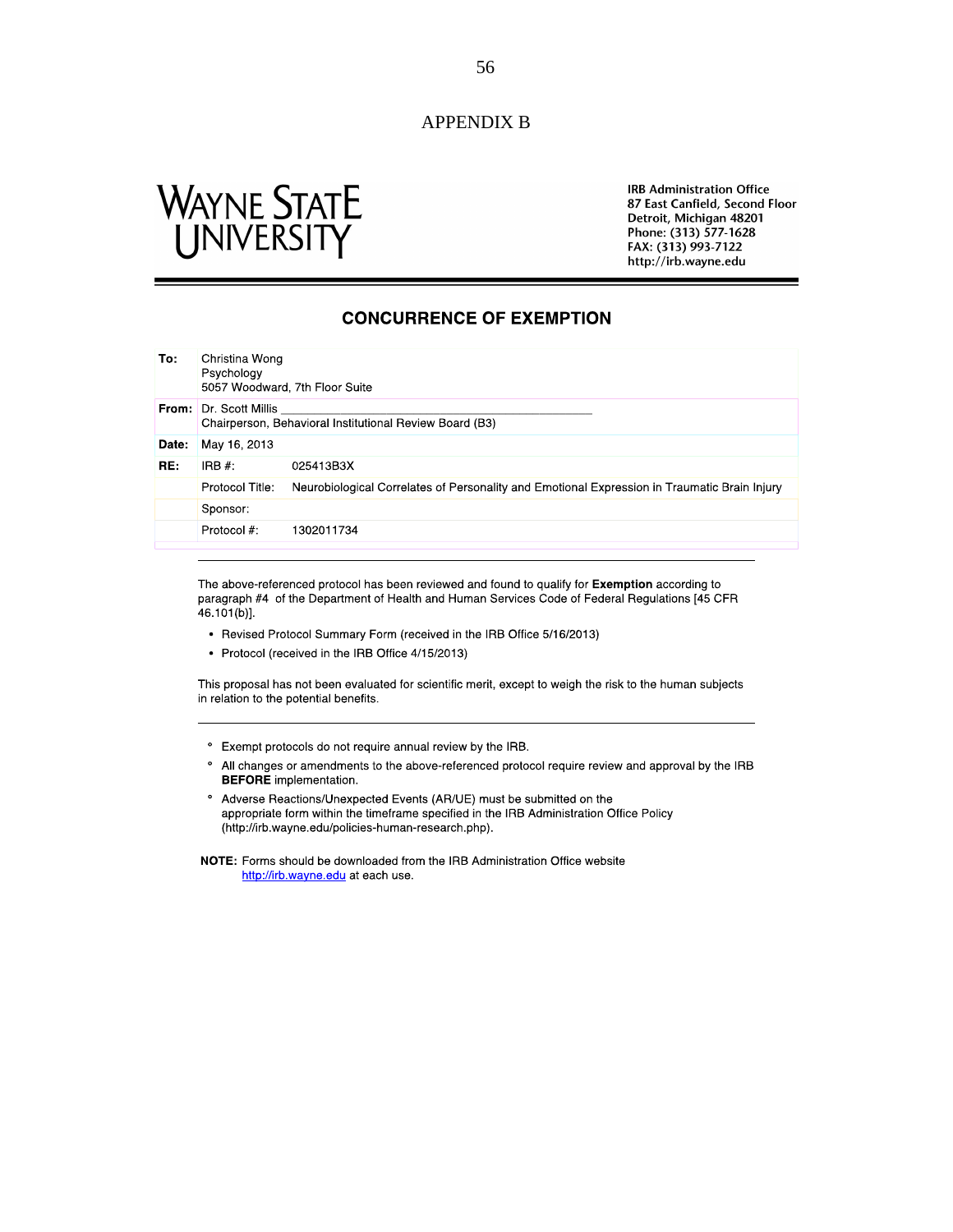#### **REFERENCES**

- Adolphs, R., Damasio, H., Tranel, D., Cooper, G., & Damasio, A. R. (2000). A role for somatosensory cortices in the visual recognition of emotion as revealed by threedimensional lesion mapping. *The Journal of Neuroscience, 20*(7), 2683-2690.
- Anderson, M. I., Parmenter, T. R., & Mok, M. (2002). The relationship between neurobehavioural problems of severe traumatic brain injury (TBI), family functioning and the psychological well-being of the spouse/caregiver: path model analysis. *Brain Inj, 16*(9), 743-757. doi: 10.1080/02699050210128906
- Bay, E., Hagerty, B. M., Williams, R. A., Kirsch, N., & Gillespie, B. (2002). Chronic stress, sense of belonging, and depression among survivors of traumatic brain injury. *Journal of Nursing Scholarship, 34*(3), 221-226.
- Becerra, R., Amos, A., & Jongenelis, S. (2002). Organic alexithymia: A study of acquired emotional blindness. *Brain Injury, 16*(7), 633-645. doi: 10.1080/02699050110119817
- Berry, D. S., & Pennebaker, J. W. (1993). Nonverbal and verbal emotional expression and health. *Psychotherapy Psychosomatics, 59*(1), 11-19.
- Bosch, O. G., Seifritz, E., & Wetter, T. C. (2012). Stress-related depression: Neuroendocrine, genetic, and therapeutical aspects. *World Journal of Biological Psychiatry*. doi: 10.3109/15622975.2012.665477
- Braddock, K. H., Dillard, J. P., Voigt, D. C., Stephenson, M. T., Sopory, P., & Anderson, J. W. (2011). Impulsivity partially mediates the relationship between BIS/BAS and risky health behaviors. *J Pers, 79*(4), 793-810. doi: 10.1111/j.1467-6494.2011.00699.x
- Bruns, J., Jr., & Hauser, W. A. (2003). The epidemiology of traumatic brain injury: a review. *Epilepsia, 44 Suppl 10*, 2-10.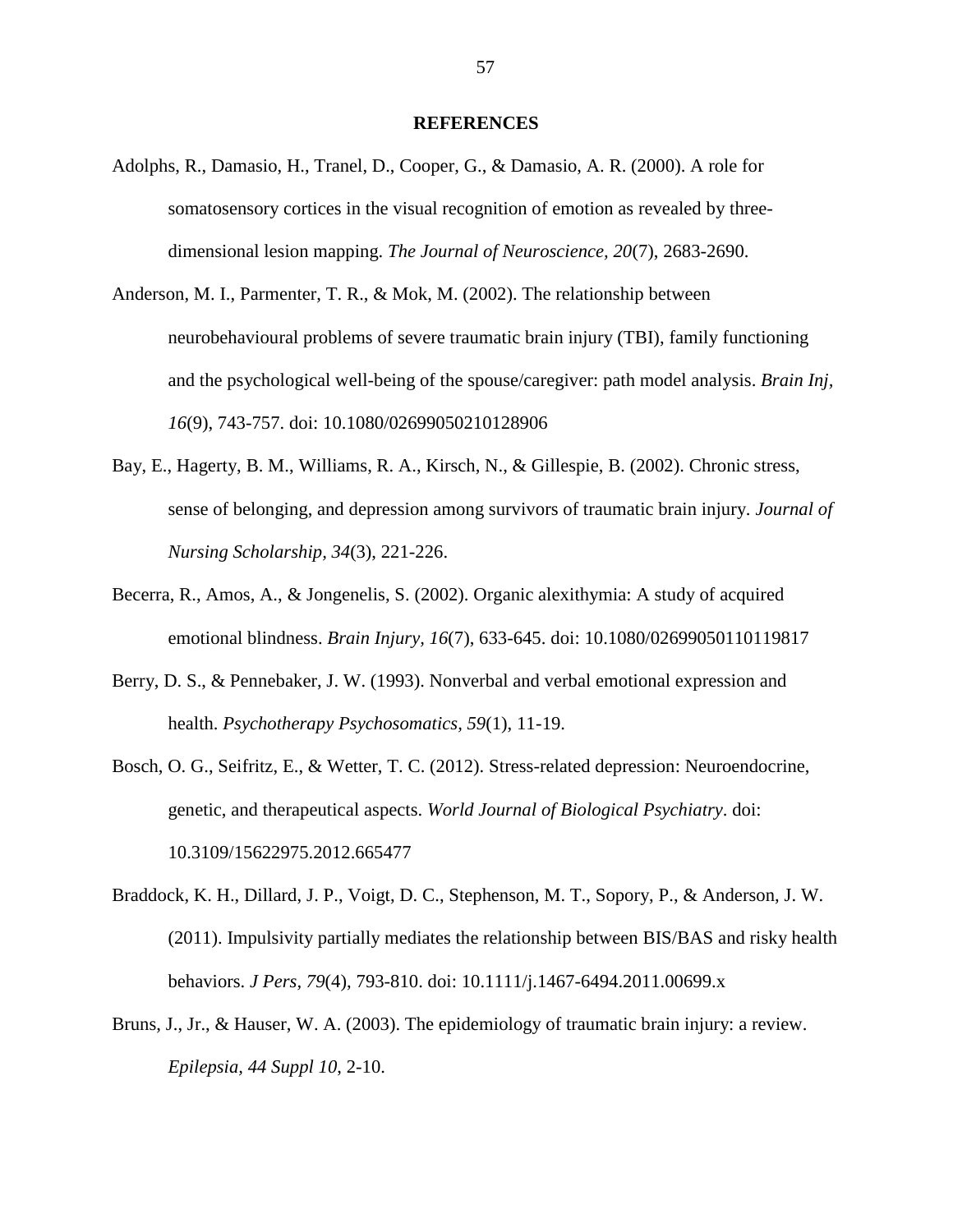Buck, R. (1984). *The communication of emotion*. New York: Guilford.

- Carver, C. S., & White, T. L. (1994). Behavioral inhibition, behavioral activation, and affective responses to impending reward and punishment: The BIS/BAS scales. *Journal of Personality and Social Psychology, 67*(2), 319-333.
- Cicchetti, D. V., & Sparrow, S. A. (1981). Developing criteria for establishing interrater reliability of specific items: applications to assessment of adaptive behavior. *Am J Ment Defic, 86*(2), 127-137.
- Cohen, S., Janicki-Deverts, D., & Miller, G. E. (2007). Psychological stress and disease. *The Journal of the American Medical Association, 298*(14), 1685-1687. doi: 10.1001/jama.298.14.1685
- Crawford, J. R., & Henry, J. D. (2004). The positive and negative affect schedule (PANAS): Construct validity, measurement properties and normative data in a large non-clinical sample. *British Journal of Clinical Psychology, 43*(Pt 3), 245-265. doi: 10.1348/0144665031752934
- De Feyter, T., Caers, R., Vigna, C., & Berings, D. (2012). Unraveling the impact of the Big Five personality traits on academic performance: the moderating and mediating effects of selfefficacy and academic motivation. *Learning and Individual Differences, 22*(4), 439-448.
- DeLongis, A., & Holtzman, S. (2005). Coping in context: The role of stress, social support, and personality in coping. *Journal of Personality, 73*(6), 1633-1656. doi: 10.1111/j.1467- 6494.2005.00361.x
- Erdle, S., & Rushton, J. P. (2010). The general factor of personality: BIS-BAS, expectancies of reward and punishment, self-esteem, and positive and negative affect. *Personality and Individual Differences, 48*, 762-766.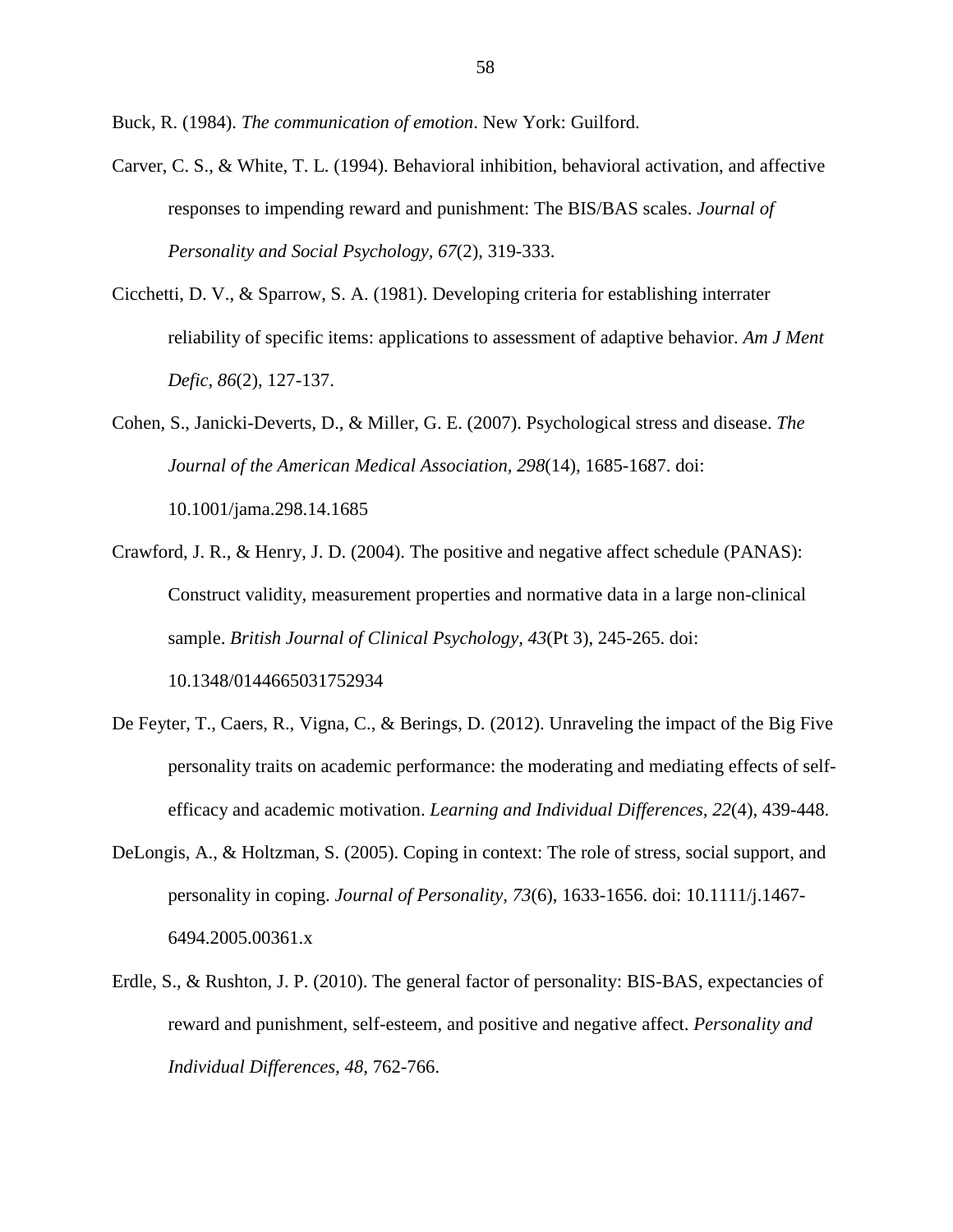- Ergh, T. C., Hanks, R. A., Rapport, L. J., & Coleman, R. D. (2003). Social support moderates caregiver life satisfaction following traumatic brain injury. *J Clin Exp Neuropsychol, 25*(8), 1090-1101. doi: 10.1076/jcen.25.8.1090.16735
- Ergh, T. C., Rapport, L. J., Coleman, R. D., & Hanks, R. A. (2002). Predictors of caregiver and family functioning following traumatic brain injury: social support moderates caregiver distress. *J Head Trauma Rehabil, 17*(2), 155-174.
- Frattaroli, J. (2006). Experimental disclosure and its moderators: A meta-analysis. *Psychological Bulletin, 132*(6), 823-865. doi: 10.1037/0033-2909.132.6.823
- Furnham, A., Charmorro-Premuzic, T., & McDougall, F. (2003). Personality, cognitive ability, on behalf about intelligence as predictors of academic performance. *Learning and Individual Differences, 14*, 47-64.
- Gable, S. L., Reis, H. T., & Elliot, A. J. (2000). Behavioral activation and inhibition in everyday life. *J Pers Soc Psychol, 78*(6), 1135-1149.
- Gray, J. A. (1972). The psychophysiological basis of introversion-extraversion: A modification of Eysenck's theory. In V. D. Nebylitsyn & J. A. Gray (Eds.), *The biological bases of individual behavior*. San Diego, CA: Academic Press.
- Gray, J. A. (1981). A critique of Eysenck's theory of personality. In H. J. Eysenck (Ed.), *A model for personality* (pp. 246-276). Berlin: Springer-Verlag.
- Gray, J. A. (1990). Brain systems that mediate both emotion and cognition. *Cognition and Emotion, 4*, 269-288.
- Gunthert, K. C., Cohen, L. H., & Armeli, S. (1999). The role of neuroticism in daily stress and coping. *Journal of Personality and Social Psychology, 77*(5), 1087-1100.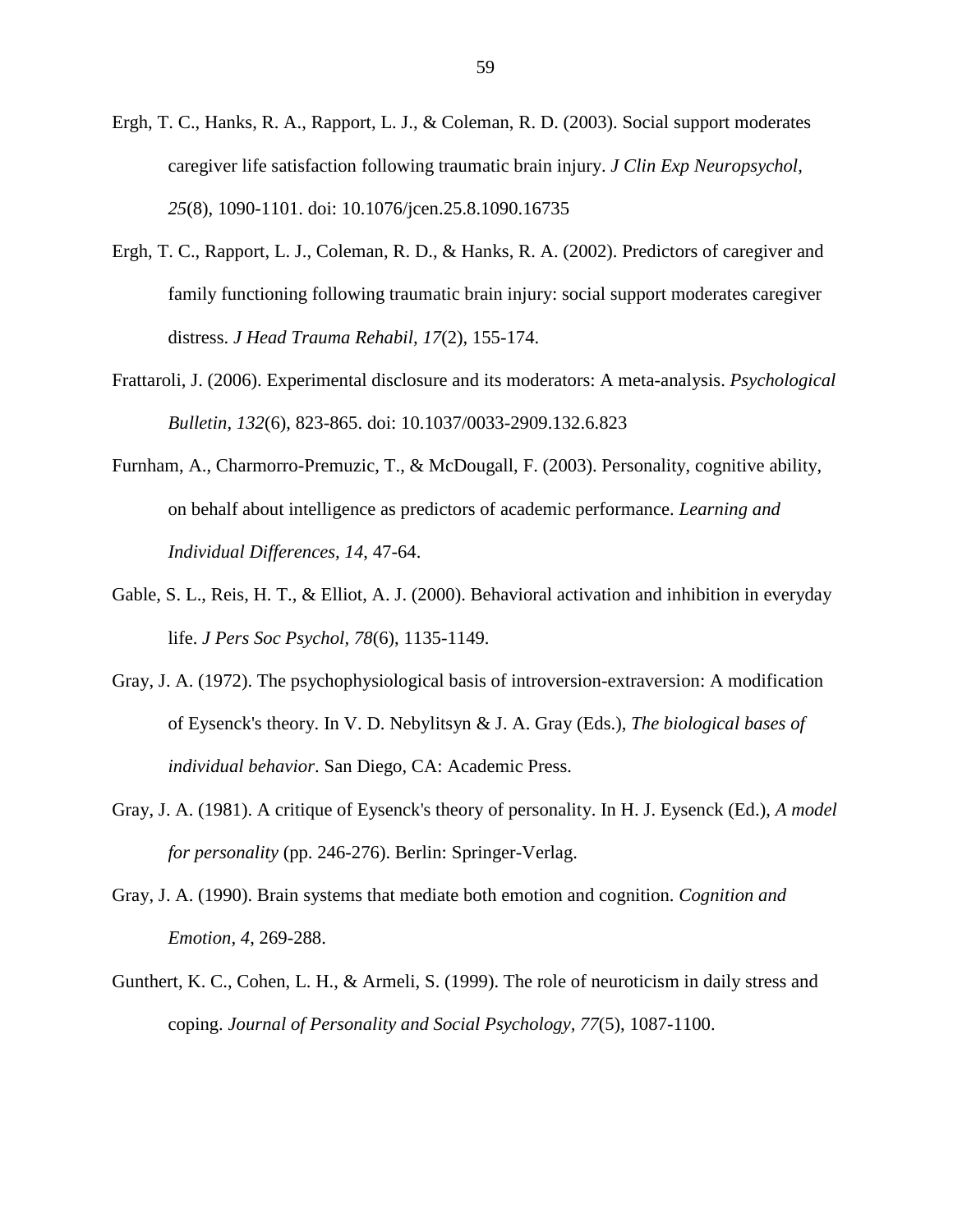- Hanks, R., Ricker, J., & Millis, S. (2004). *Empirical evidence regarding the neuropsychological assessment of moderate and severe brain injury*. New York, NY: Springer Publishing Co.
- Hartley, L., & Jensen, P. (1991). Narrative and procedural discourse after closed head injury. *Brain Injury, 5*(3), 267-285.
- Heponiemi, T., Keltikangas-Jarvinen, L., Kettunen, J., Puttonen, S., & Ravaja, N. (2004). BIS-BAS sensitivity and cardiac autonomic stress profiles. *Psychophysiology, 41*(1), 37-45. doi: 10.1111/1469-8986.00118
- Herman, J. P., & Cullinan, W. E. (1997). Neurocircuitry of stress: Central control of the hypothalamo-pituitary-adrenocortical axis. *Trends in Neuroscience, 20*(2), 78-84.
- Holtgraves, T. (2011). Text messaging, personality, and the social context. *Journal of Research in Personality, 45*, 92-99.
- Johnson, S. L., Turner, R. J., & Iwata, N. (2003). BIS/BAS levels and psychiatric disorder: An epidemiological study. *Journal of Psychopathology and Behavioral Assessment, 25*, 25- 36.
- Jorm, A., Christensen, H., Henderson, A. S., Jacomb, P., Korten, A. E., & Rodgers, B. (1999). Using the BIS/BAS scales to measure behavioral inhibition and behavioral activation: Factor structure and norms in a large community sample. *Personality and Individual Differences, 26*, 49-58.
- Kervick, R. B., & Kaemingk, K. L. (2005). Cognitive appraisal accuracy moderates the relationship between injury severity and psychosocial outcomes in traumatic brain injury. *Brain Injury, 19*(11), 881-889. doi: 10.1080/02699050400025273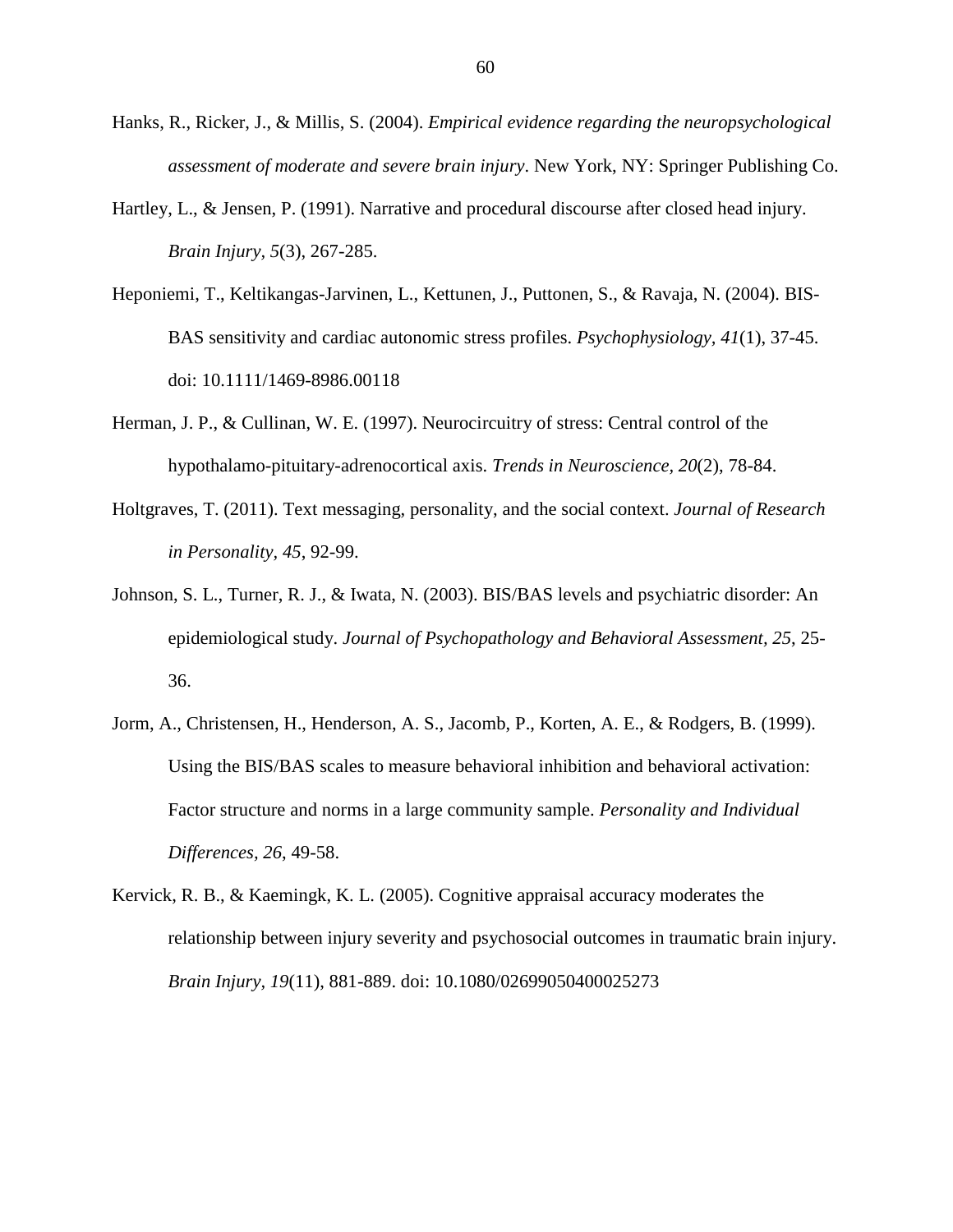Kirschbaum, C., Pirke, K. M., & Hellhammer, D. H. (1993). The 'Trier Social Stress Test'--a tool for investigating psychobiological stress responses in a laboratory setting. *Neuropsychobiology, 28*(1-2), 76-81.

- Krpan, K. M., Stuss, D. T., & Anderson, N. D. (2011). Planful versus avoidant coping: Behavior of individuals with moderate-to-severe traumatic brain injury during a psychosocial stress test. *Journal of the International Neuropsychological Society, 17*(2), 248-255. doi: 10.1017/S1355617710001499
- Kurtz, J. E., Putnam, S. H., & Stone, C. (1998). Stability of normal personality traits after traumatic brain injury. *Journal of Head Trauma Rehabilitation, 13*(3), 1-14.
- Laghai, A., & Joseph, S. (2000). Attitudes towards emotional expression: factor structure, convergent validity and associations with personality. *Br J Med Psychol, 73 ( Pt 3)*, 381- 384.
- Lazarus, R. S. (1985). The psychology of stress and coping. *Issues in Mental Health Nursing, 7*(1-4), 399-418.
- Lumley, M. A., Leisen, J. C., Partridge, R. T., Meyer, T. M., Radcliffe, A. M., Macklem, D. J., . . . Granda, J. L. (2011). Does emotional disclosure about stress improve health in rheumatoid arthritis? Randomized, controlled trials of written and spoken disclosure. *Pain, 152*(4), 866-877. doi: 10.1016/j.pain.2011.01.003
- Maggio, M., Guralnik, J. M., Longo, D. L., & Ferrucci, L. (2006). Interleukin-6 in aging and chronic disease: A magnificent pathway. *Journals of Gerontology Series A, 61*(6), 575- 584.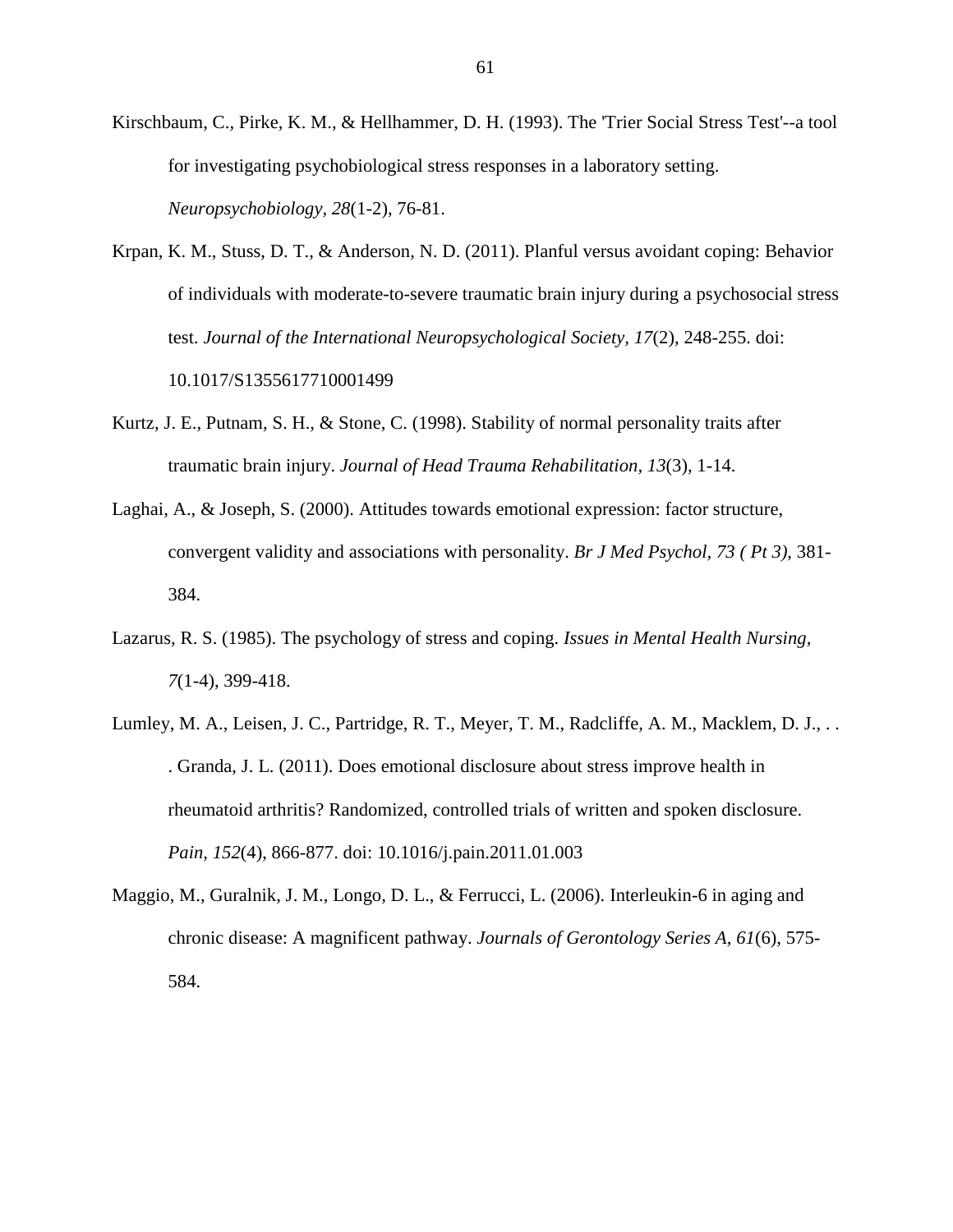- Malec, J. F., Machulda, M. M., & Moessner, A. M. (1997). Differing problem perceptions of staff, survivors, and significant others after brain injury. *Journal of Head Trauma Rehabilitation, 12*(3), 1-13.
- Marini, A., Galetto, V., Zampieri, E., Vorano, L., Zettin, M., & Carlomagno, S. (2011). Narrative language in traumatic brain injury. *Neuropsychologia, 49*(10), 2904-2910. doi: 10.1016/j.neuropsychologia.2011.06.017
- McCrae, R. R., & Costa, P. T., Jr. (1987). Validation of the five-factor model of personality across instruments and observers. *Journal of Personality and Social Psychology, 52*(1), 81-90.
- McEwen, B. S. (2000). The neurobiology of stress: From serendipity to clinical relevance. *Brain Research, 886*(1-2), 172-189.
- Meads, C., & Nouwen, A. (2005). Does emotional disclosure have any effects? A systematic review of the literature with meta-analyses. *International Journal of Technology Assessment in Health Care, 21*(2), 153-164.
- Morton, M. V., & Wehman, P. (1995). Psychosocial and emotional sequelae of individuals with traumatic brain injury: A literature review and recommendations. *Brain Injury, 9*(1), 81- 92.
- Ownsworth, T., & Clare, L. (2006). The association between awareness deficits and rehabilitation outcome following acquired brain injury. *Clin Psychol Rev, 26*(6), 783-795. doi: 10.1016/j.cpr.2006.05.003
- Paradee, C. V., Rapport, L. J., Lumley, M. A., Hanks, R. A., Langenecker, S., & Whitman, R. D. (2008). Circadian preference and facial emotion recognition among rehabilitation inpatients. *Rehabilitation Psychology, 53*(1), 46-53.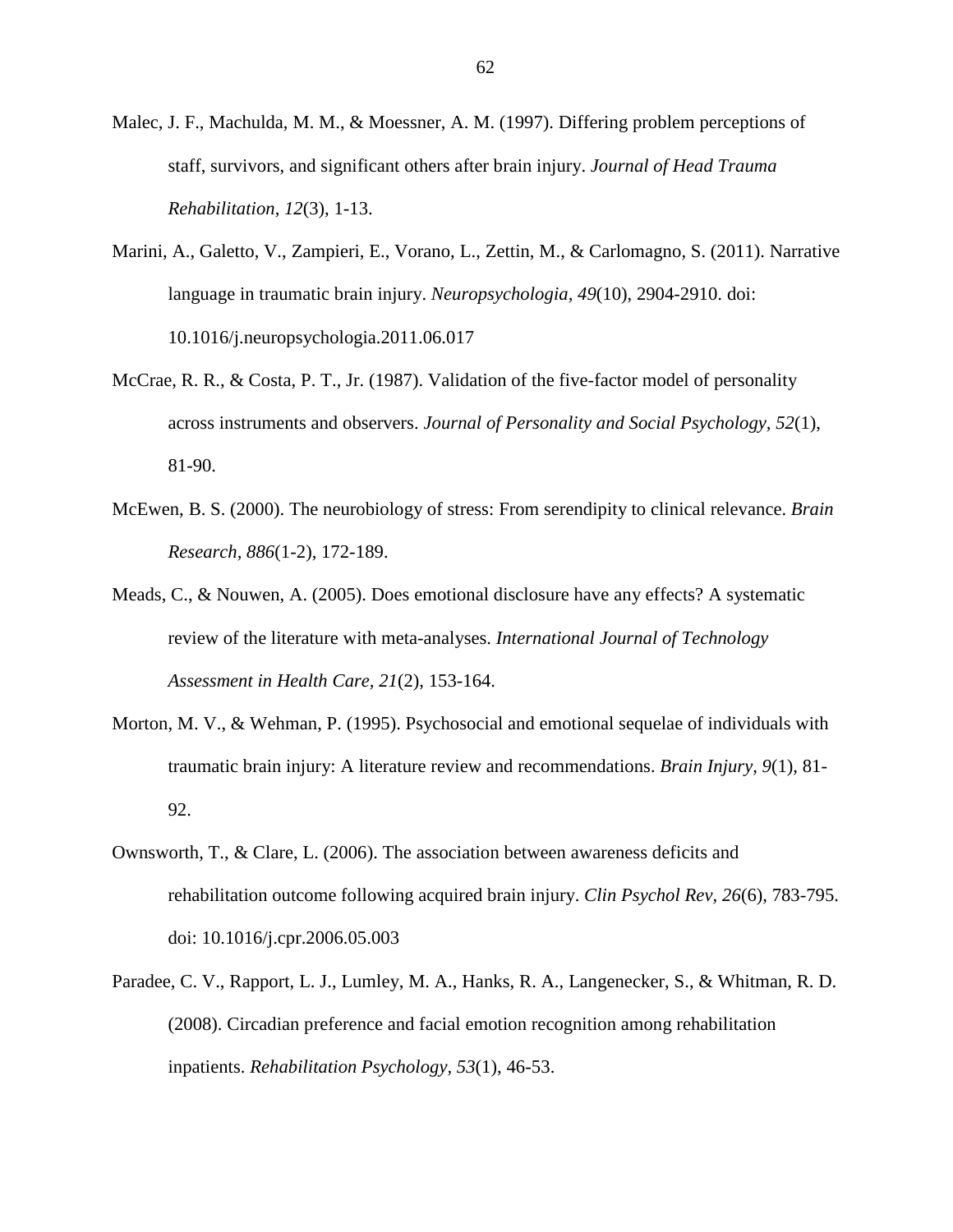- Pennebaker, J. W. (1993). Putting stress into words: Health, linguistic, and therapeutic implications. *Behaviour Research and Therapy, 31*(6), 539-548.
- Pennebaker, J. W., & Beall, S. K. (1986). Confronting a traumatic event: Toward an understanding of inhibition and disease. *Journal of Abnormal Psychology, 95*(3), 274- 281.
- Pennebaker, J. W., Francis, M. E., & Booth, R. J. (2001). *Linguistic Inquiry and Word Count*. New Jersey: Erlbaum.
- Pennebaker, J. W., Kiecolt-Glaser, J. K., & Glaser, R. (1988). Disclosure of traumas and immune function: Health implications for psychotherapy. *Journal of Consulting and Clinical Psychology, 56*(2), 239-245.
- Pennebaker, J. W., & Seagal, J. D. (1999). Forming a story: The health benefits of narrative. *Journal of Clinical Psychology, 55*(10), 1243-1254. doi: 10.1002/(SICI)1097- 4679(199910)55:10<1243::AID-JCLP6>3.0.CO;2-N
- Petrie, K. J., Fontanilla, I., Thomas, M. G., Booth, R. J., & Pennebaker, J. W. (2004). Effect of written emotional expression on immune function in patients with human immunodeficiency virus infection: A randomized trial. *Psychosomatic Medicine, 66*(2), 272-275.
- Podsakoff, P. M., MacKenzie, S. B., Lee, J. Y., & Podsakoff, N. P. (2003). Common method biases in behavioral research: a critical review of the literature and recommended remedies. *J Appl Psychol, 88*(5), 879-903. doi: 10.1037/0021-9010.88.5.879
- Pothress, N. G., Skeem, J. L., Weir, J., Lilienfeld, S. O., Douglas, K. S., Edens, J. F., & Kennealy, P. J. (2008). Psychometric properties of Carver and White's (1994) BIS/BAS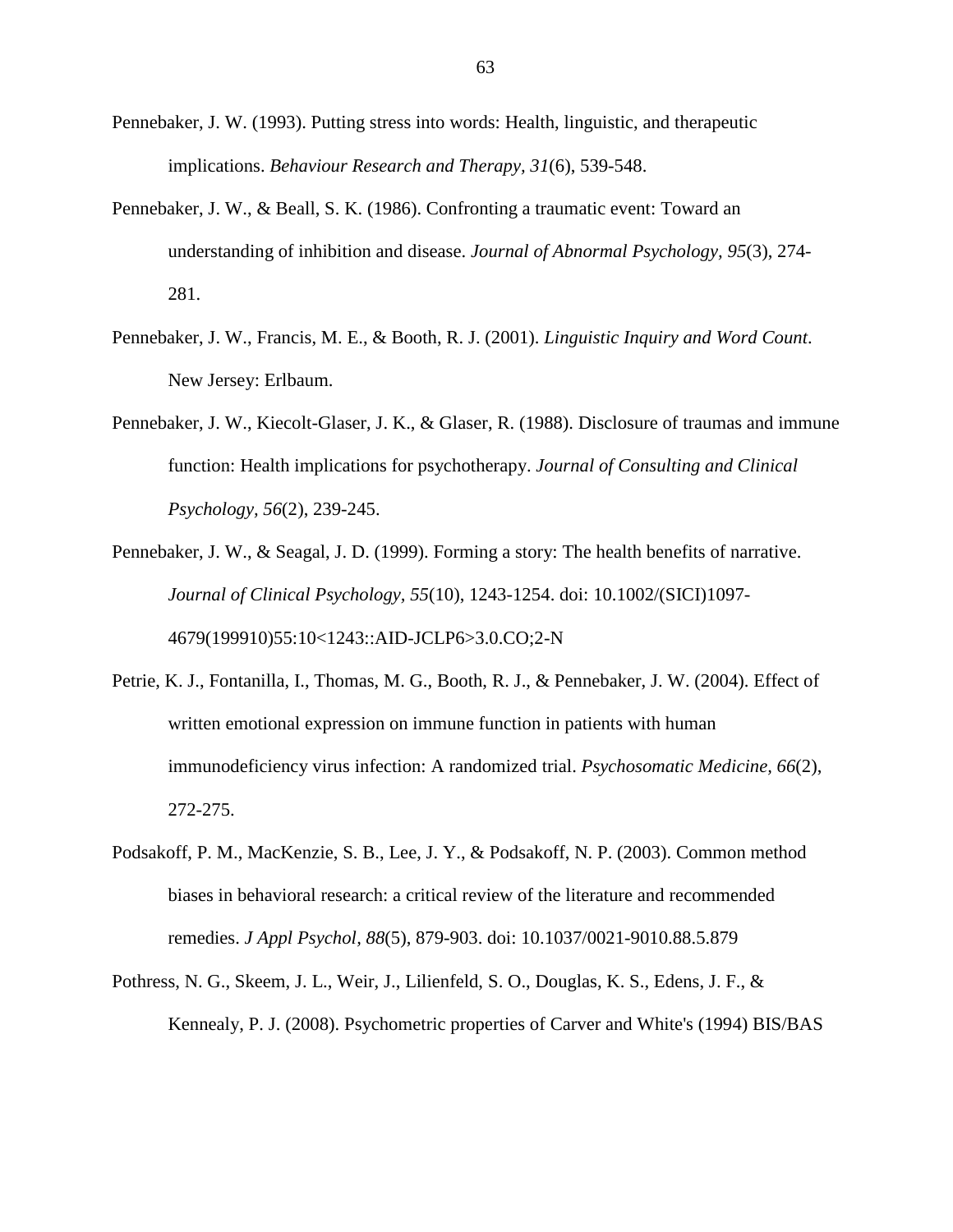scales in a large sample of offenders. *Personality and Individual Differences, 45*(8), 732- 737.

- Prigatano, G. P. (2005a). Disturbances of self-awareness and rehabilitation of patients with traumatic brain injury: A 20-year perspective. *Journal of Head Trauma Rehabilitation, 20*(1), 19-29.
- Prigatano, G. P. (2005b). Impaired self-awareness after moderately severe to severe traumatic brain injury. *Acta Neurochir Suppl, 93*, 39-42.
- Prigatano, G. P., & Schacter, D. L. (1991). *Awareness of deficit after brain injury : Clinical and theoretical issues*. New York: Oxford University Press.
- Pruessner, J. C., Gaab, J., Hellhammer, D. H., Lintz, D., Schommer, N., & Kirschbaum, C. (1997). Increasing correlations between personality traits and cortisol stress responses obtained by data aggregation. *Psychoneuroendocrinology, 22*(8), 615-625.
- Rapport, L. J., Bryer, R. C., & Hanks, R. A. (2008). Driving and community integration after traumatic brain injury. *Archives of Physical Medicine and Rehabilitation, 89*(5), 922-930. doi: 10.1016/j.apmr.2008.01.009
- Rapport, L. J., Hanks, R. A., Millis, S. R., & Deshpande, S. A. (1998). Executive functioning and predictors of falls in the rehabilitation setting. *Arch Phys Med Rehabil, 79*(6), 629-633.
- Rothbart, M., Ahadi, S., & Evans, D. (2000). Temperament and personality: Origins and outcomes. *Journal of Personality and Social Psychology, 78*(1), 122-135.
- Smits, D. J. M., & Boeck, P. D. (2006). From BIS/BAS to the Big Five. *European Journal of Personality, 20*, 255-270. doi: 10.1002/per.583
- Spikman, J. M., Timmerman, M. E., Milders, M. V., Veenstra, W. S., & van der Naalt, J. (2012). Social cognition impairments in relation to general cognitive deficits, injury severity, and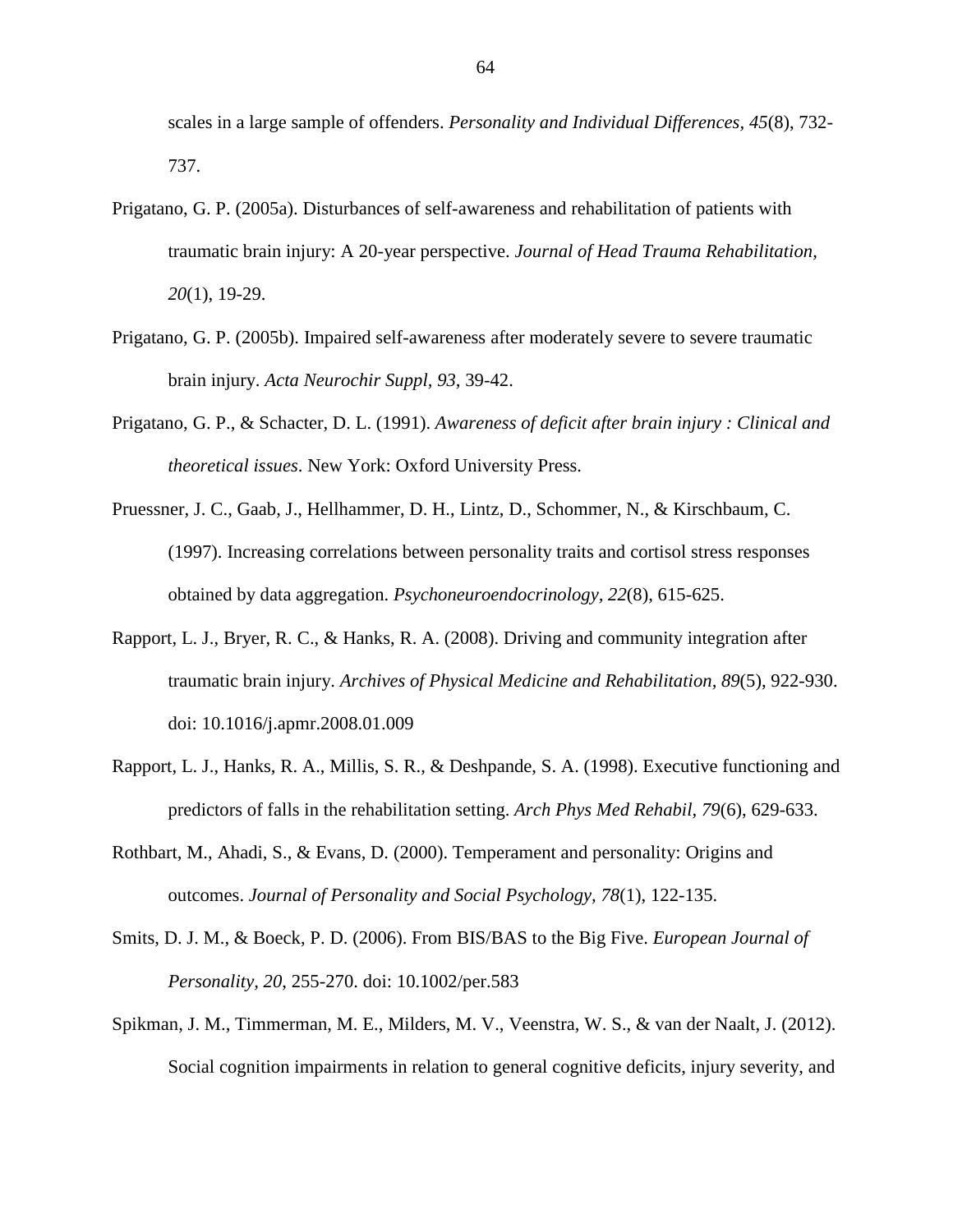prefrontal lesions in traumatic brain injury patients. *Journal of Neurotrauma, 29*(1), 101- 111. doi: 10.1089/neu.2011.2084

- Starkstein, S. E., & Tranel, D. (2012). Neurological and psychiatric aspects of emotion. *Handbook of Clinical Neurology, 106*, 53-74. doi: 10.1016/B978-0-444-52002-9.00004-8
- Suls, J., David, J. P., & Harvey, J. H. (1996). Personality and coping: Three generations of research. *Journal of Personality, 64*(4), 711-735.
- Tabachnick, B. G., & Fidell, L. S. (2007). *Using multivariate statistics* (5th ed.). Boston, MA: Allyn & Bacon/Pearson Education.
- Tate, R. L. (2003). Impact of pre-injury factors on outcome after severe traumatic brain injury: Does post-traumatic personality change represent an exacerbation of premorbid traits? *Neuropsychological Rehabilitation, 13*(1-2), 43-64. doi: 10.1080/09602010244000372
- Teasdale, G., & Jennett, B. (1974). Assessment of coma and impaired consciousness. A practical scale. *Lancet, 2*(7872), 81-84.
- Tsanadis, J., Montoya, E., Hanks, R. A., Millis, S. R., Fichtenberg, N. L., & Axelrod, B. N. (2008). Brain injury severity, litigation status, and self-report of postconcussive symptoms. *Clin Neuropsychol, 22*(6), 1080-1092. doi: 10.1080/13854040701796928
- Turiano, N. A., Pitzer, L., Armour, C., Karlamangla, A., Ryff, C. D., & Mroczek, D. K. (2012). Personality trait level and change as predictors of health outcomes: Findings from a national study of Americans (MIDUS). *Journal of Gerontology Series B, 67*(1), 4-12. doi: 10.1093/geronb/gbr072
- van Eck, M., Berkhof, H., Nicolson, N., & Sulon, J. (1996). The effects of perceived stress, traits, mood states, and stressful daily events on salivary cortisol. *Psychosom Med, 58*(5), 447-458.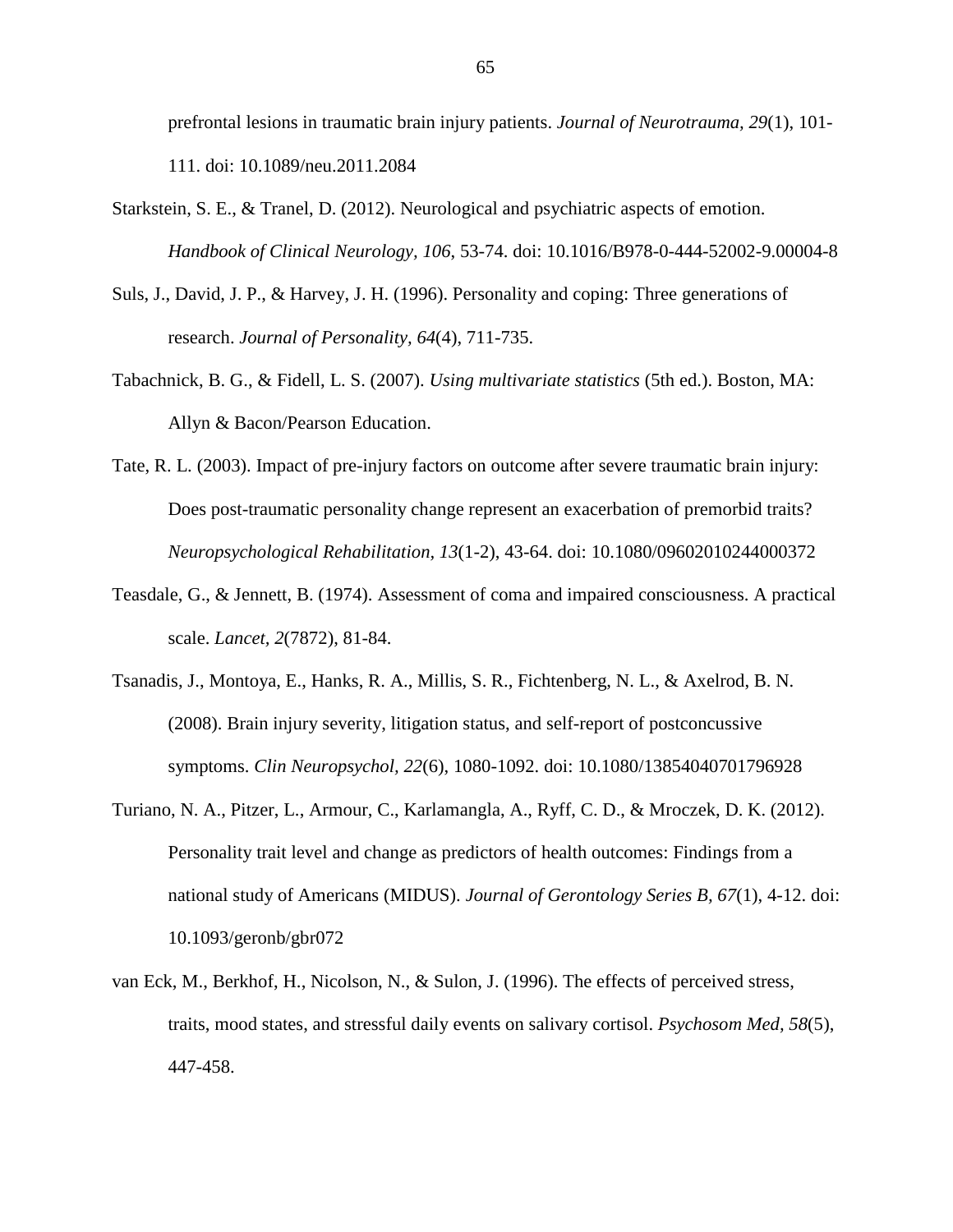- Warriner, E. M., Rourke, B. P., Velikonja, D., & Metham, L. (2003). Subtypes of emotional and behavioural sequelae in patients with traumatic brain injury. *J Clin Exp Neuropsychol, 25*(7), 904-917. doi: 10.1076/jcen.25.7.904.16494
- Watson, D., Clark, L. A., & Tellegen, A. (1988). Development and validation of brief measures of positive and negative affect: The PANAS scales. *Journal of Personality and Social Psychology, 54*(6), 1063-1070.
- Zakowski, S. G., Herzer, M., Barrett, S. D., Milligan, J. G., & Beckman, N. (2011). Who benefits from emotional expression? An examination of personality differences among gynaecological cancer patients participating in a randomized controlled emotional disclosure intervention trial. *British Journal of Psychology, 102*(3), 355-372. doi: 10.1348/000712610X524949
- Zaloshnja, E., Miller, T., Langlois, J. A., & Selassie, A. W. (2008). Prevalence of long-term disability from traumatic brain injury in the civilian population of the United States, 2005. *Journal of Head Trauma Rehabilitation, 23*(6), 394-400. doi: 10.1097/01.HTR.0000341435.52004.ac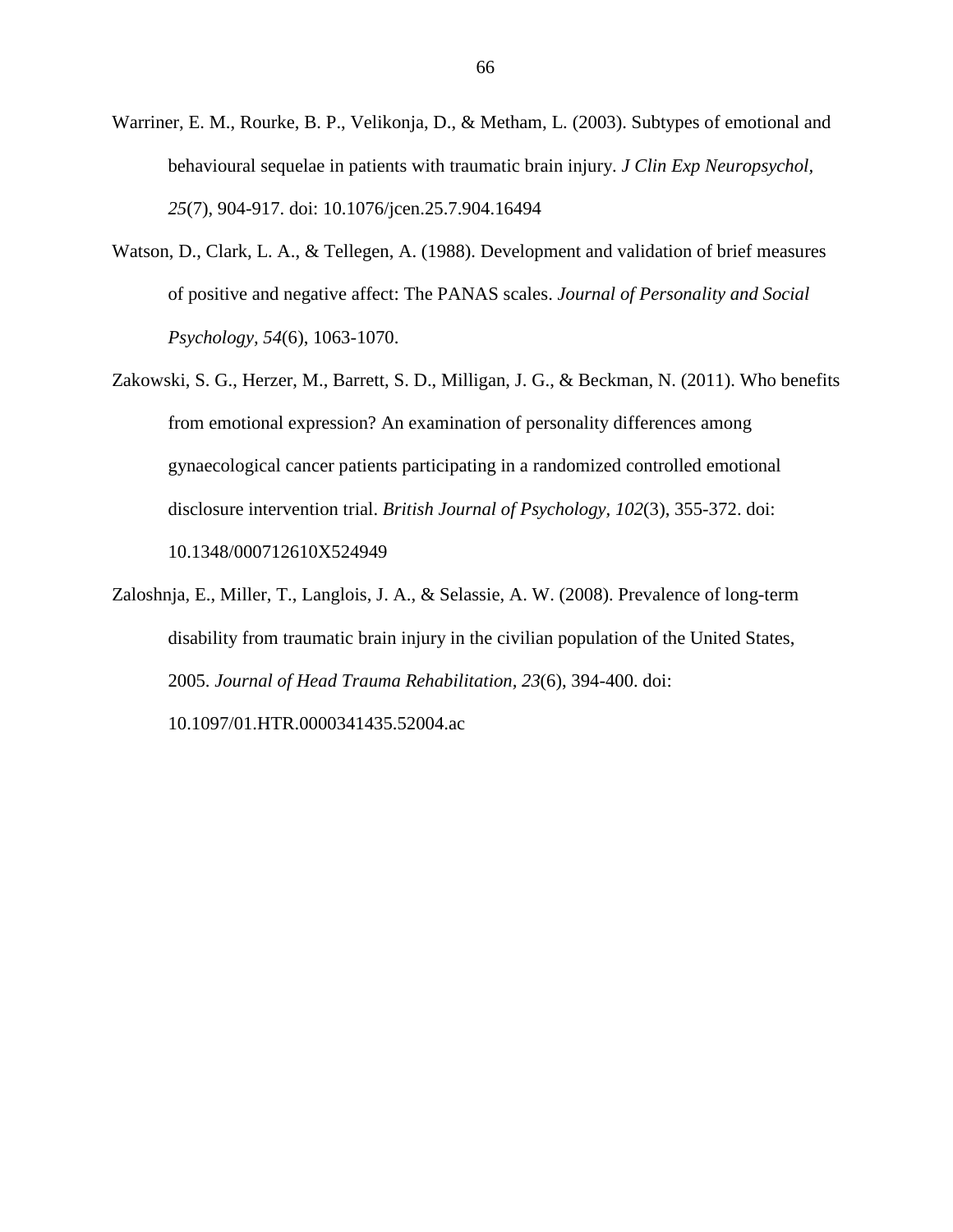## **ABSTRACT**

# **NEUROBIOLOGICAL CORRELATES OF PERSONALITY AND EMOTIONAL EXPRESSION IN TRAUMATIC BRAIN INJURY**

by

**Christina G. Wong** 

## **December 2013**

**Advisor:** Dr. Lisa J. Rapport

**Major:** Psychology (Clinical)

**Degree:** Master of Arts

Many individuals with traumatic brain injury (TBI) experience cognitive, emotional, and functional deficits, all of which can contribute to chronic stress. Unfortunately, individuals with TBI often engage in less effective coping than non-brain-injured individuals, which has negative implications for rehabilitation. Differences in personality traits have been linked to individual differences in coping styles, physiological stress reactivity, and emotional disclosure. Research on personality and coping after TBI has been sparse. Thus, the present study examined the influence of TBI on the pattern of the relationships between personality, emotional expression, and stress reactivity. Eighty-one adults who sustained moderate to severe TBI and 76 significant others of individuals with TBI participated. Personality was assessed using the Behavioral Inhibition System/Behavioral Activation System (BIS/BAS) scale, and self-report of affectivity was measured with the Positive and Negative Affect Schedule (PANAS). Verbal and nonverbal emotional expression were gleaned from a 3-minute videotaped speech task for which participants were asked to talk about stressful aspects of recovery from brain injury.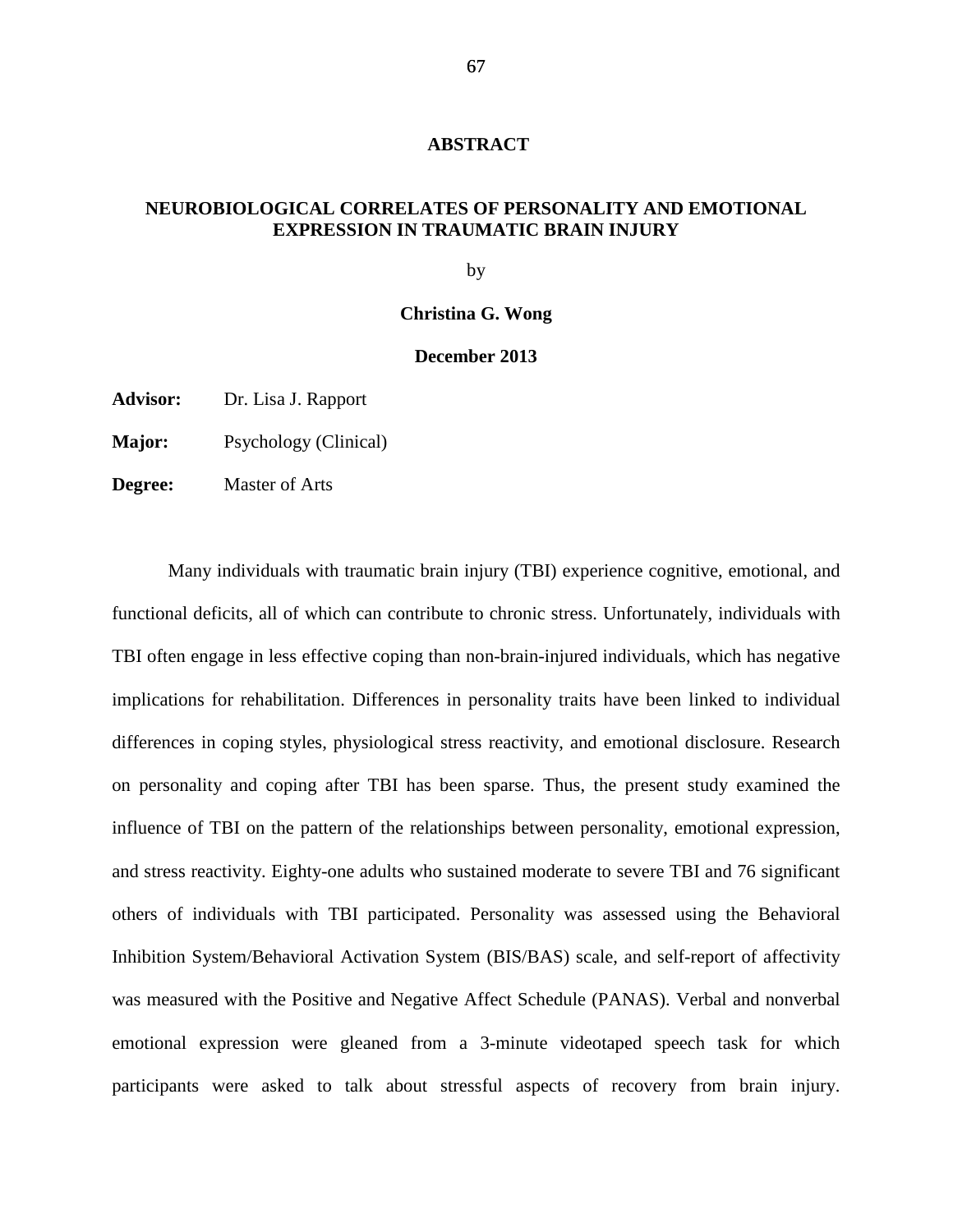Physiological measures of stress were also collected during the speech task. Results indicate that the pattern of relations between personality, emotional expression, and stress reactivity are affected by TBI; however, consistencies between the groups were also found. Both groups showed similar patterns for BIS in terms of propensity toward negative affectivity, as well as concomitant verbal output of negative emotion. Significant others showed a distinctive pattern for BAS sensitivity, which was associated with positive affectivity and low nonverbal expressions of sadness relative to a propensity to express anxiety and anger during the emotional challenge. By comparison, people with TBI showed a global pattern for BAS sensitivity of heightened affectivity (positive *and* negative affectivity), as well as explicit verbal output reflecting negative emotionality. Like significant others, BAS was associated with the propensity toward nonverbal expression of anxiety during the emotional challenge; however, people with TBI expressed more happiness, and less anxiety and helplessness than did significant others. Impairments in awareness of deficits and impaired cognitive appraisal of stress following TBI are likely to have contributed to the finding that adults with TBI exhibited more happiness and less anxiety than significant others. In general, TBI appears to enhance BAS but not BIS, which is supported by higher BAS sensitivity as a function of TBI severity and relative to individuals without TBI. For both groups, BAS sensitivity was *favorably* related to acute stress reactivity. In fact, among people with TBI BAS was uniquely related to stress coping, beyond that explained by demographic and injury characteristics. Taken together, the findings generally depict a pattern in which BAS facilitates expression of emotion and may also buffer or relieve experience of stress during emotional challenge. The BIS/BAS theory of personality and scale appear to be promising avenues for future research in these regards. The present study provides insight into how brain injury affects the relations between personality, stress reactivity, and emotional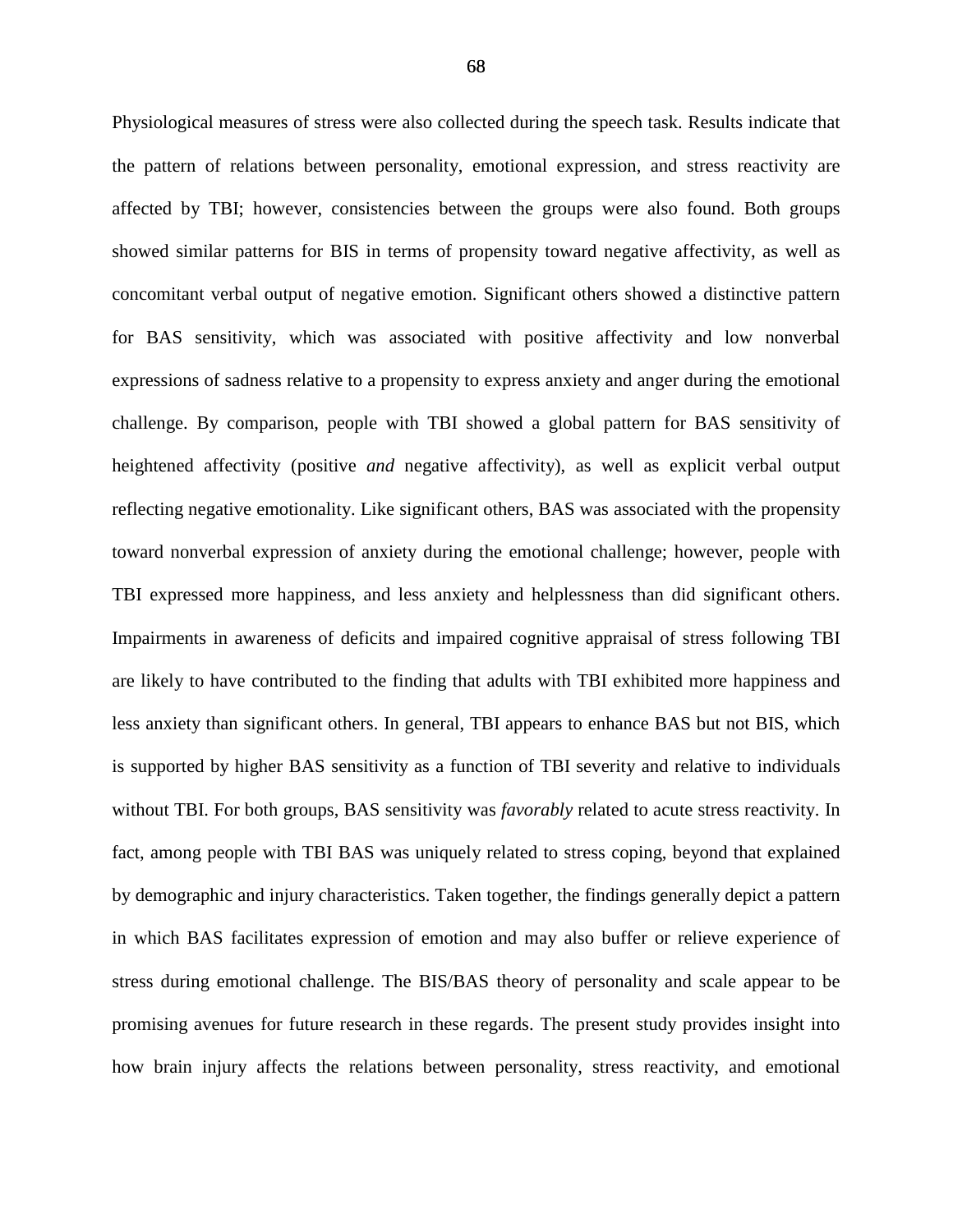expression. Findings also highlight the importance of considering personality traits when studying emotional expression. Future research investigating the utility of these associations to predict rehabilitation and quality of life outcomes among brain-injured individuals has the potential to inform recovery prognosis and treatment recommendations.